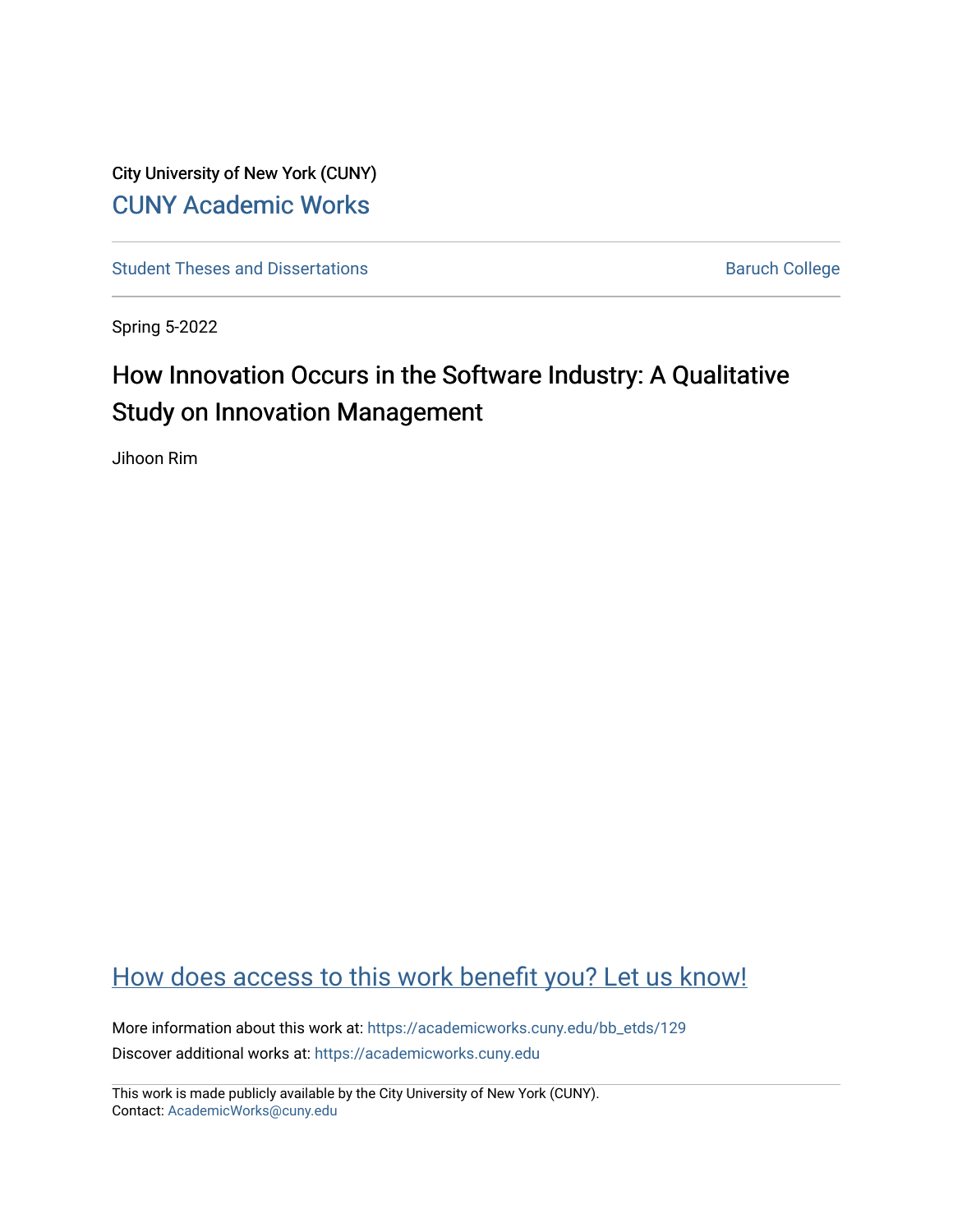How Innovation Occurs in the Software Industry:

A Qualitative Study on Innovation Management

By

Jihoon Rim

A dissertation submitted in fulfillment of the requirements

for the degree of Doctor of Business Administration

at Zicklin School of Business, Baruch College, City University of New York

2022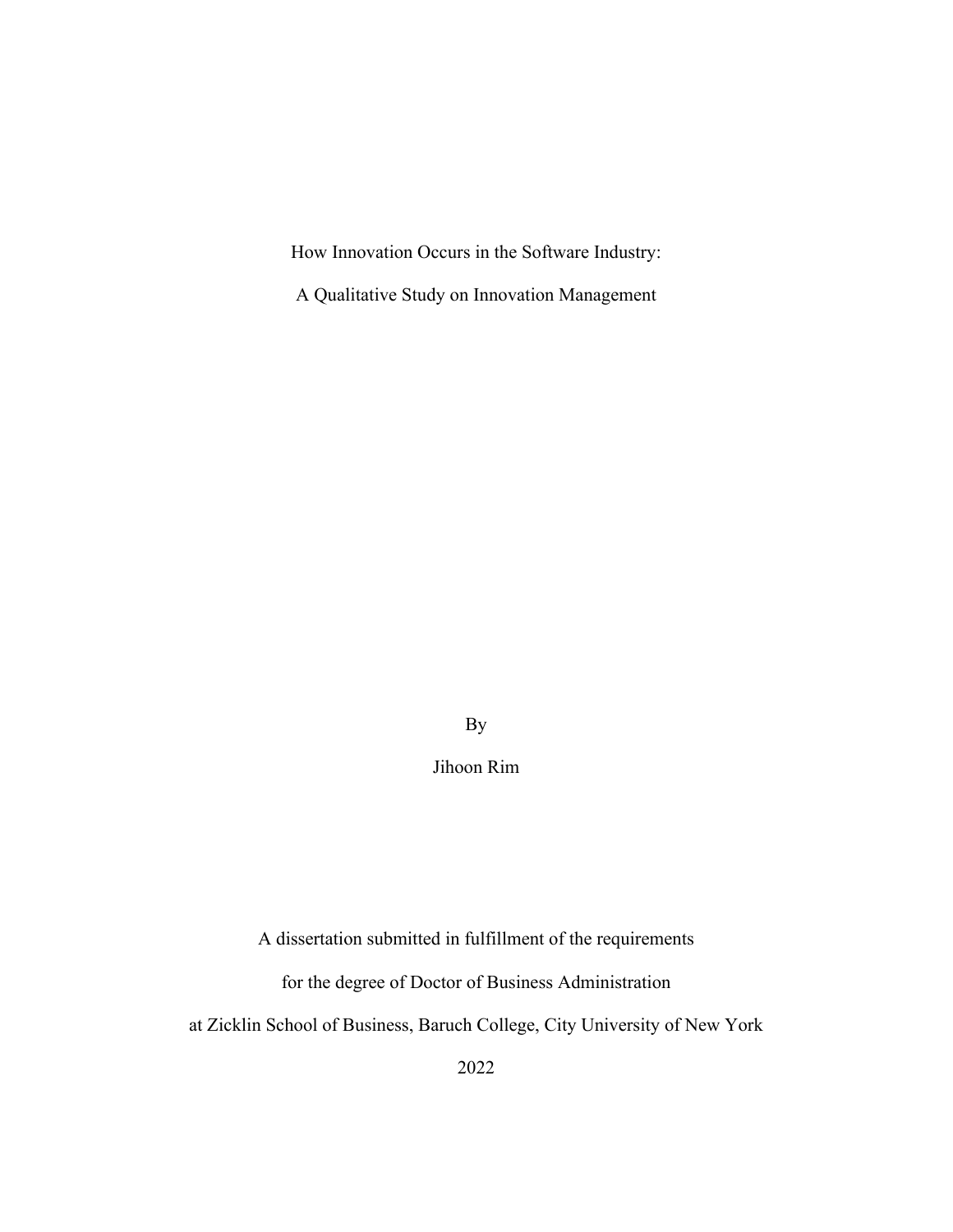# © 2022

# Jihoon Rim

# All Rights Reserved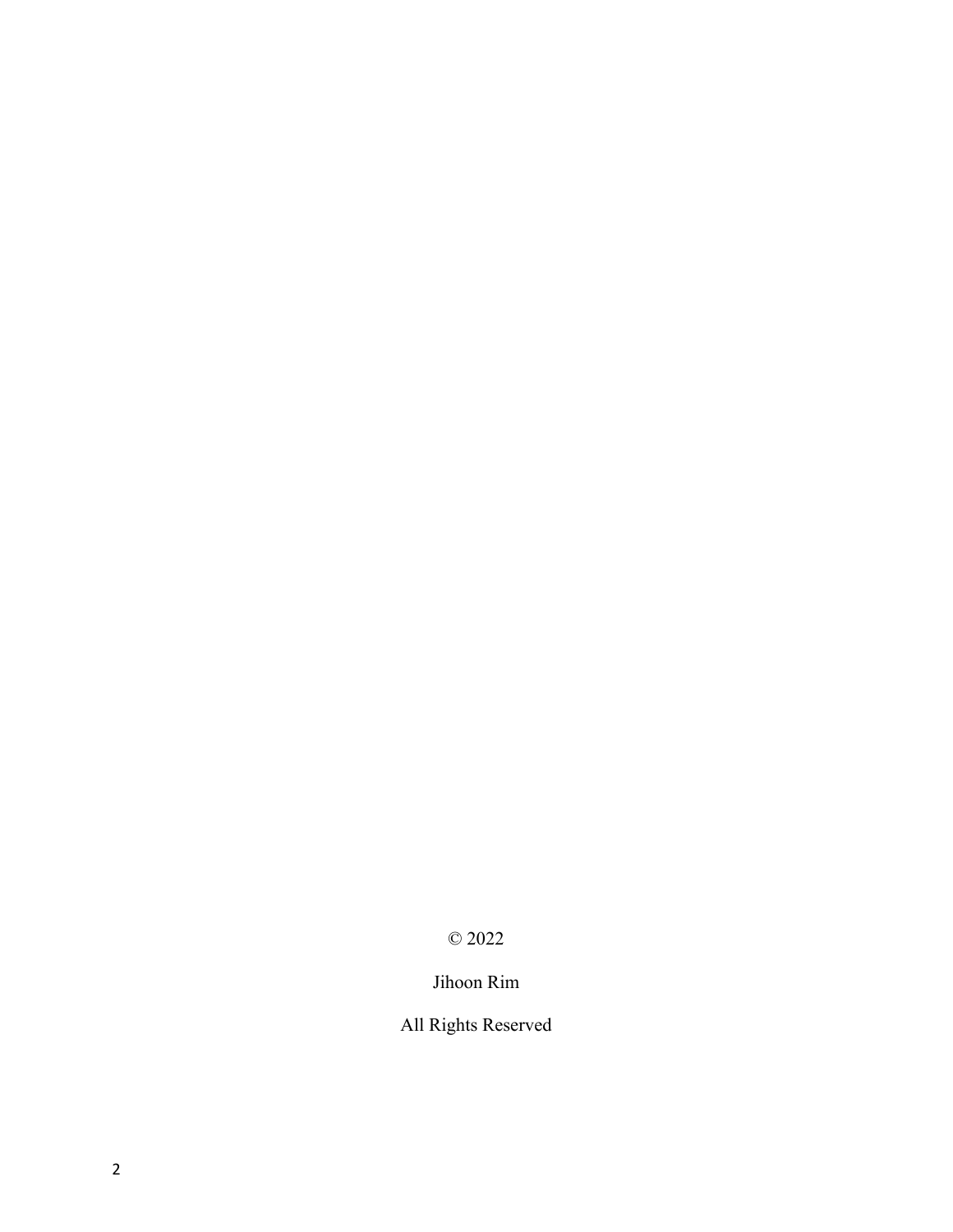How Innovation Occurs in the Software Industry: A Qualitative Study on Innovation Management

By

## Jihoon Rim

## This manuscript has been read and accepted by the faculty of the Zicklin School of Business in satisfaction of the dissertation requirement for the degree of Doctor of Business Administration.

| Karl R. Lang                         |
|--------------------------------------|
| Chair/CoChair of Examining Committee |
| [Signature]                          |
| [Date]                               |
|                                      |
| Nanda Kumar                          |
| Chair/CoChair of Examining Committee |
| [Signature]                          |
| [Date]                               |
|                                      |
| Ana Valenzuela                       |
| Academic Director, DBA               |
| [Signature]                          |
| [Date]                               |

## BARUCH COLLEGE, THE CITY UNIVERSITY OF NEW YORK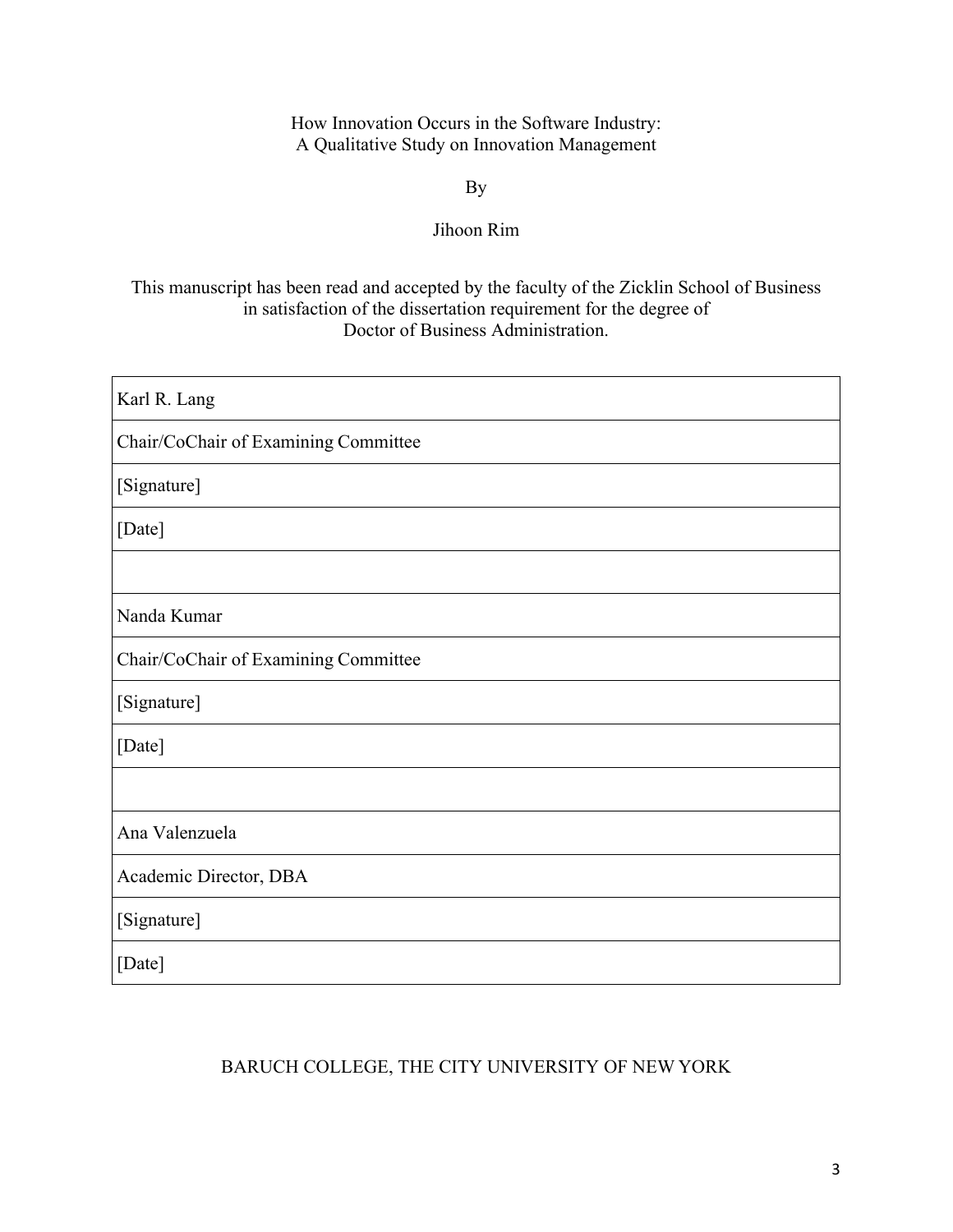#### ABSTRACT

How Innovation Occurs in the Software Industry: A Qualitative Study on Innovation Management

by

#### Jihoon Rim

Advisors: Dr. Karl R. Lang, Dr. Nanda Kumar

Research in innovation has been widely conducted by academics. However, many of them merely define associations among innovation factors, findings are often contradictory, and research that involves innovation leaders with rich experiences, both successes and failures, is rare. Thus, how to best innovate remains a question among practitioners. This qualitative research is aimed at filling this gap in the literature. To that end, 23 innovation leaders, most of whom founded software companies worth hundreds of millions to billions of dollars, were interviewed with a grounded theory approach using Peter Drucker's innovation theory as a lens through which to view new theories and develop an innovation framework. As Drucker's theory is nearly 40 years old and technology has evolved dramatically, examining the extent to which the theory still applies to contemporary innovation management is crucial. Results confirmed six out of Drucker's 12 innovation principles, two were revised, one was contradicted and three could not be validated due to the lack of data. Beyond largely validating Drucker's theory, this paper proposes that the environment acts as a mediator in innovation and suggests ways to create the right environmental factors and foster innovation. Finally, this paper refines Drucker's theory and develops seven novel theoretical propositions to create a more holistic theoretical framework to better understand innovation in the tech space and guide business practitioners.

Keywords: Innovation, Innovation Management, Qualitative Research, Software Industry, Technology Industry, Innovation Leaders, Innovation Framework, Innovation Environment, Theory Development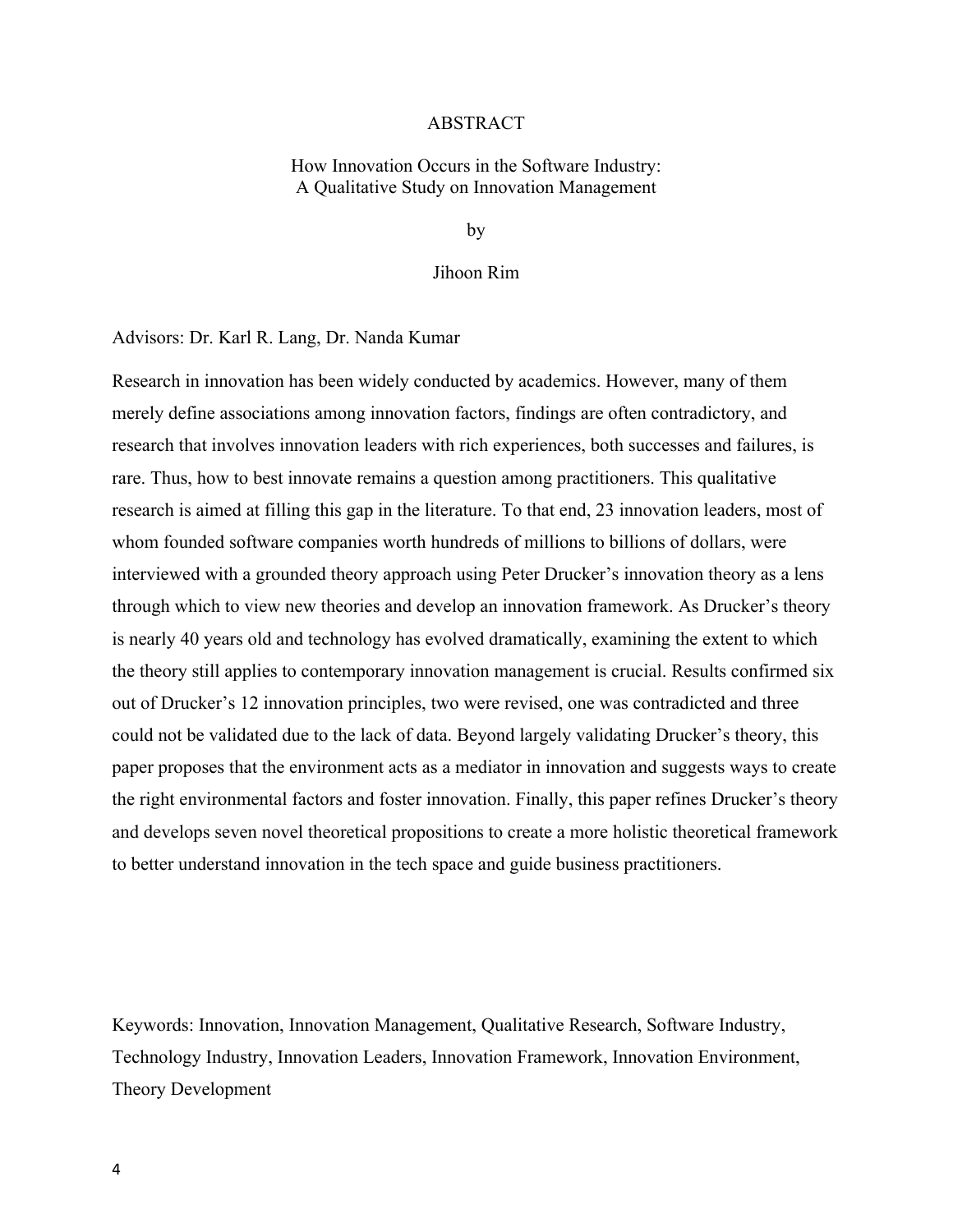## ACKNOWLEDEMENTS

First and foremost, I am extremely grateful to my supervisors, Prof. Karl Lang and Prof. Nanda Kumar for their invaluable advice, continuous support, and patience throughout my research. I would also like to thank my DBA program cohort who were always collaborative and supportive. We had great fun. Lastly, my sincere appreciation goes to my family for their unconditional love.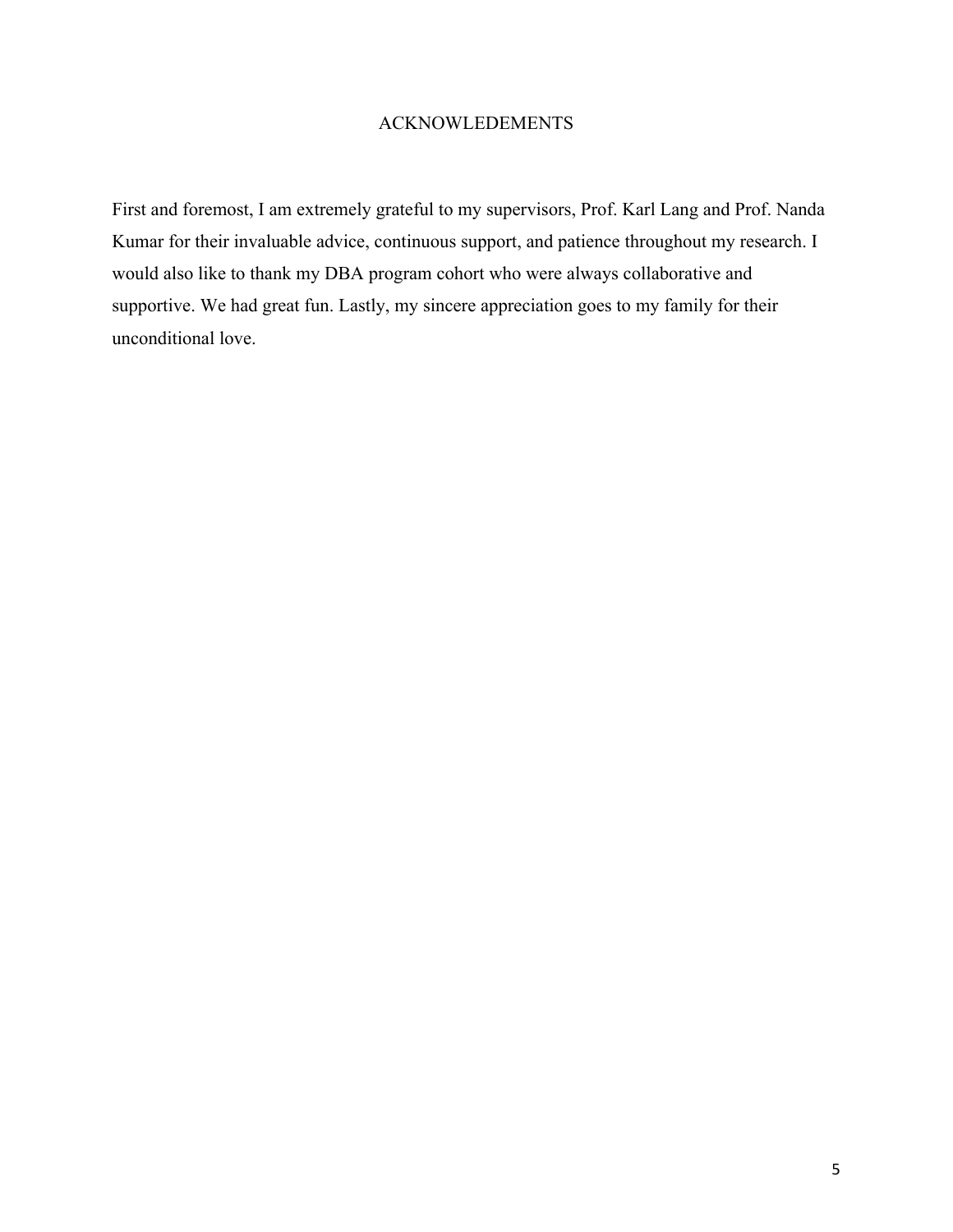# TABLE OF CONTENTS

| <b>APPENDICES</b> |  |
|-------------------|--|
|                   |  |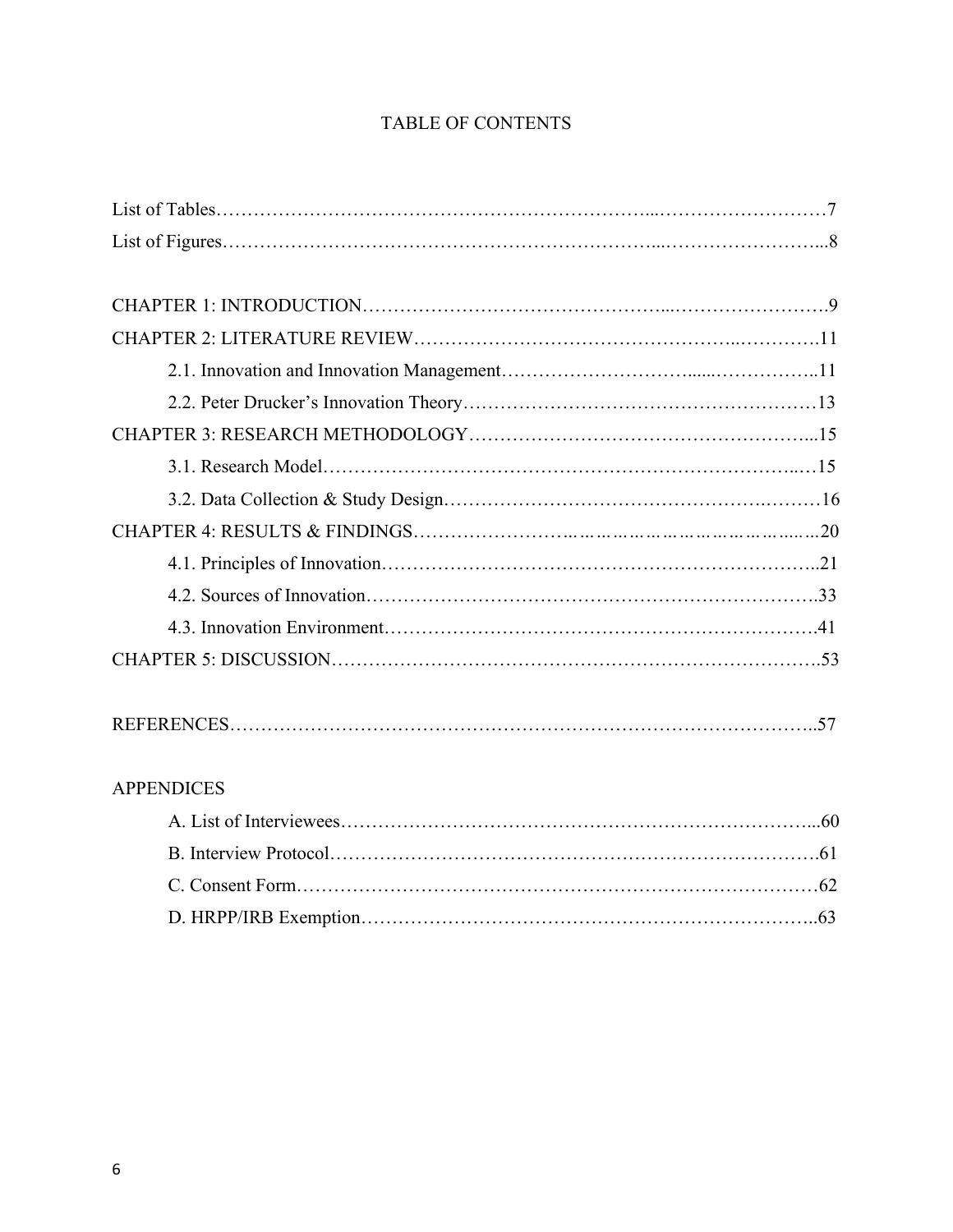# LIST OF TABLES

# Table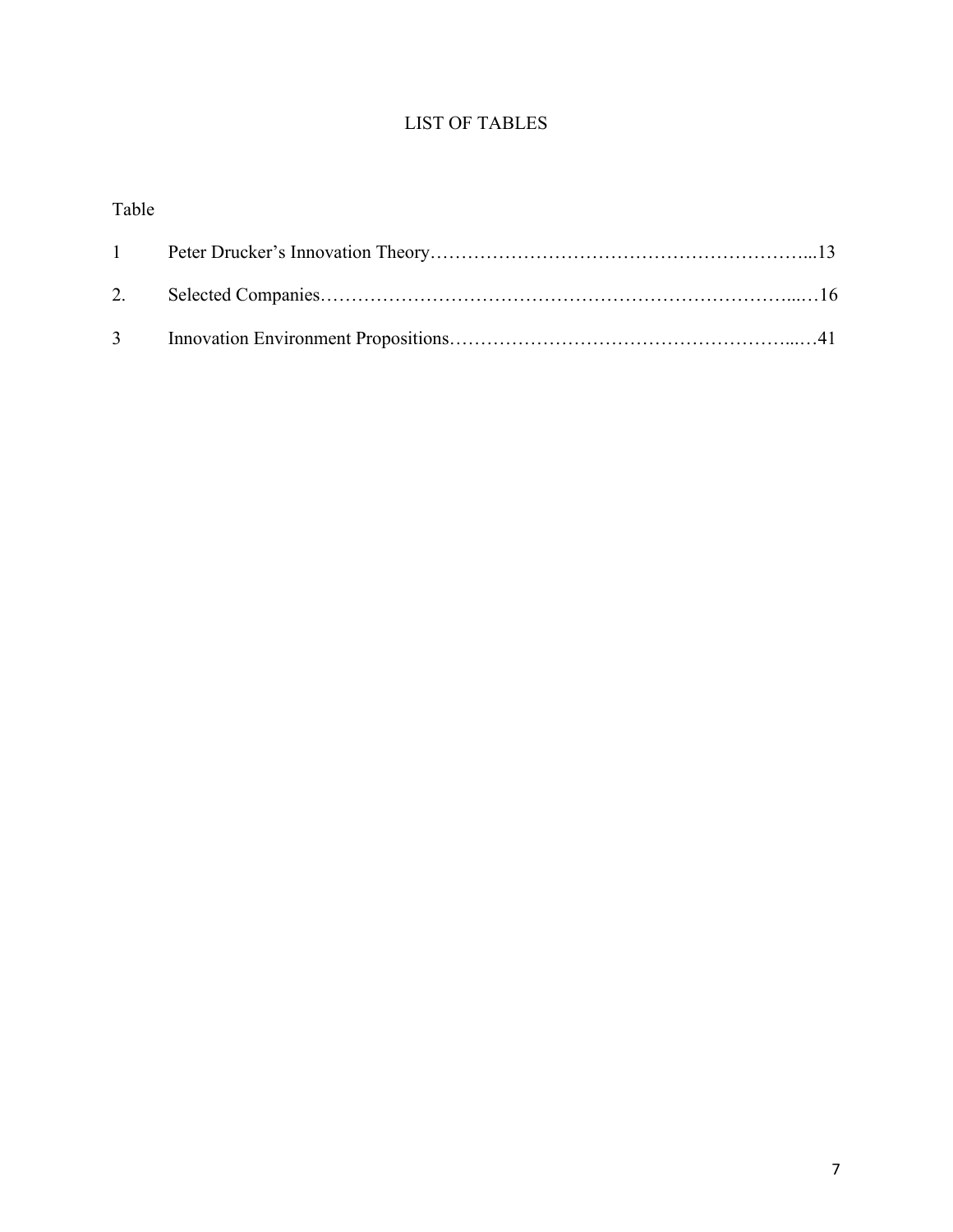# LIST OF FIGURES

# Figure

| $1 \quad$ |                                                                                    |
|-----------|------------------------------------------------------------------------------------|
| 2         |                                                                                    |
|           | 3 Refined and Extended Innovation Framework Based on Drucker's Innovation Theory20 |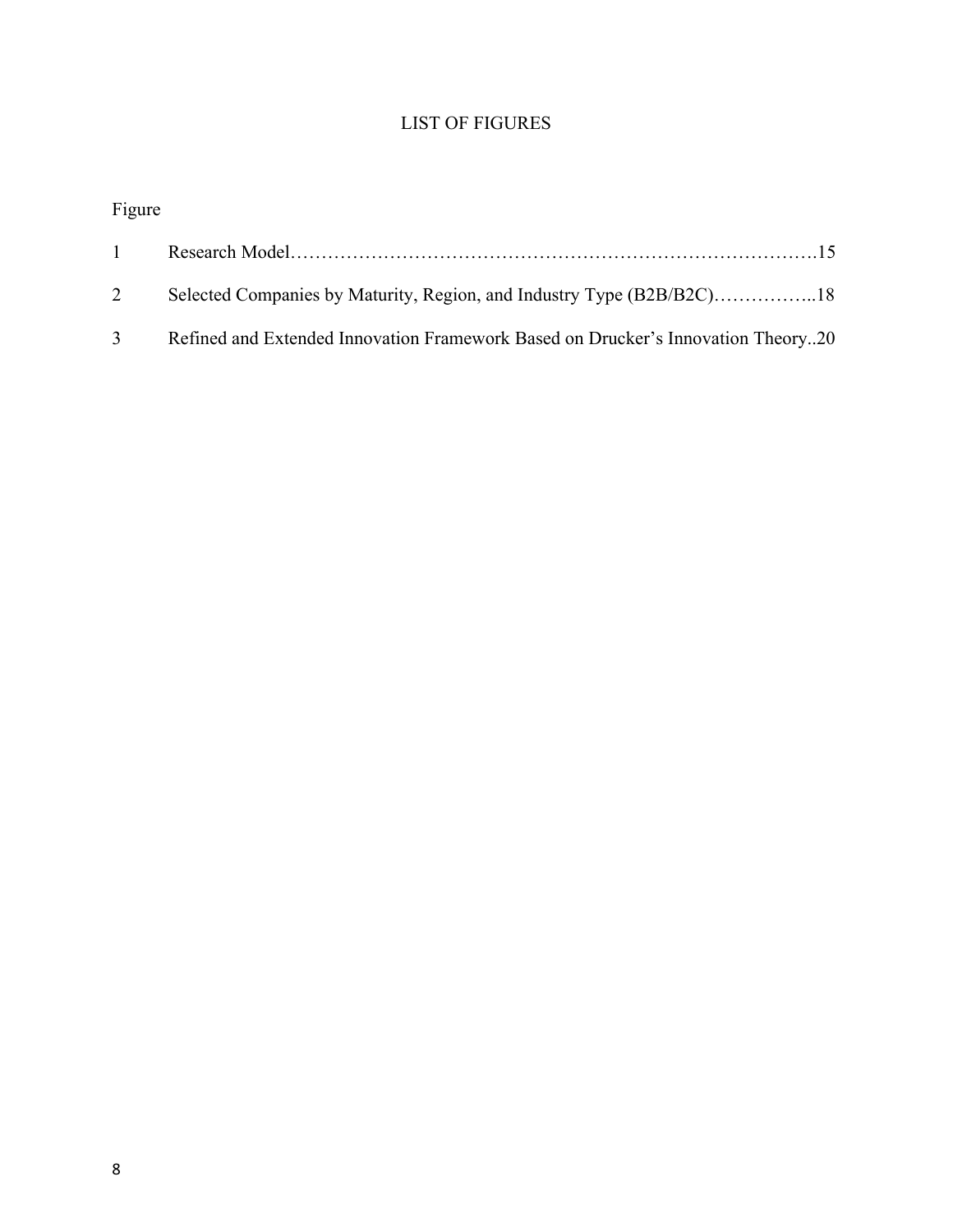#### CHAPTER 1

## **INTRODUCTION**

The term "innovation" is one of the most widely used buzz words among managers and is perceived as the key to survival for many companies. When executives are interviewed by the public media, they almost always mention innovation as the impetus for growth of their businesses and market share. Satya Nadella, CEO of Microsoft, famously proclaimed, "Our industry does not respect tradition; It only respects innovation."1 Former Chair and CEO of IBM, Ginni Rometty, also stressed the importance of innovation by stating, "For CEOs today, it's all about achieving growth and efficiency through innovation."2 They know that many problems arise if growth stalls. The company will be subjected to increased scrutiny if growth slows. There will be fewer opportunities for employees, potential layoffs, and even the executives themselves might lose their jobs.

Unfortunately, however, as a business matures, the growth rate naturally decreases. More competition enters, market growth plateaus, and the margins are squeezed. That is why each and every executive eagerly seeks new growth engines to not only improve the dominance of their current company but also unearth breakthroughs for expansion or new revenue streams.

Practitioners always discuss innovation. "How to better innovate" is repeatedly on the agenda in executive meetings. However, there is no clear, agreed-upon methodology for innovation, and to make matters worse, it is not difficult to find conflicting theories. Peter Drucker's innovation theory  $3(1985)$  or Clayton Christensen's disruptive innovation  $4$  theory

<sup>&</sup>lt;sup>1</sup> CNET, Dan Farber, "Our industry respects innovation, not tradition."

 $2$  Automation & Digisat, Anvita Pillai, "Achieving growth & efficiency through innovation."

<sup>&</sup>lt;sup>3</sup> Drucker's theory explains what the sources and principles of innovation are.

<sup>4</sup> Christensen's theory defines disruptive innovation and explains what dilemmas incumbents face.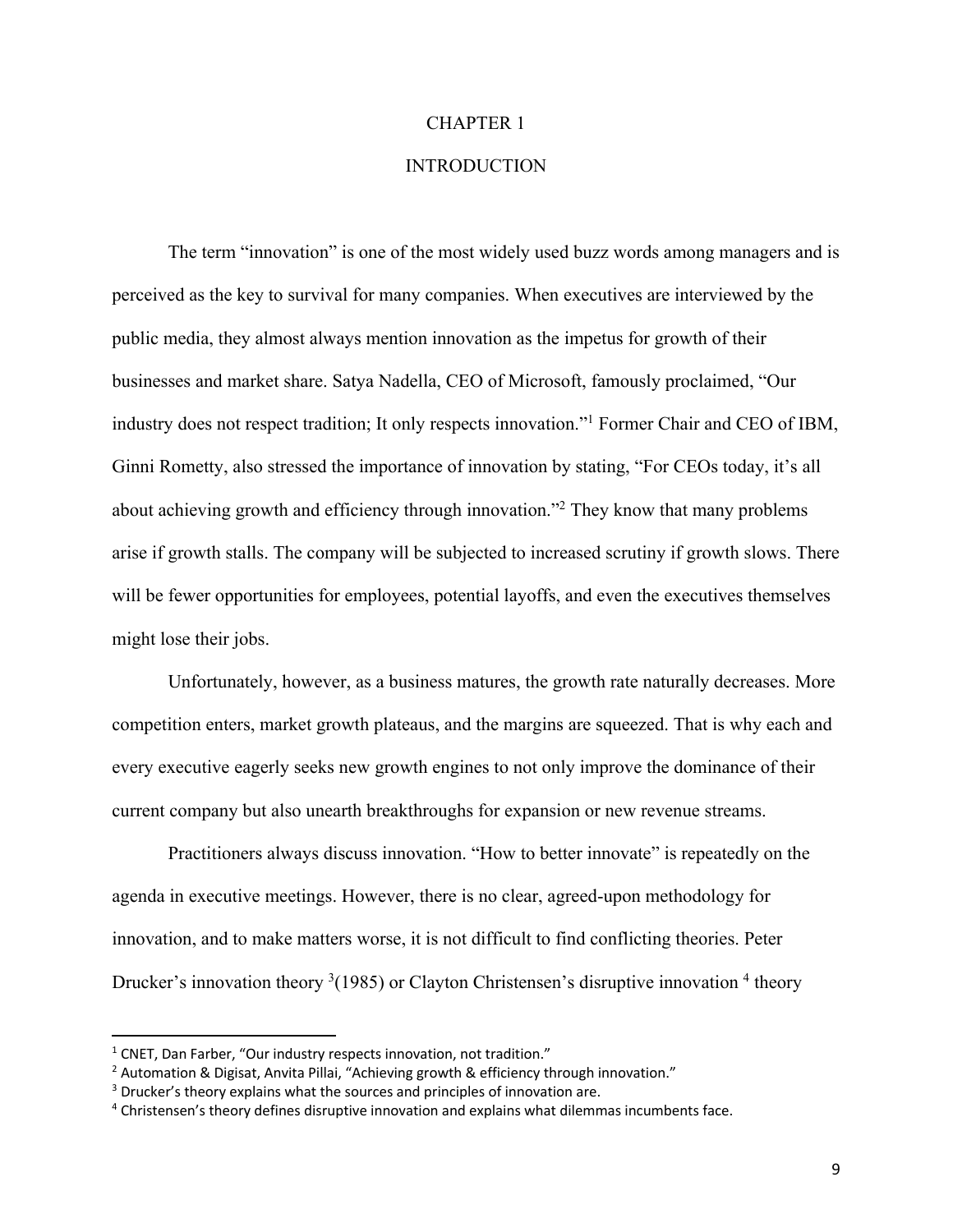(1997) are among the few widely accepted methodologies, but there are few others, especially in the technology industry.

Throughout my more than 15 years in the technology industry<sup>5</sup>, I was always seeking a better way to innovate. I studied the subject by reading both academic and practical papers, reading many CEOs' memoirs, watching executive interviews, working with innovation consultancies, and talking with fellow CEOs in the industry, but I always felt it was not enough. We practitioners always wanted to hear the honest opinions of our peers who had extensive successes and failures in attempts to innovate, but we also understood that they cannot speak that openly to the public media.

Therefore, I decided to conduct research to better understand how innovation occurs in the software industry<sup>6</sup>. This paper proceeds as follows. First, I present a short literature review on innovation management theories and their limitations and introduce Peter Drucker's innovation theory, a theory that will be used as a theoretical lens throughout this study. Next, I discuss the study method and design, which explains why and how I interviewed 23 innovation leaders and conducted qualitative research. In the following section, Peter Drucker's theories will be examined by analyzing interview data with innovation leaders, and new propositions will be developed as new insights are derived from the data. Finally, in the discussion section, I propose a holistic, theoretical innovation framework that refines and extends Drucker's theory. Finally, I discuss the contributions and limitations of this research.

<sup>5</sup> During 2015-2018, I led Kakao Corp., one of the largest public technology companies best known for its mobile messenger Kakao Talk in South Korea, as CEO. (www.kakaocorp.com)

 $6$  This research would not have been possible if I was still in the technology industry as innovation leaders who were interviewed would not have felt comfortable to speak their full minds to a (potential) competitor. In 2018, I stepped down as CEO and joined a Doctor of Business Administration program.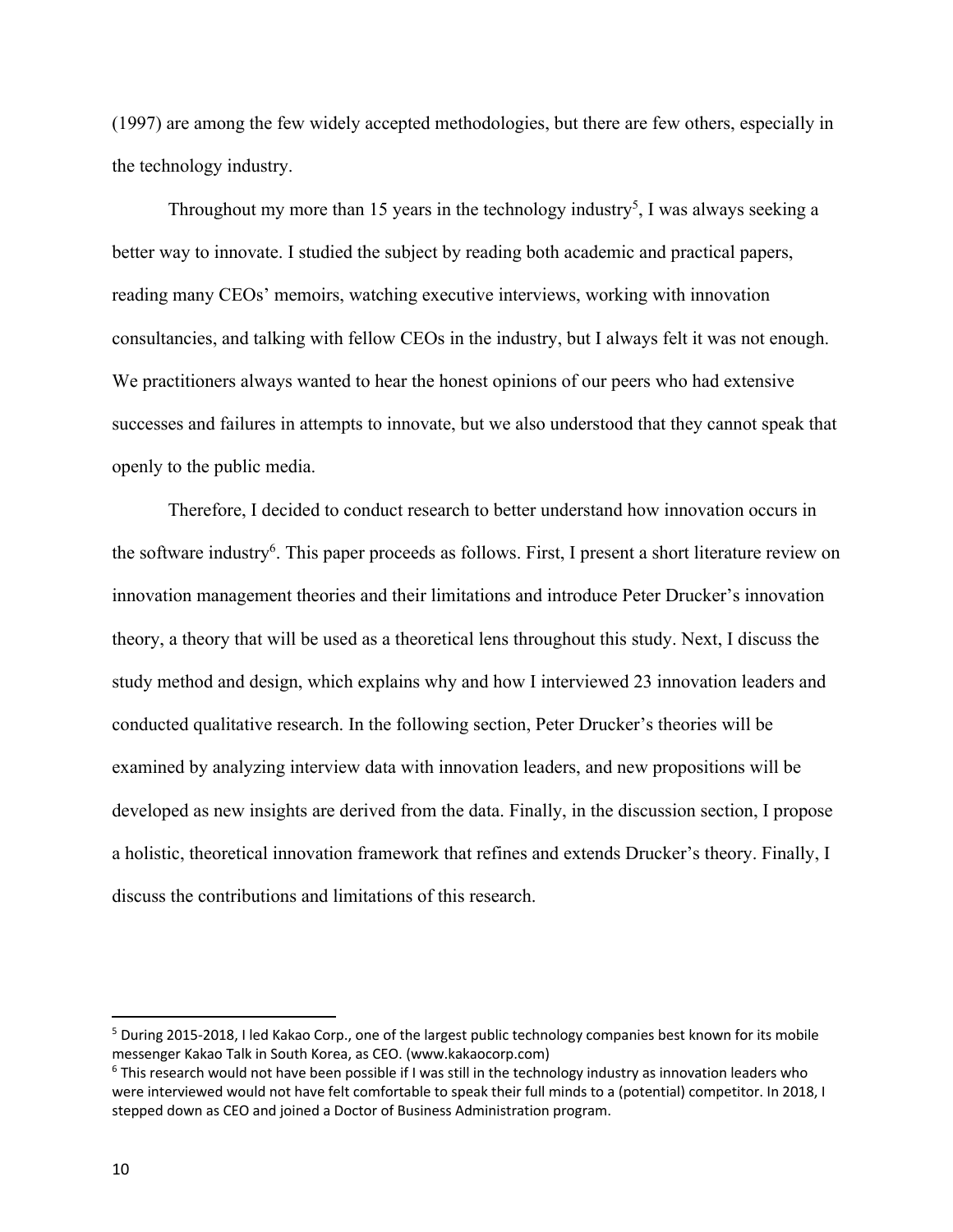#### CHAPTER 2

## LITERATURE REVIEW

#### 2.1. Innovation and Innovation Management

It is widely acknowledged that innovation is key to business success. By definition, innovation is "a specific tool of entrepreneurs, the means by which they exploit change as an opportunity" (Drucker 1985). West and Farr (1989) defined innovation as "the application of new products, processes, procedures, or ideas that are designed to significantly benefit the individual, the group, the organization, or the wider society." It is accepted that the ability to innovate enables firms to compete and outperform their competitors (Barney, 1991; Day, 1994). Therefore, it is not a surprise that innovation management has become one of the most actively researched fields during the past few decades (Horn & Brem, 2013).

Numerous researchers have focused on identifying associations between input factors and innovation outcomes. Panne et al. (2003) classified innovation factors into four categories: firmrelated, including organizational culture; project-related, including management style and support; product-related, including technology and quality; and market-related, including the concentration of the market. Tidd and Bessant (2009) presented a five-construct innovation model consisting of strategy, organization, process, learning, and networking.

Although this kind of research is helpful, two issues arise when a practitioner tries to apply the knowledge. The first is well expressed by Balachandra and Friar (1997), who stated that the findings from innovation studies are not uniform, and in some cases, even contradictory. Second, practitioners want readily applicable knowledge, but understanding the high-level associations between variables is not enough, especially when some input factors are too broadly

11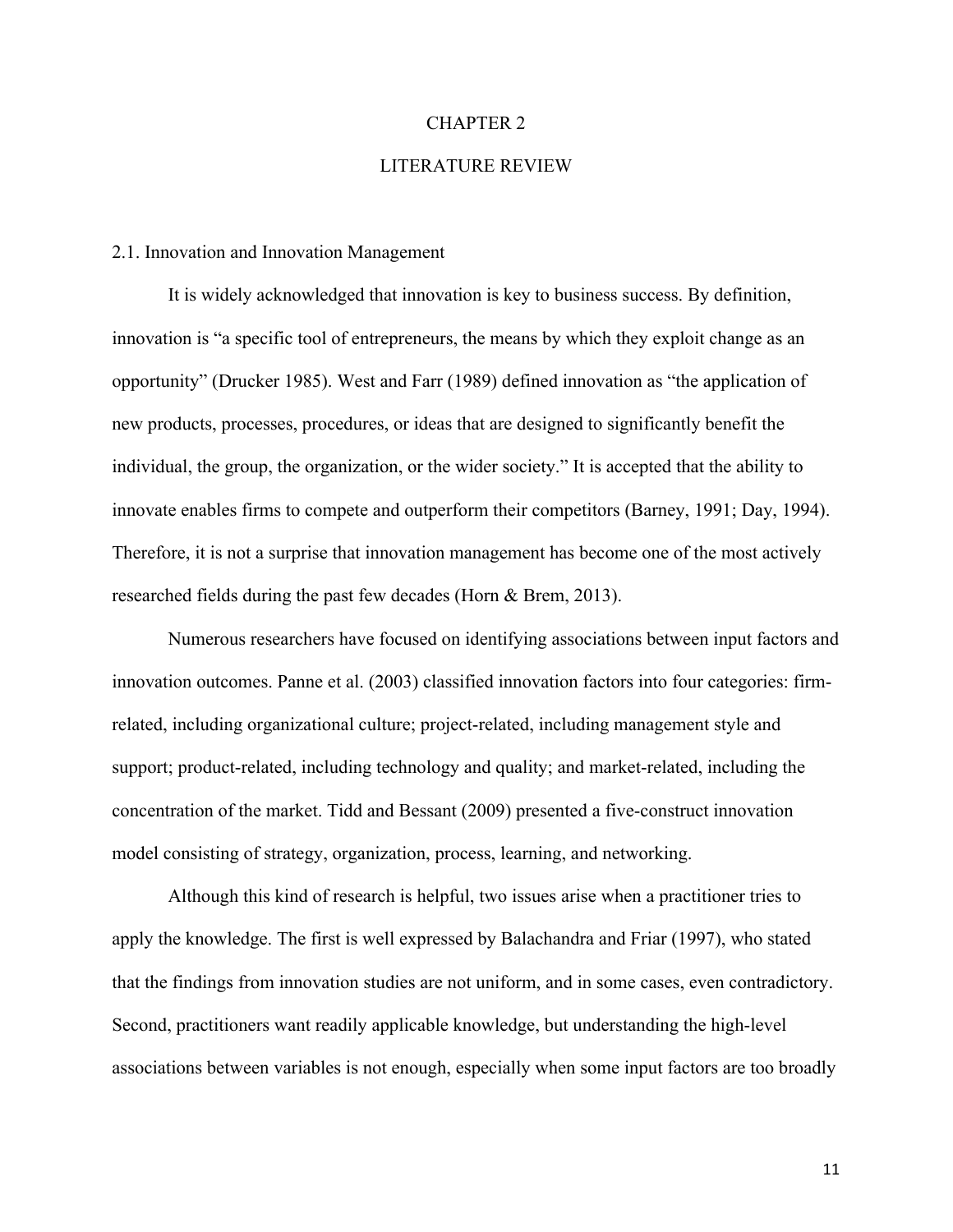defined. For example, one of the input factors that is widely used in innovation management theories is technology or R&D expenses, which are often expressed as the ratio between expenditures and the number of employees in R&D roles and the percentage of company employees in R&D roles. One of the most commonly used dependent variables, patents, also has its own limitations. Although it is understandable that these are used as proxies, to practitioners who have to manage a company on a daily basis, they are not enough. Practitioners want to know "how" they can innovate and foster innovation in their organizations and need rich explanations and readily applicable methodologies.

There are research studies that specifically looked at innovation in the software and technology industry that confirms generic innovation theories but some of them point out its limitations and demands future research. Edison et al. (2013) claimed that software industry lacks defined innovation process and measurement programs and argued that the importance of having an innovation strategy is not significant in the software industry. Huizingh (2011) argued open innovation is effective and suggested processes and practices to adopt it but also claimed that the area is still in the early stage and needs further study. Open source is another method that is widely used in the software industry for innovation. Ebert (2007) contended that novel business models, intellectual property strategies, and software development paradigms have resulted from the use of free and open-source software.

The software industry is a place where new technologies and innovation methods are adopted quickly and extensively but there is little research that provides a holistic viewpoint. Therefore, I decided to conduct research in the software industry by interviewing innovation leaders to uncover rich insights on innovation management.

12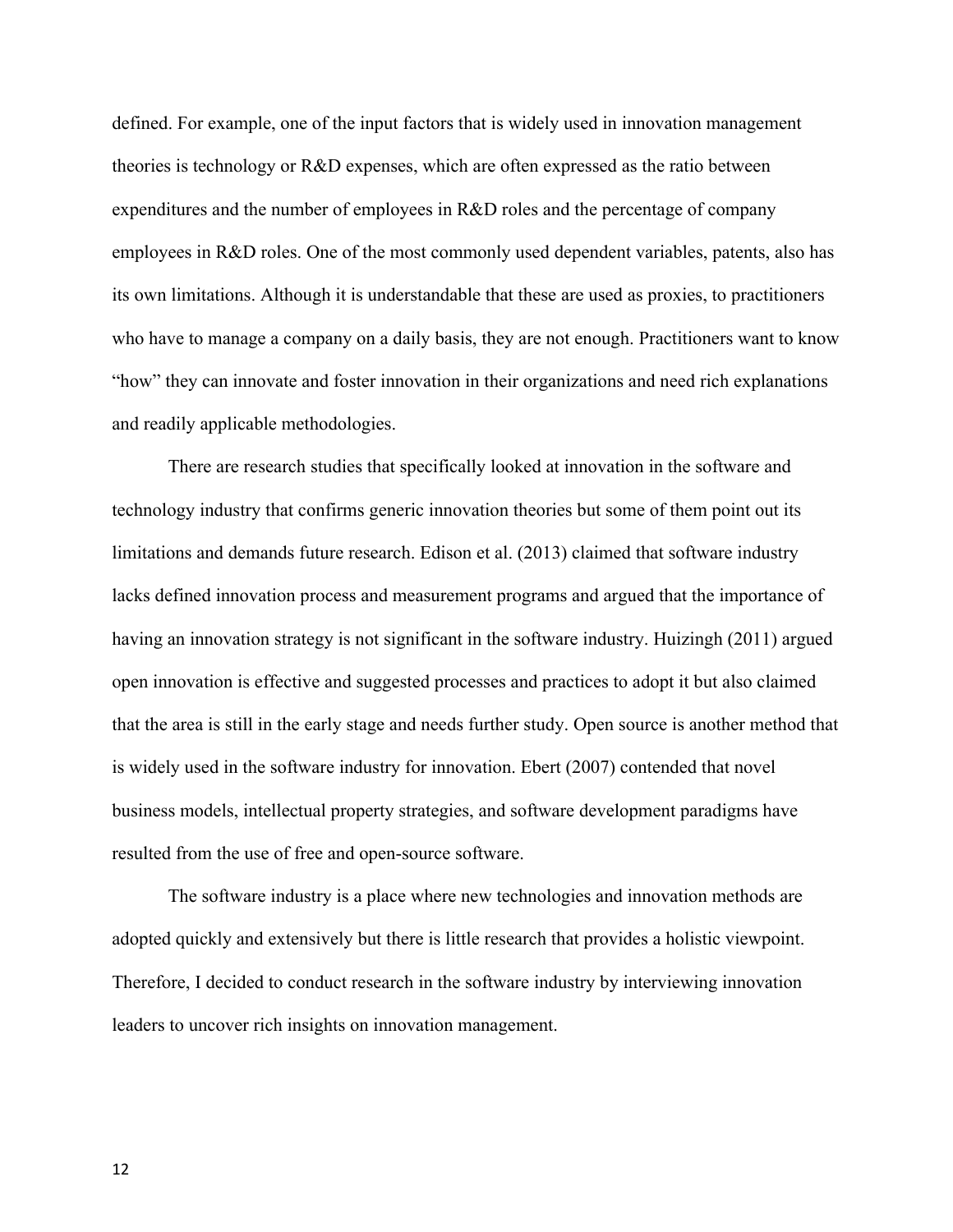### 2.2. Peter Drucker's Innovation Theory

Peter Drucker is widely respected and acknowledged as a thought leader on management; his innovation and entrepreneurship theory (1985) is extensively cited by researchers.<sup>7</sup> In his research, Drucker specifically defines innovation as "a tool of entrepreneurs to exploit change as an opportunity to launch a different business or service." He argues that "innovation results from a conscious, purposeful search for opportunities" and condensed his thoughts on the subject into five principles and seven sources of innovation that explain where innovation comes from and how effective innovation processes should look like.

*Table 1: Peter Drucker's Innovation Theory8*

| Principles of Innovation              |  |  | Sources of Innovation          |
|---------------------------------------|--|--|--------------------------------|
| Begin with analysis of the sources of |  |  | 1. The Unexpected              |
| opportunity.                          |  |  | 2. Incongruities               |
| 2. Go out and look, ask, and listen.  |  |  | 3. Process Needs               |
| 3. Innovation must be simple and      |  |  | 4. Industry and Market Changes |
| focused.                              |  |  | 5. Demographic Changes         |
| 4. Innovation must start small.       |  |  | 6. Changes in Perception       |
| Innovation should aim at leadership.  |  |  | 7. New Knowledge               |

Although Drucker's recommendations are still widely used in the real world, nearly 40 years have passed since publication, and the business environment and technology have changed dramatically. Moreover, companies adapt their innovation management to the changing societal and business environment, which is evolutionary in nature (Ortt & Duin, 2008). For instance, Tarafdar and Gordon (2007) argued that the IT competencies improve the innovation process. Additionally, there is a challenge within academia that innovation research should be questioned due to the new technology. Nambisan, Lyytinen et al. (2017) argued that fundamental

<sup>&</sup>lt;sup>7</sup> The theory was cited 17,721 times, according to Google Scholar, By Dec 4<sup>th</sup>, 2021.<br><sup>8</sup> The Discipline of Innovation (1985), Harvard Business Review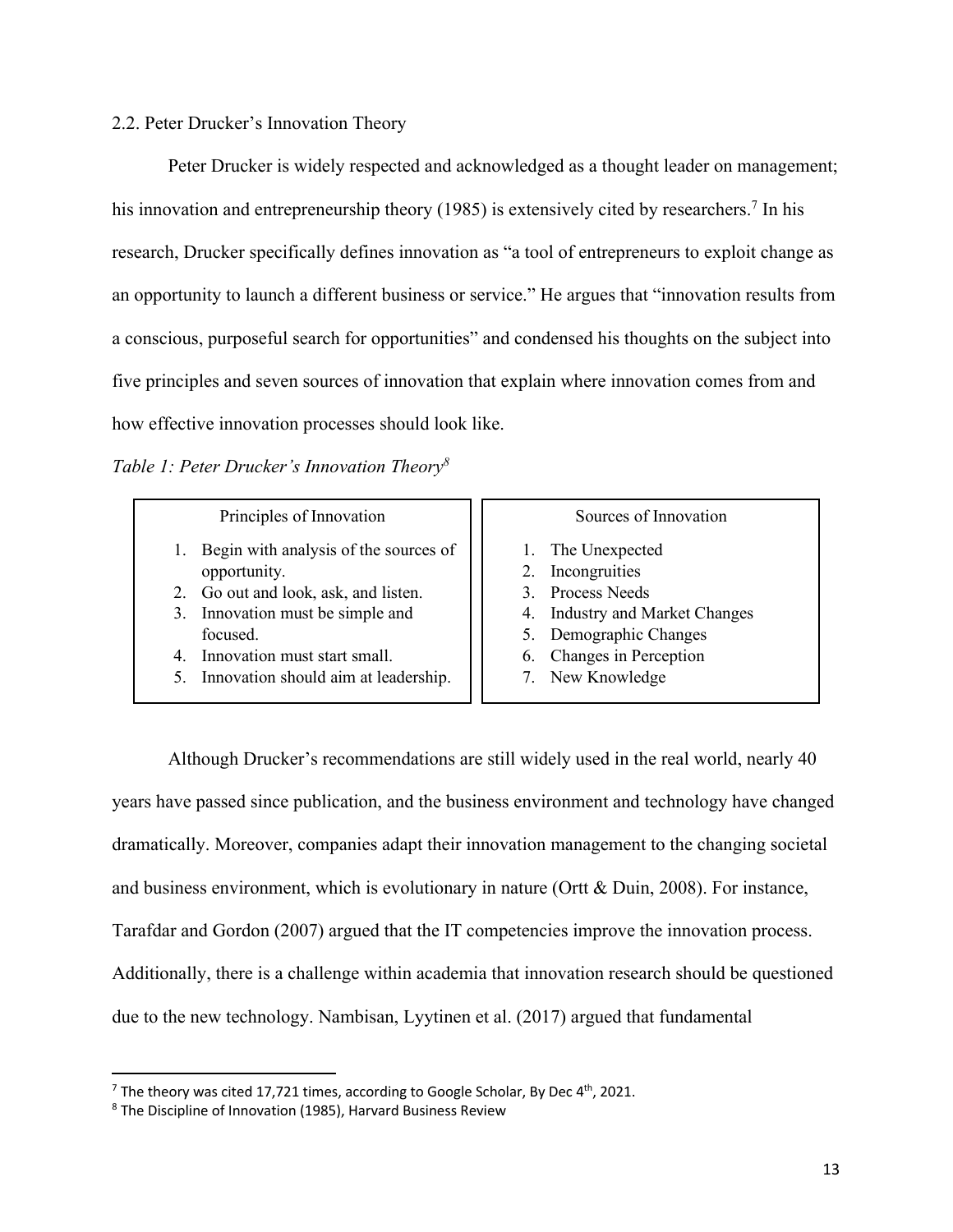assumptions in innovation research should be challenged due to the rapid and pervasive digitization of innovation processes and outcomes, so revisiting and validating Drucker's work, especially as it pertains to the technology industry, would be meaningful. Therefore, in this study, I conducted qualitative research through a positivist approach by using Drucker's theory as a theoretical lens to confirm existing and develop new innovation theory.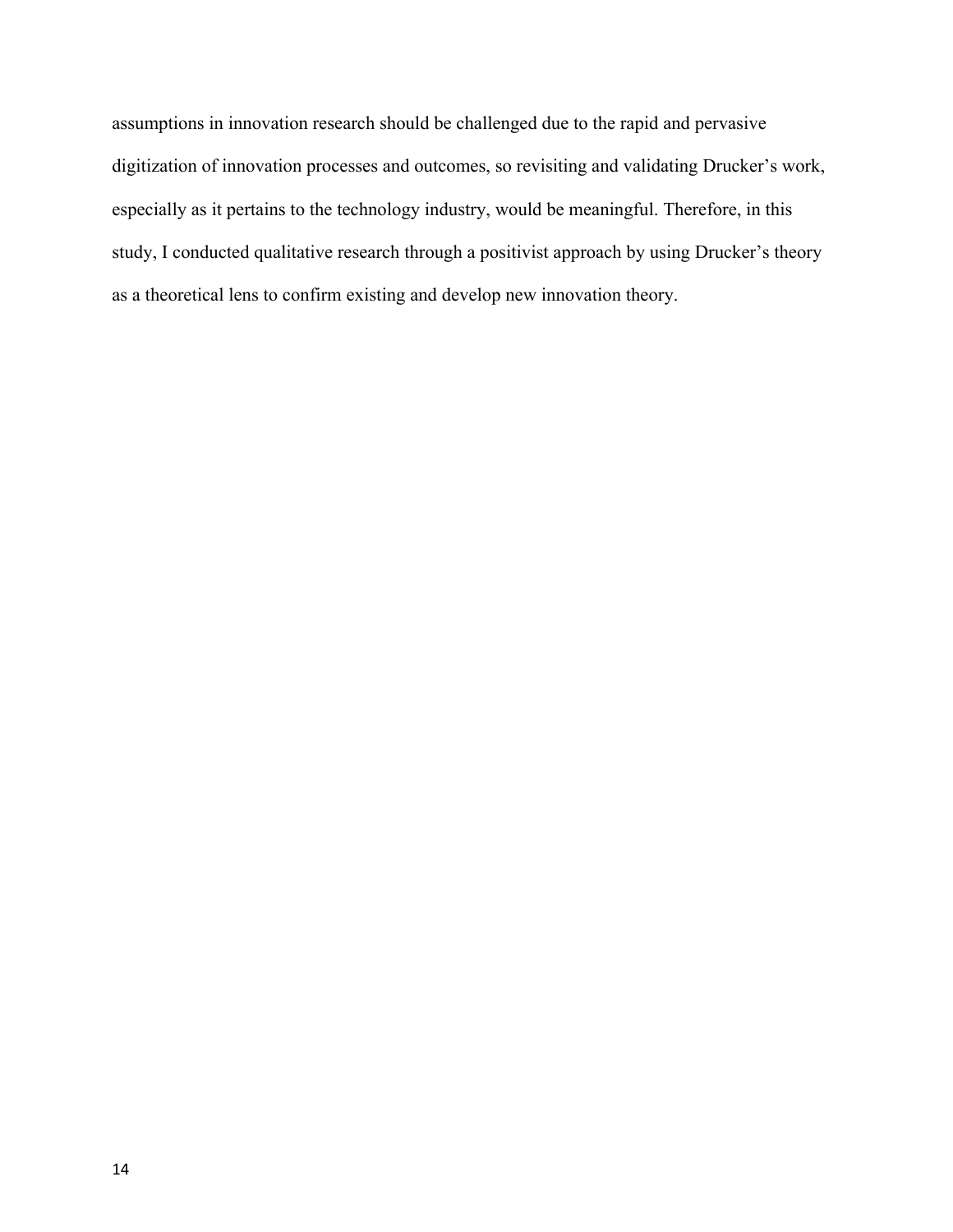#### CHAPTER 3

## RESEARCH METHODOLOGY

## **3.1. Research Model**

I chose a qualitative research design for this study to achieve the research goals of gaining a deeper understanding (Myers, 2009) of the innovation management process and its theoretical and practical implications through one-on-one interviews with selected innovation leaders. As innovation is the result of complex decisions and activities, it was essential to conduct qualitative research to understand the context of the phenomena and the nuances of the current innovation practices. Additionally, the openness and flexibility of qualitative research allowed me to modify the interview protocol and add more interviewees to elicit richer insight into how innovation occurs in the technology industry.

*Figure 1: Research Model*



Drucker's innovation theory acted as a theoretical lens on innovation in this study, and through a positivist approach, I was able to examine and confirm most of Drucker's theoretical propositions on innovation sources and principles and discover to what extent the theories held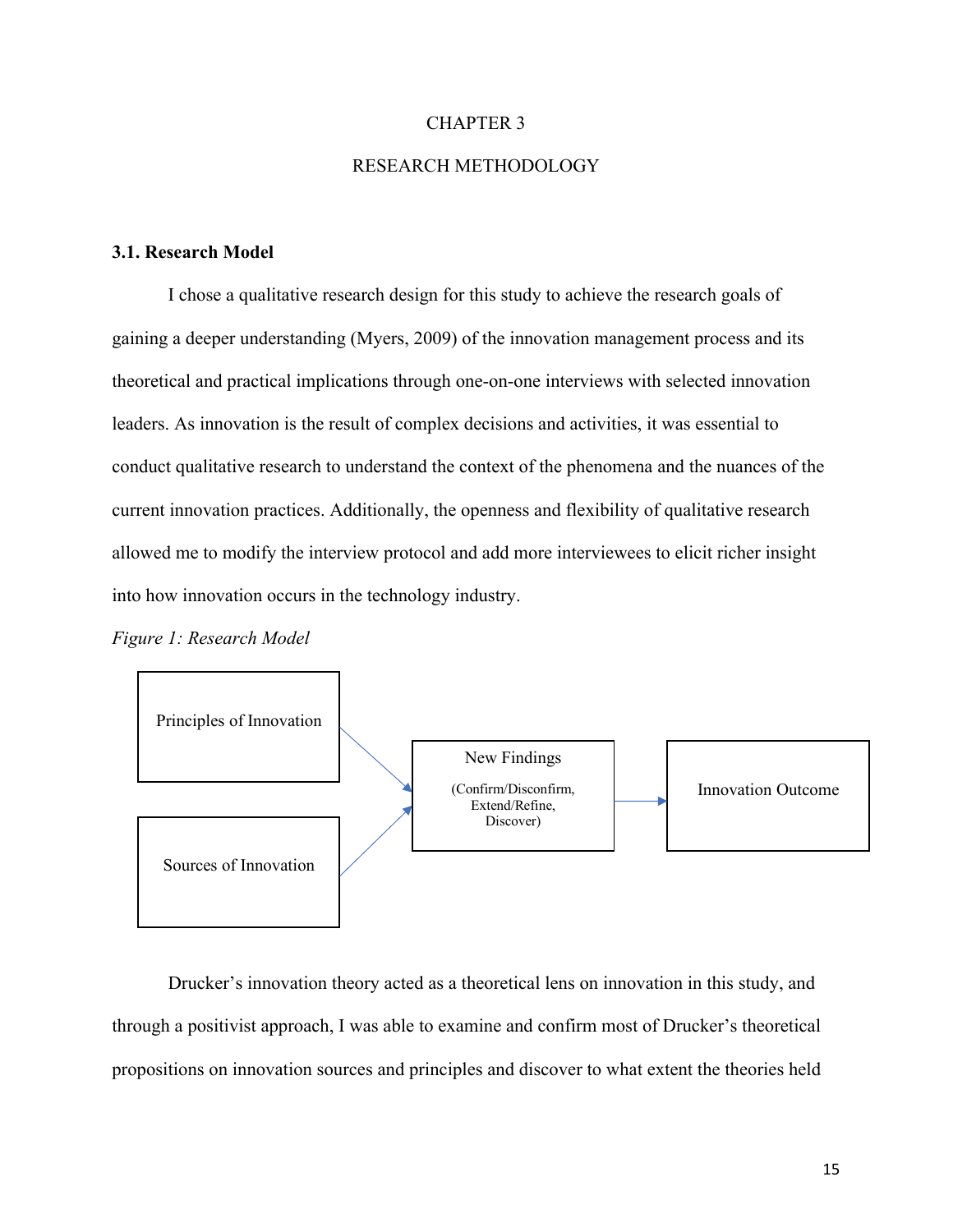up, especially in the software industry, after nearly 40 years has passed since they were first published.

#### **3.2. Data Collection & Study Design**

*Table 2: Selected Companies*<sup>9</sup>

|                          | Firm Size<br>(Market Cap) | <b>United States</b> | Asia |
|--------------------------|---------------------------|----------------------|------|
| Mature Companies         | Tech Giants (>\$10B)      | 4                    |      |
|                          | Unicorns $(>\$1B)$        |                      | 6    |
| <b>Growing Companies</b> | Startups $(>\$100M)$      |                      |      |
|                          | Startups $($100M)$        |                      | N/A  |
|                          | Total $(N=23)$            | 15                   | 8    |

I selected a convenience sample of 23 companies for data collection by organizing interviews along two theoretical dimensions – organizational maturity and economic/cultural region – that are considered critical factors in the innovation literature. Freeman and Engel (2007) argued that innovation process is slower in mature corporations than startups and that innovation methods are not identical. Therefore, I categorized the companies by maturity: Tech giants that are publicly valued at more than \$10B, so-called unicorn companies that are valued at more than \$1B, fast growing startups that achieved meaningful recognition within the industry by getting funded at more than \$100M, and promising startups.

Shane et al. (1995) studied the relationship between country culture and national preferences for innovation methodologies and discovered that the more collectivist a society is,

 $9$  One innovation leader, mostly founders and CEOs, was interviewed per company.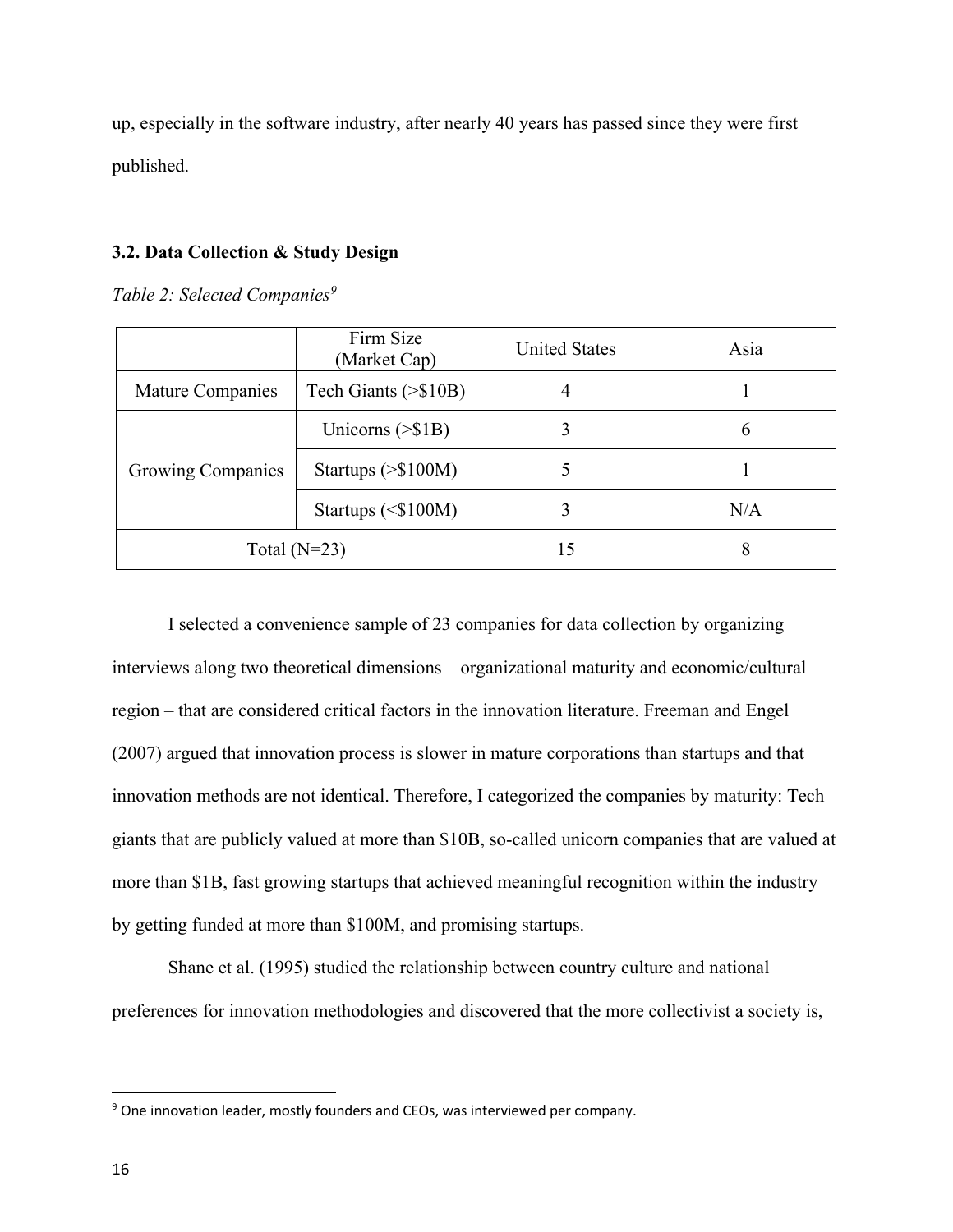the more people support for an innovative idea through cross-functional appeals for support. Kassa and Vadi (2010) argued that power distance, uncertainty avoidance, family-related collectivism, and masculinity are all connected to a country's ability to do innovation.

To investigate whether innovation management practices differ by region and culture, innovation leaders from 15 U.S. companies and 8 Asian companies were selected. Firm size was also a consideration; 5 interviewees were chosen from mature companies with a \$10B+ valuation, 9 interviewees were selected from unicorn startups that were valued at \$1B+, and 9 interviewees were from fast-growing startups that achieved meaningful milestones, such as getting funded at \$100M+ valuation. Finally, the industry type (B2B/B2C: Business to Business / Business to Consumer) was also considered as an important contextual factor to determine whether there is a difference depending on the type of customer. Thus, 15 consumer technology companies, 2 venture capitals that invest in B2C companies, and 6 B2B technology companies were selected for this study.

I conducted 23 in-depth, semi-structured interviews lasting from 30 minutes to one hour with leaders in the software industry who had a substantial amount of experience in innovation, both success and failure. All interviewees were senior executives who directly led various innovation projects from scratch; leaders who can provide a holistic viewpoint on innovation management. Out of 23 interviewees, 20 were CEOs and/or founders, and 3 were executives at large technology companies and all of them were accessed by using my personal network.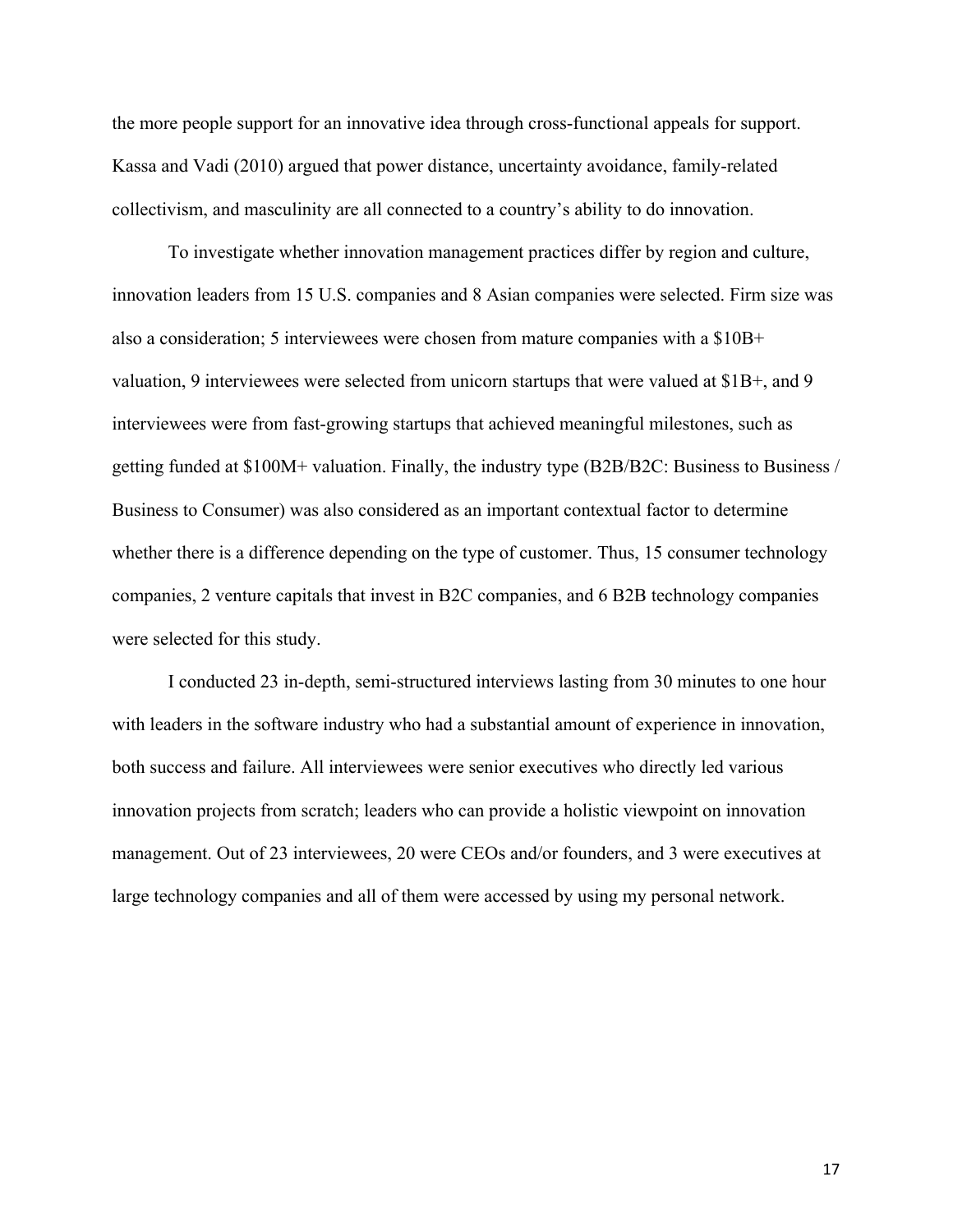

*Figure 2: Selected Companies by Maturity, Region, and Industry Type*

I developed an interview protocol before conducting the interviews to be systematic and repeatable in data collection rather than having ad-hoc, open-ended conversations with participants. Having predetermined, semi-structured questions was advantageous, especially as this study employed a positivist approach to validate Drucker's innovation theories.

All interviews were conducted one-on-one through Zoom, a web conferencing tool, and recorded for review to transcribe the interviews and help capture insights in the interviewees' own words. Auto-transcription was first done via Zoom's tool and then I corrected the transcript by listening to the recordings. For some interviewees who didn't speak English fluently, the interview was done in Korean and later translated into English.

As most of the participants were well known in the technology industry and were sought after by the mainstream media, all were promised anonymity. This also gave them the freedom to fully speak their minds. The audiotape was not made available to anyone else, and participants' data and other personal identifiers were kept confidential during and after the study. To maintain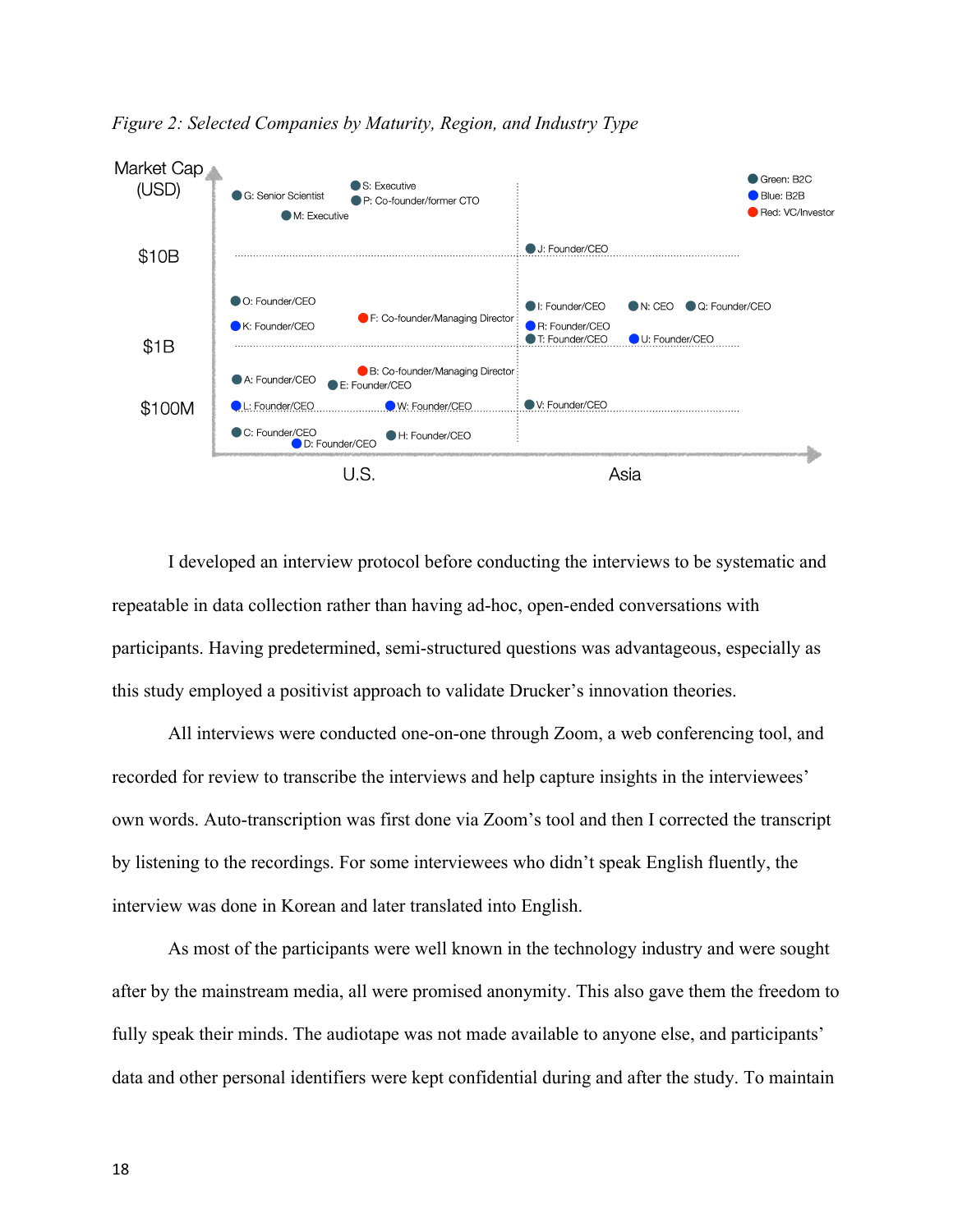the anonymity of the participants, I labeled them alphabetically with some additional description that describes their company or type of business. (Appendix A)

By the end of all interviews, data collection resulted in a total of 467 pages or 100,203 words of transcription. I analyzed the data using the grounded theory, as it helps "developing new concepts and theories of business-related phenomena, where these theories are firmly grounded in qualitative data (Myers, 2009)." During the coding process, I identified the main idea in each sentence or paragraph, and codes were summarized into categories that grouped certain ideas. Then, I coded patterns of similarities and differences with regard to the factors that facilitate innovation and compared them to Drucker's theoretical propositions. I read and analyzed the transcript many times, updated the coding and translated the codes into a set of theoretical propositions. It was an iterative process.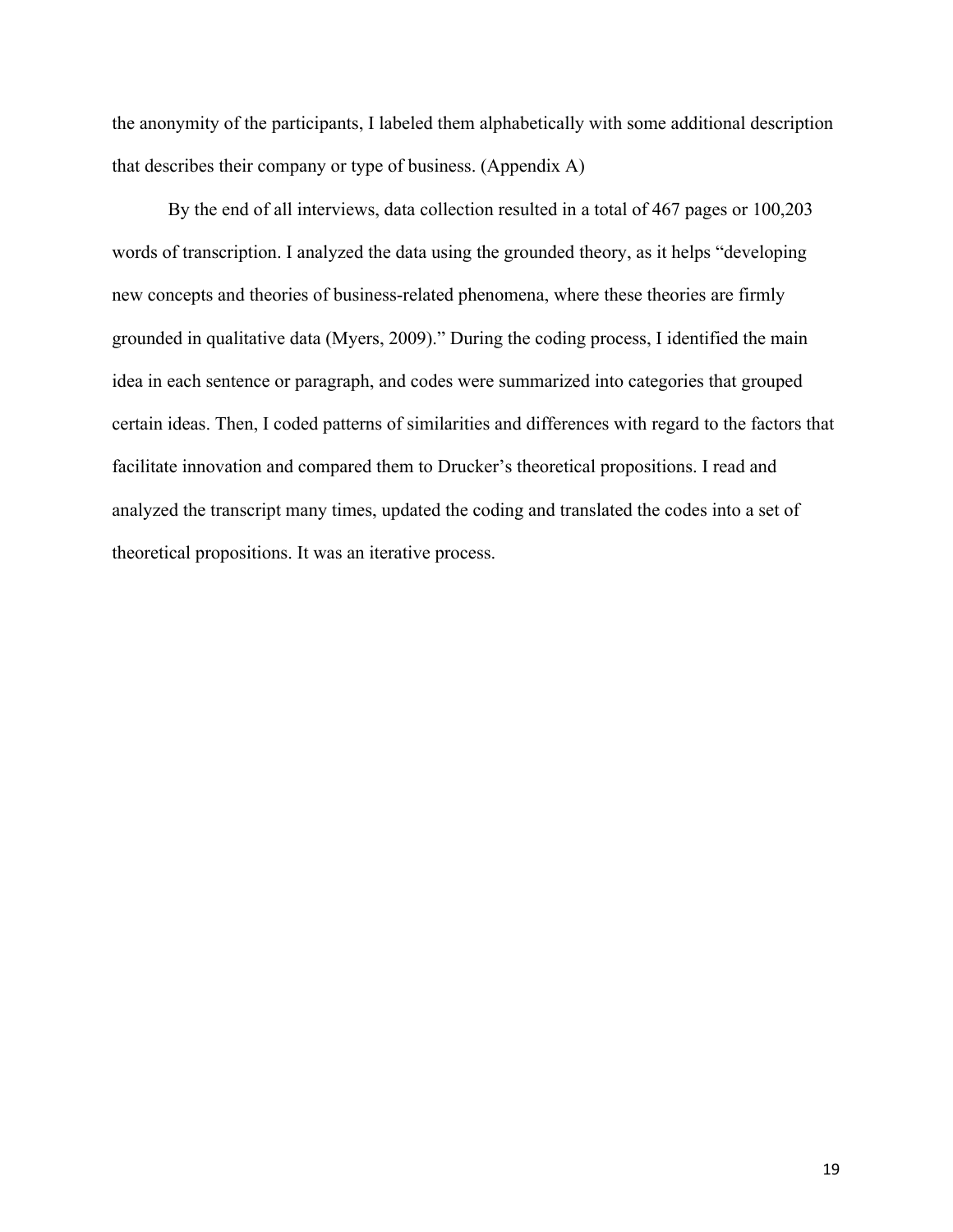#### CHAPTER 4

## RESULTS & FINDINGS

By thorough analysis of the interview data, I examined Drucker's innovation theory and was able confirm most of his theoretical propositions but also found interesting, unanticipated themes that emerged throughout the study. The majority of the interviewees emphasized the importance of the environment for innovation, which was not explicitly discussed in Drucker's theories, and this study concluded that the innovation environment (which will be discussed in section 4.3 in detail) serves as a mediator.

*Figure 3: Refined and Extended Innovation Framework Based on Drucker's Innovation* 

*Theory*<sup>10</sup>

#### **Principles of Innovation**

- 1.Begin with analysis of the opportunity but beware of the unexpectedness.
- 2. Go out and look at customers and begin with a problem.
- 3. Must be simple and focused, and the solution should be edgy.
- 4. Start small and iterate it fast.
- 5. Go against groupthink and work differently.

#### **Sources of Innovation**

- 6. The unexpected
- 7. The incongruity
- 8. Process need
- 9. Changes in industry or market structure
- 10.Demographics
- 11.Changes in perception
- 12.New knowledge

#### **Innovation Environment (Mediator)**

- 1)You need the right people. 2)Strong belief is required. 3)Transparency is important: build a system that forces knowledge sharing. 4)Psychological safety should be
- secured. 5)Decentralize the organization.
- 6)Consider compensation and motivation genuinely.
- 7)Innovation takes time.

# **Innovation Outcome**

 $10(1)$  Process need, demographics, and changes in perception could not be validated due to lack of data. (2) Drucker's theoretical proposition 5 was contradicted by innovation leaders. (3) Innovation outcome is regarded as success in an innovation project as this research is studying factors that facilitates and fosters innovation.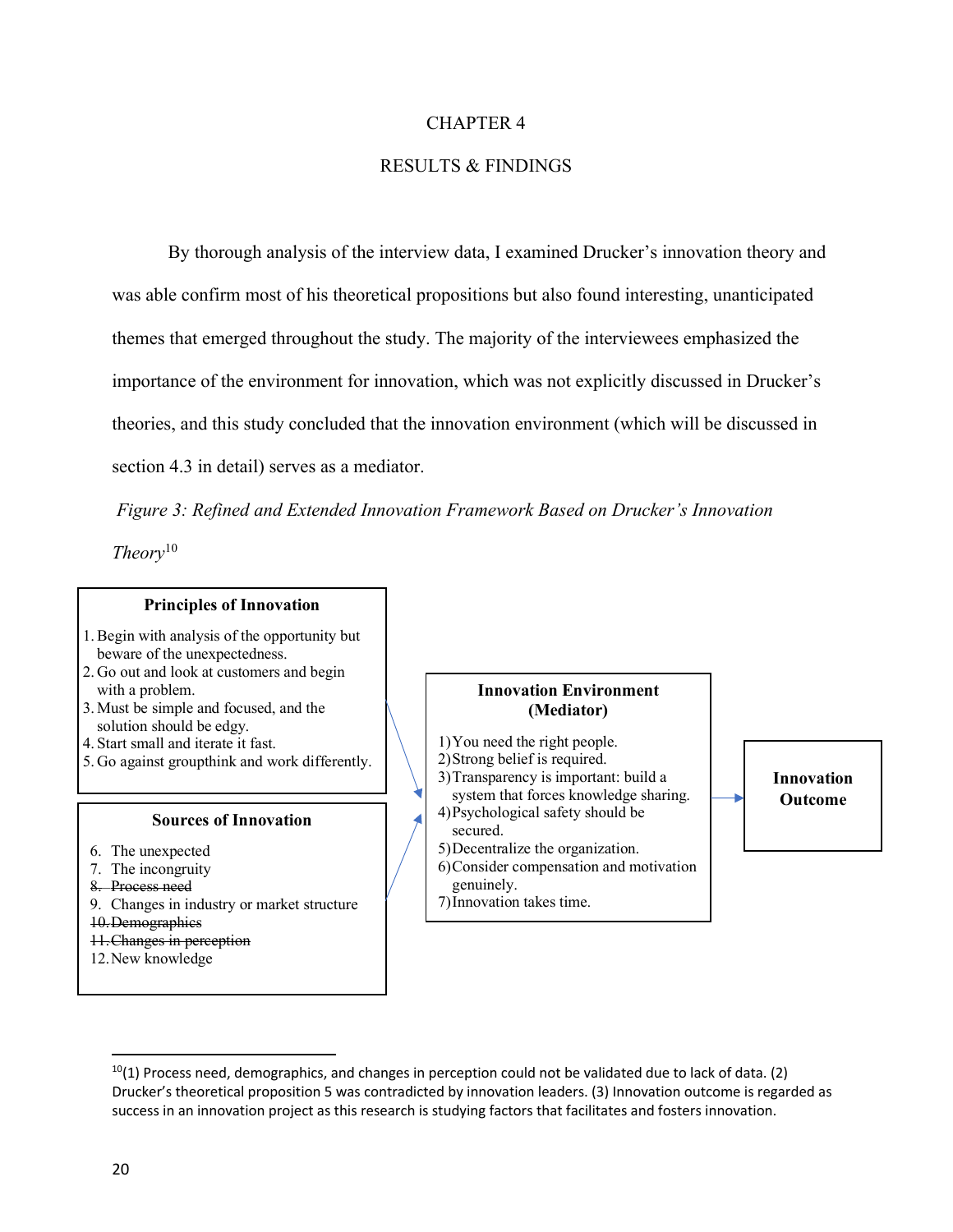Baron and Kenny (1986) defined the "mediator function of a third variable in quantitative analysis when it represents the generative mechanism through which the focal independent variable can influence the dependent variable." Without a mediator, they stated, a formerly statistically significant relationship between the independent and dependent variables is no longer significant. In this study, interviewees repeatedly expressed the importance of innovation environment, arguing that innovation rarely occurs without it, so I propose that innovation environment acts as a mediator throughout the innovation process.

Figure 3 is the result of this research; I present some newly developed theory comprising a refined and extended innovation framework based on Drucker's innovation theory that was verified through the collected, qualitative data. In this chapter, I will examine how well the Drucker's innovation theory holds up in the software industry and will propose seven propositions that theorizes the desirable innovation environment.

#### **4.1. Principles of Innovation**

Peter Drucker argued that "innovation results from analysis, system, and hard work" and theorized 5 principles of innovation. In this section, I verify his theoretical propositions.

4.1.1. Theoretical Proposition 1: Innovation begins with the analysis of opportunities.

According to Drucker (1985), innovation begins with considering the sources of innovative opportunities, which should be systematically and thoroughly analyzed. He stated that being alerted to opportunities is insufficient, and that the search should be coordinated and performed on a regular, systematic basis.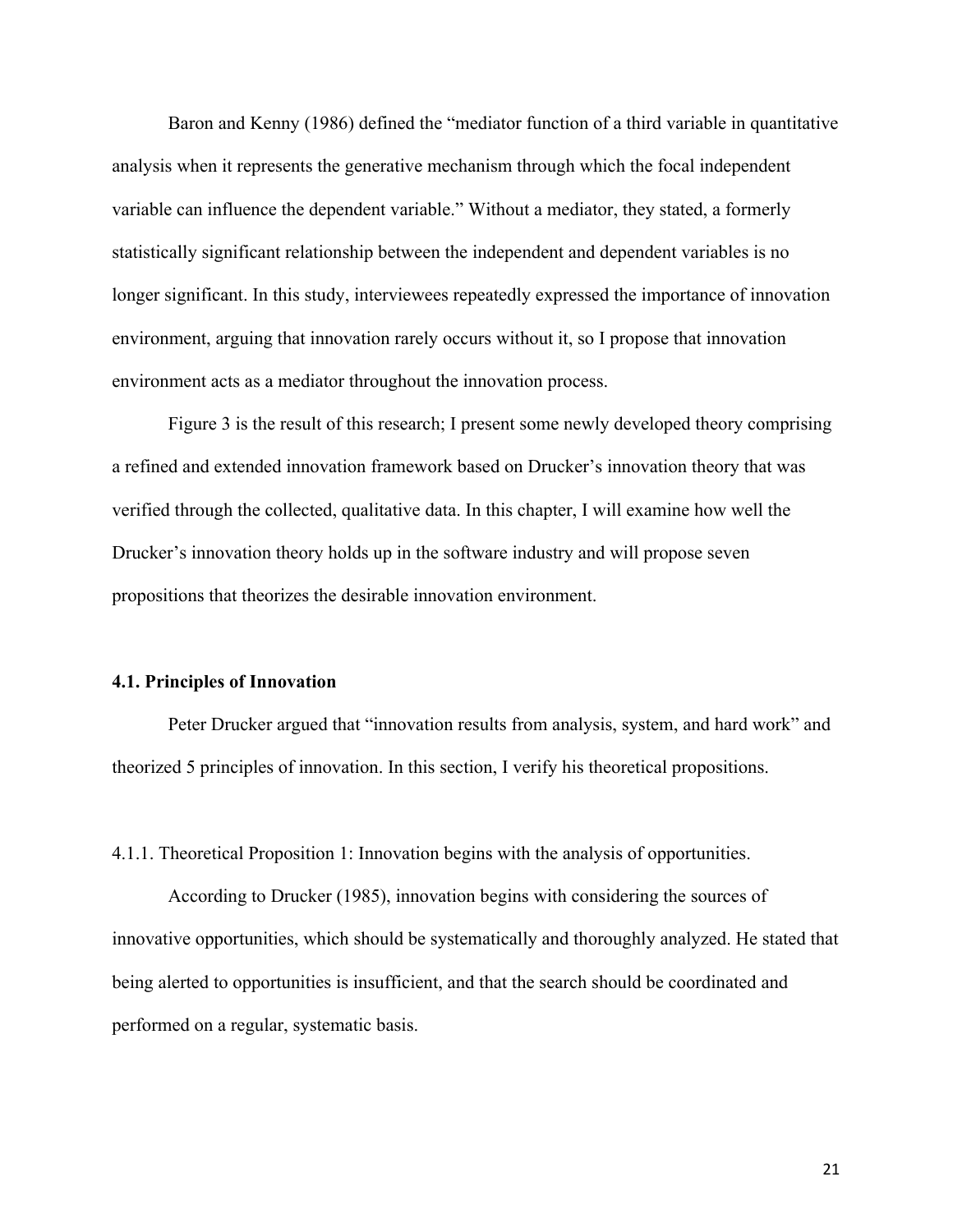The interviewees talked about how their innovation projects began, and the response was divided into three different schools of thought. Some interviewees agreed that thorough analysis is very important, while many others preferred informal planning, such as having a thoughtful debate with others and seizing an innovation opportunity when it arises. Additionally, there were quite a few respondents who argued that innovation is only recognized in hindsight, that it is more desirable to execute a number of experiments rather than having a thorough analysis process.

Interviewee B, who is a cofounder of a company building incubator that manages more than \$400 M, was a strong advocate of thorough planning:

"At a high level, it is very process driven, and there are moments when we're creating many ideas. Then, there are moments when it's very restrictive as we take a deeper dive into understanding entrepreneurial wants and what the capital market looks like for a particular opportunity. We try to figure out if we have unique arbitrage around the opportunity because the elements of solving that problem must fit our ability to become great."

Echoing the importance of market analysis, a serial entrepreneur (Interviewee T) who sold his previous company at \$1B+ said,

"I think there are areas that are more difficult to innovate. For example, think about innovating in the local market where mom-and-pop stores are prevalent. It's trying to solve a problem that has so many participants with different needs. I think that's why Groupon wasn't able to totally succeed. If you look deeply into the business models, there are some differences."

A founder/CEO (Interviewee K) who grew his company to a B2B unicorn (>\$1B) also

stressed the importance of market analysis:

"I believe there are some innovations that are capital intensive and some that are not. In the technology industry, understanding this difference is very important. The ability to raise money can be viewed as a key success factor in certain markets."

Some interviewees shared their opportunity-finding tactics. A founder/CEO (interviewee

L) of an AI company who was a former executive at a \$50B+ technology company confirmed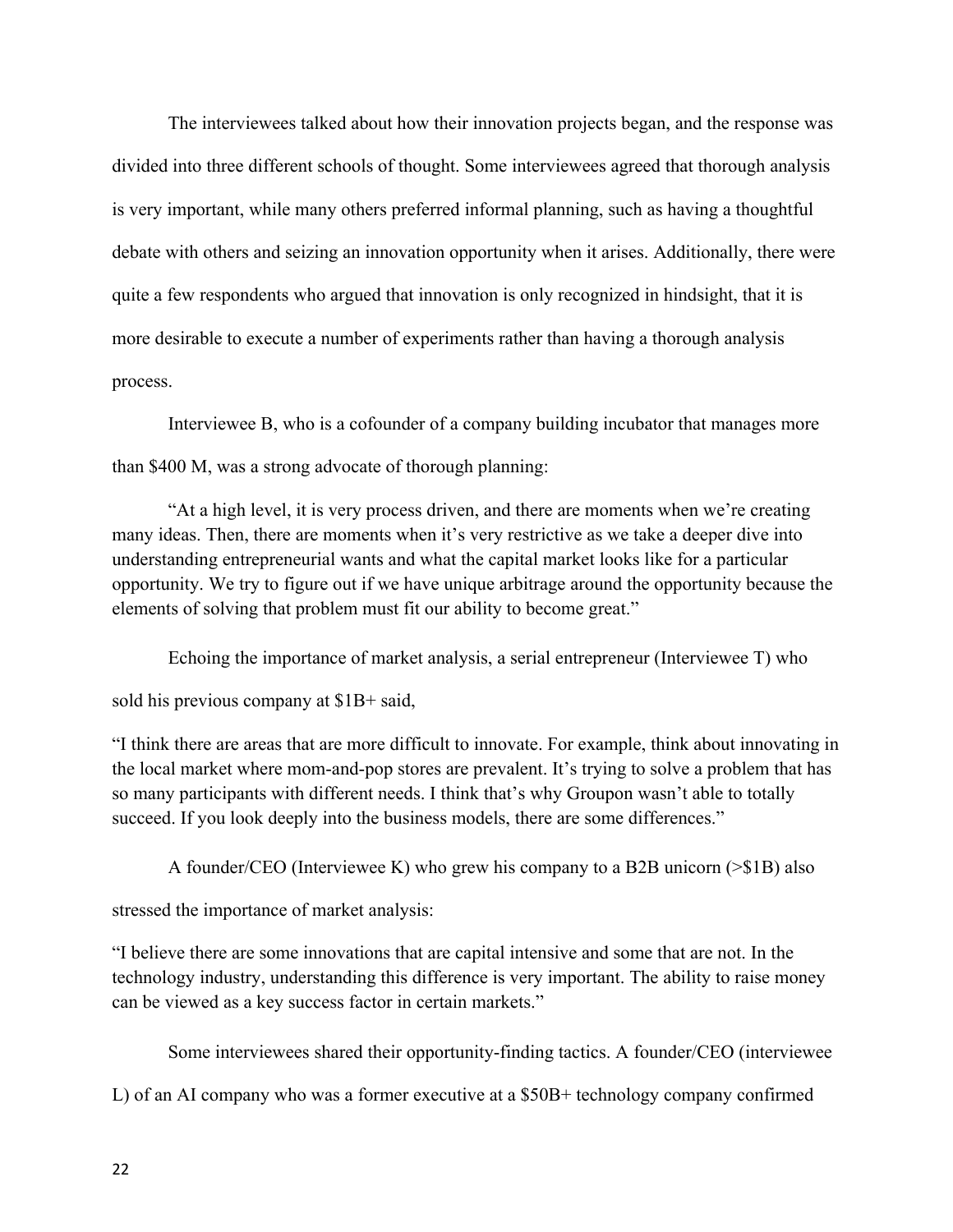that he spends much time analyzing each opportunity and emphasized the importance of breaking down and recombining the components of a problem:

"Looking back at the innovation projects I led, I mostly used one of two methods. First, I broke down an existing problem to see whether it could be solved better or differently. Second, I recombined the components of a problem or a solution to see if new value could be extracted. And to gain these perspectives, talking to experts in different fields helped me the most."

On the other hand, several interviewees were against spending too much time planning an innovation. They contended that most innovations are only acknowledged in hindsight, and that success or failure of an innovation is nearly impossible to know in the planning stage. For example, a founder/CEO who built a B2B unicorn company and has been in the industry for more than a decade (Interviewee U) stated,

"I know many successful CEOs and had several opportunities to invest in their companies. However, almost none of them succeeded with their first business plan; so, I'm not a huge fan of planning and predicting the success of an innovation. You only know it by doing it."

A founder/CEO (Interviewee J) who grew his company from scratch to a \$10B+

valuation reflected on his experiences and shared his thoughts on why thorough planning might

not be the best method to find innovative opportunities:

"I think being too rational isn't good for innovation. I've observed ex-consultants coming up with business plans that were totally analytic and rational, but if you become too rational, you don't believe you can beat the big incumbent because you lack resources. Then, your opportunity is limited. Most innovative endeavors fail, maybe 8 out of 10. So, I think rather than doing too much market research, you should pick a problem you believe in and do everything to solve that problem. If you work on the problem consistently, a great innovative solution will occur, in my opinion."

A senior tech researcher (Interviewee G) who leads scientists went even further by stating that it is impossible to plan innovation. In his opinion, the only thing a company can do is provide the right environment: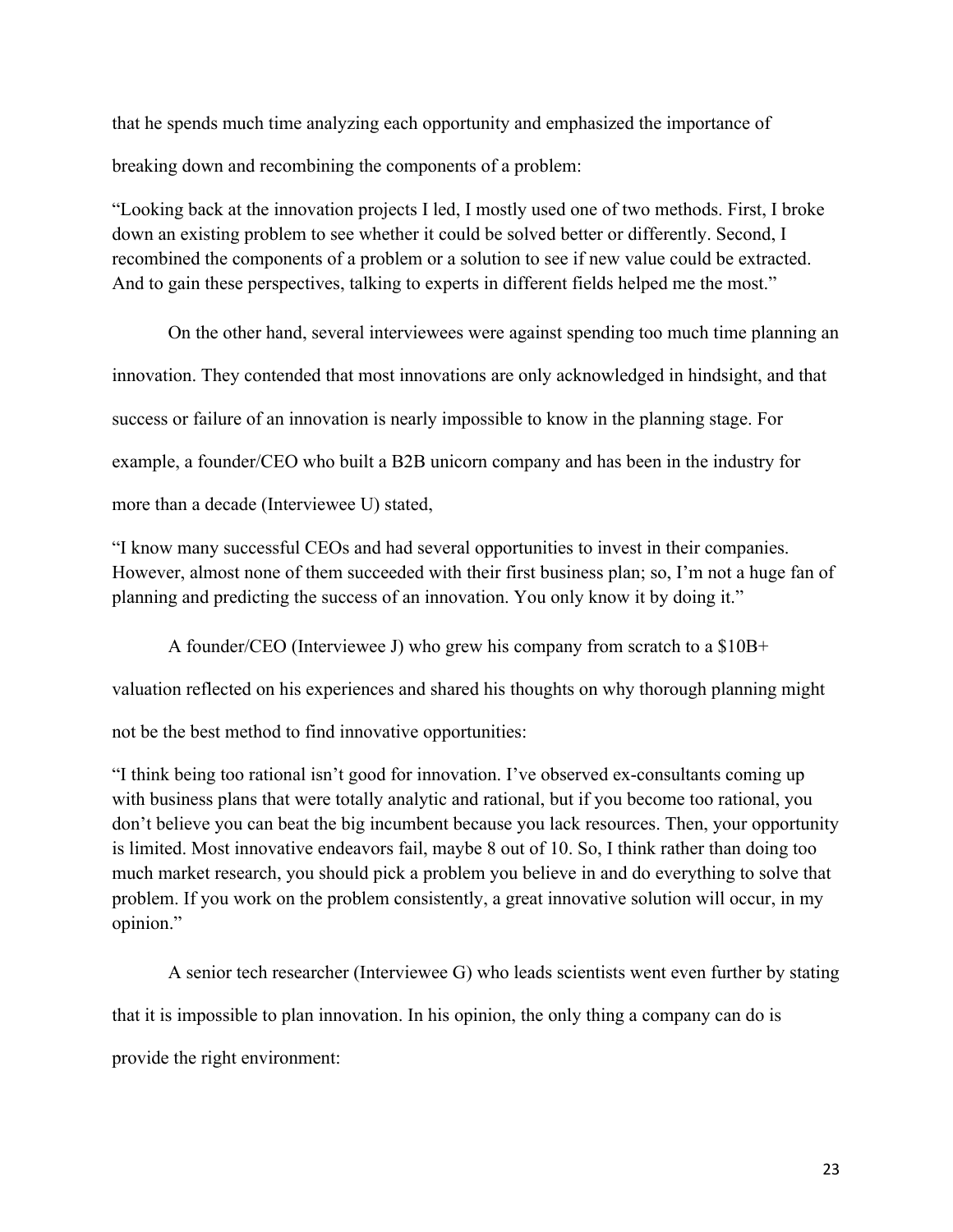"I think innovation cannot be planned out because innovation is supposed to go against conventional wisdom. Therefore, most of the so-called scientific breakthroughs are labeled as such in hindsight. What we can do is to create an environment where conventional wisdom can be challenged intellectually, and then hope that some of these challenges will turn out to be an innovation."

A founder/CEO (Interviewee V) of a fast-growing startup who has nearly 20 years of

experience in the consumer technology industry totally agreed that it's impossible to predict

innovation:

"Looking back at successful innovations, honestly speaking, at the time, they didn't look like a success or an innovation. Most of them were small but became massive later on. In the beginning, I really can't tell the difference between a successful innovation and an unsuccessful one. If that were the case, there would be people who succeed all the time, but I don't think that's the case."

Lastly, there were a few interviewees in the middle. They admitted to putting effort into

planning but stated that planning was conducted informally, more in an ad hoc manner. For

instance, a founder/CEO of a consumer technology company (Interviewee C) stated,

"If you have great people and put them in a room and make them chat with each other, I think a lot of magic happens. We call it having a thoughtful discourse, and that's how we find opportunities."

An executive at a tech giant (Interviewee M) shared how innovation occurs in his

organization, and it was more like an ad hoc activity rather than a formal process:

"We don't really have a process for innovation. Most of the time, we just talk to each other, and sometimes this leads to the initiation of a project. We use an internal messenger where we share tech news, market reports, or anything that is tech related, and it naturally leads to meaningful conversation."

Based on the interviews, I was able to confirm that Drucker's Theoretical Proposition 1 about the planning process was valid to some extent or for some, but it was also true that many interviewees thought less of a thorough planning process. This could be due to changes in the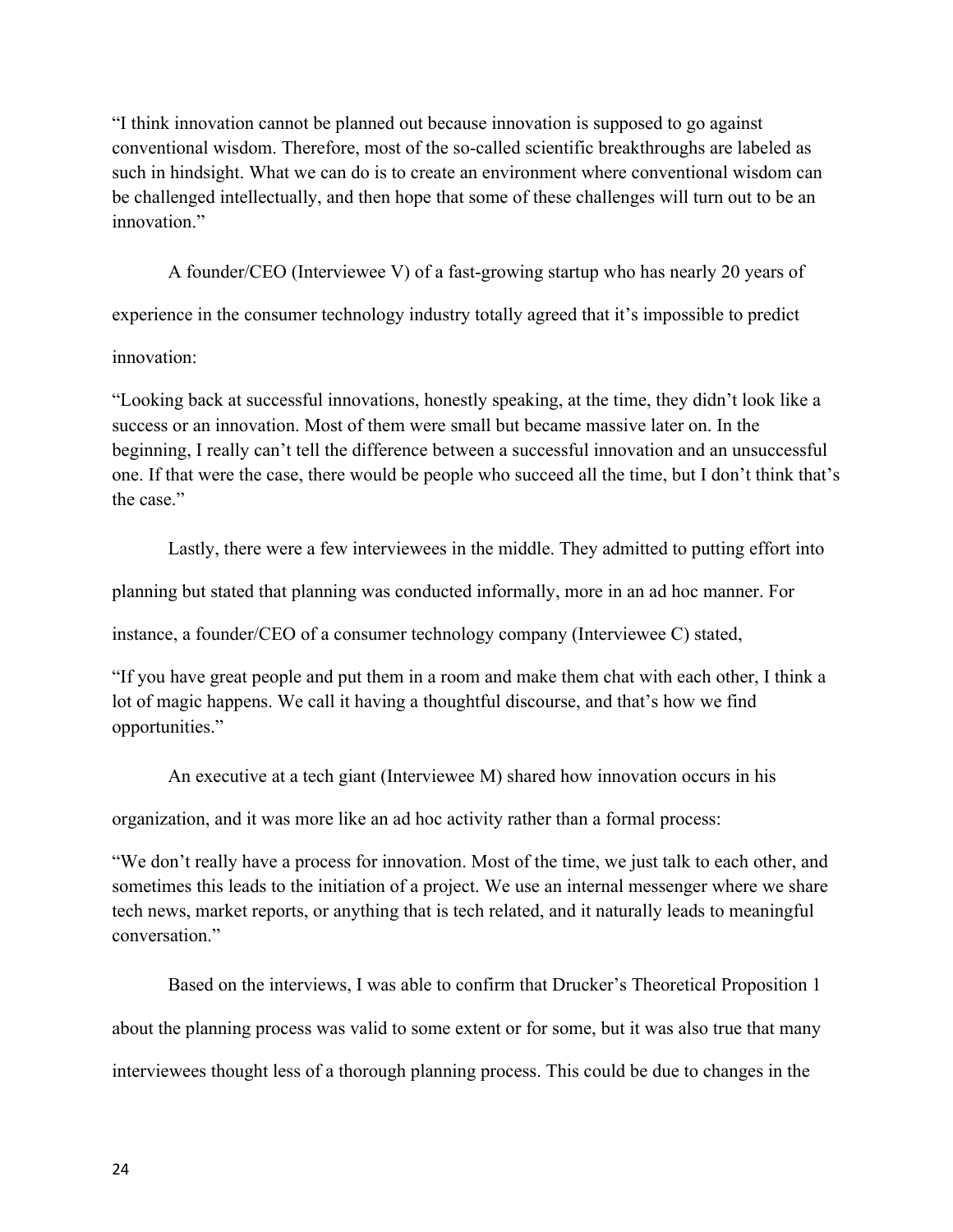technology industry that have made it much easier and cheaper to launch a new project due to cloud computing, the internet, and mobile devices. Therefore, this paper suggests a modification of Theoretical Proposition as follows:

Refined Proposition 1: Innovation begins with the analysis of opportunities, but one should be aware of the unexpectedness of innovation and focus on execution.

4.1.2. Theoretical Proposition 2: Go out and look at the customers, the users, to understand their expectations, their values, and their needs.

Drucker stressed the importance of going out and observing customers. He emphasized that innovation is a process that uses both the right side and the left side of the brain and that only analyzing the data is not enough. Regarding Theoretical Proposition 2, I found universal support from the interviewees, although their support was expressed in various words.

A startup founder (Interviewee D) who builds both hardware and software described the limitation of market reports and the importance of talking to customers.

"To do innovation, I think you need to be very, very hands on. You can't just rely on market research reports and conclude there is a lot of interest in a certain market. I believe there are a lot of things missing from those reports. That's why you really have to talk to the customers directly."

A reputable venture capitalist who co-founded a VC that manages more than \$1 billion (Interviewee F) confessed that he has observed many entrepreneurs who claim they do customer interviews but, in his viewpoint, are not truly conducting them:

"Doing tons of consumer interviews is really important. It seems obvious, but many entrepreneurs do it for the sake of saying that they do it, but at the end of the day, they're just listening to their gut or a fantasy they had in mind about what the product should be or what the company should look like."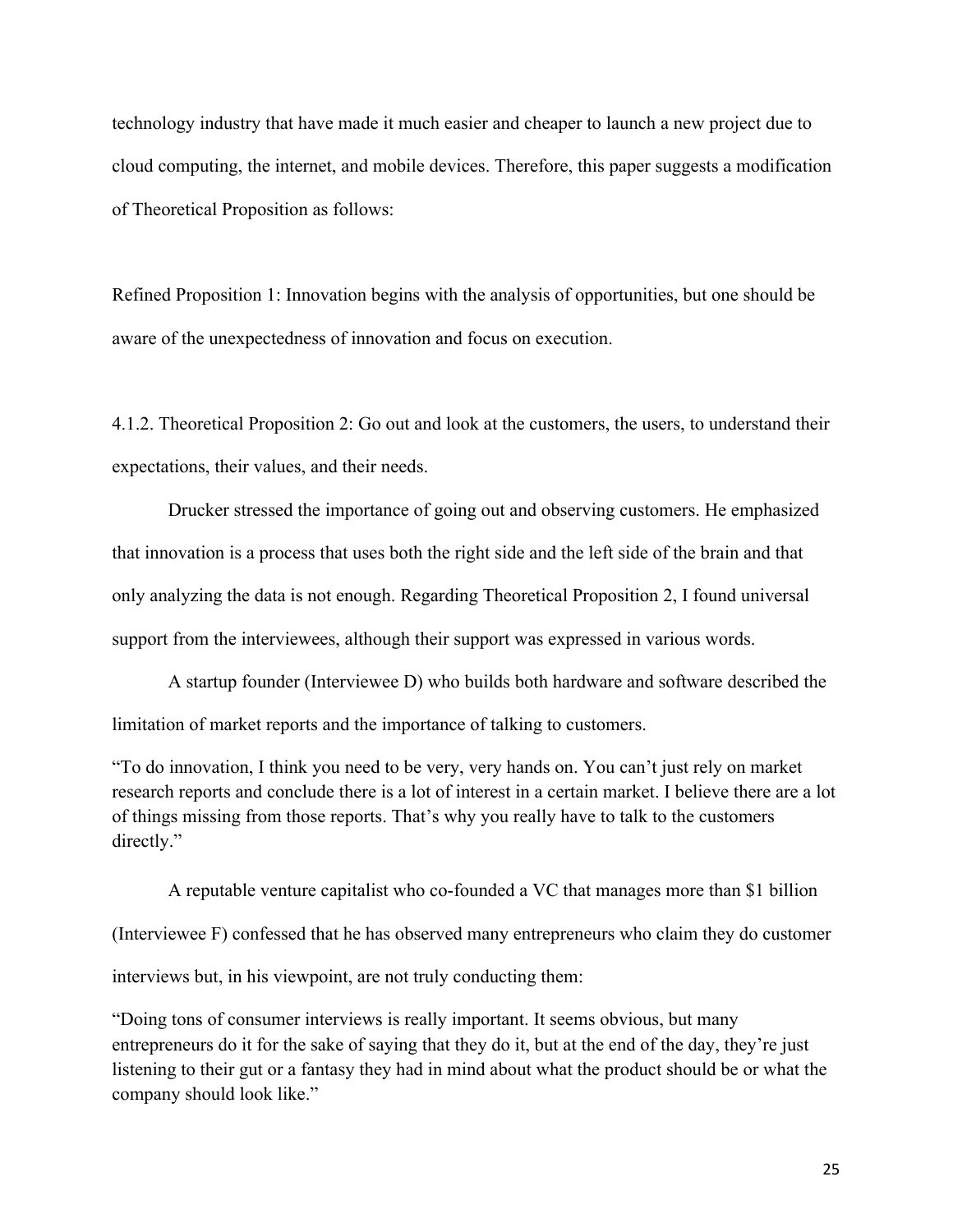A startup founder/CEO (Interviewee H) who has experience working at several large technology companies also stressed the importance of focusing on a real customer problem and shared her thoughts about why innovation doesn't succeed often at large corporations.

"I always start with a real customer problem. I talk to my target customer and reach out to dozens of them. I ask them about their problem and dig deeper into why it's a problem. Then, I talk to a few other people, not only customers, to see if that pain is prevalent across multiple fields… At large companies, I haven't seen internal innovation teams succeed because they are kind of detached from a real problem, and they are trying to innovate for innovation's sake."

Focusing on a customer problem is superior to trying to follow a trend, says a CEO at a multibillion-dollar company (Interviewee N) who has 20+ years of experience in the technology

industry:

"I don't think there is a proven recipe for innovation, but I think there are some conditions that lead to a failure. Most of the innovation projects I've experienced that were initiated because of a hot trend without a clear problem to solve, failed. Projects that began with a problem at least didn't fail, even though not all of them became hugely successful."

One interviewee (Interviewee J), who founded and leads a \$10B+ consumer app company, shared his methodology to make his colleagues focus on customers, as it is important not only in the beginning stage but also while growing and sustaining the business. He set a principle of continuous relaunch of their products to better focus on customers:

"One principle that helped us a lot is to release an updated app every 2 weeks in the Appstore. It can be a big update or it can be a small one, but I made it clear that there has to be an update. This forced us to be more focused on our customers, and of course, this practice greatly improved our product. Moreover, customers appreciated our efforts, and that led to loyalty."

B2B technology companies were no different. Although the definition of customers is different, the founder/CEO (Interviewee U) of an \$1B+ ad-tech company stressed the importance of putting themselves in their customers' shoes:

"When I made our engineers use the current B2B solutions in the market as our clients do, that was when they had an Aha moment. From that point on, it wasn't just a software development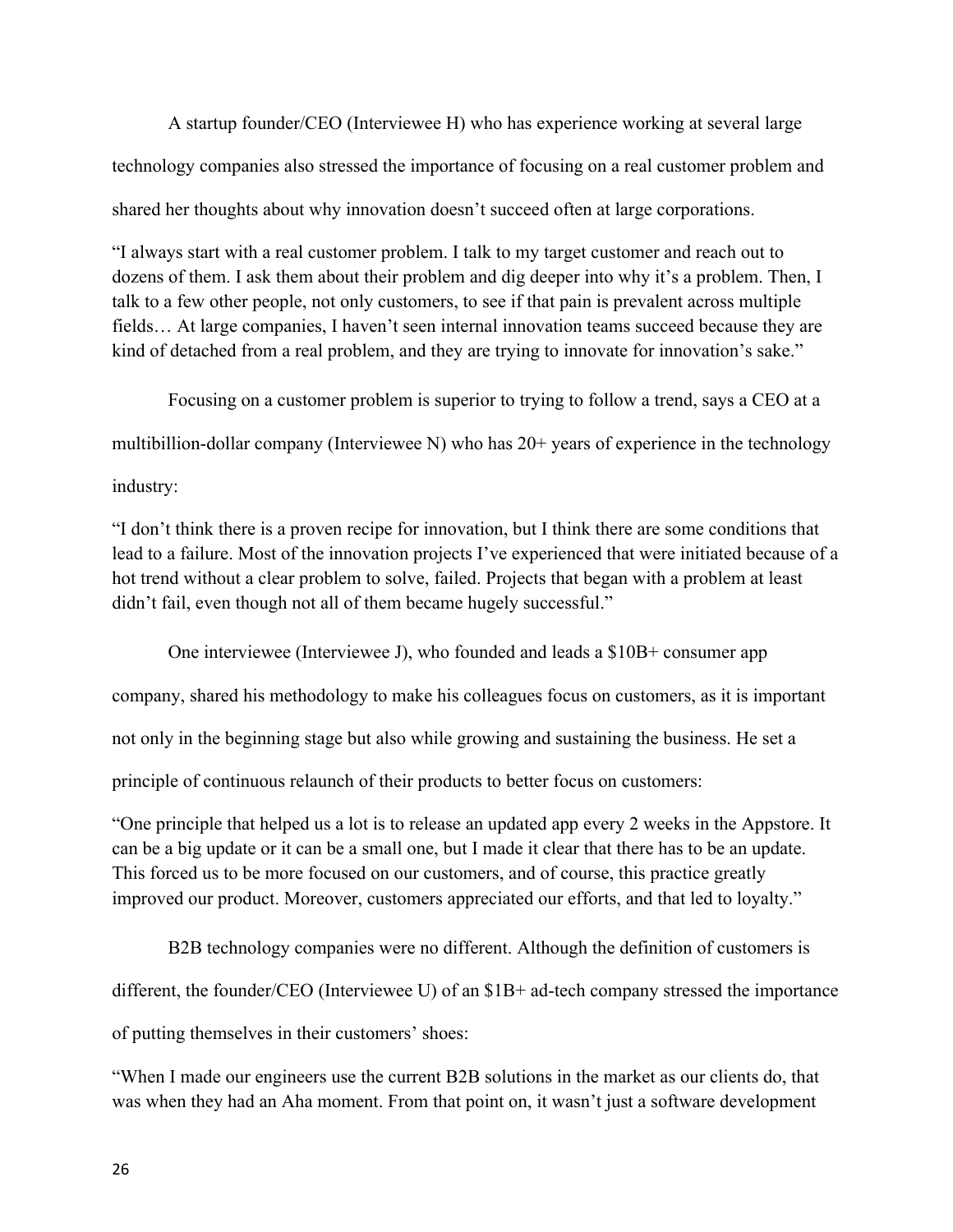project they had to work on by following directions from the product manager, but it was a real problem with a real customer, and they came up with a brilliant solution."

As illustrated above, Drucker's Theoretical Proposition 2 was completely backed by the innovation leaders. Some interviewees went beyond and stressed the importance of not only talking to customers but also to industry experts, as this provides a reality check, but all of them agreed that innovation should begin by focusing on a customer problem.

Refined Proposition 2: Go out and talk to the customers and begin with a problem.

4.1.3. Theoretical Proposition 3: An innovation must be simple and focused.

Drucker says that innovation should do only one thing, as it is confusing otherwise. He contends that innovation should be aimed toward a specific, clear, intended use, and that it should be focused on a specific need that it can serve, as well as a result that it delivers.

Although some of the interviewees did not mention this proposition, those who did confirmed it to be true. This was well described by a founder/CEO who leads a multibilliondollar consumer technology company in the U.S. (Interviewee O):

"If you have a big project and a bunch of people working on it, too many ideas get accepted and applied to the product. Then, the product is not edgy anymore. Actually, you have just created a monster that is useless."

An executive at a large technology company in Asia (Interviewee M) shared his

experience that most failed innovation projects did not begin with a clear direction:

"Most of the failed innovation projects didn't have a clear direction. We just worked on some innovation project that sounded nice, and we didn't know where to focus… Also, projects that were too visionary failed often as the team couldn't tell what was important and just added too many product features."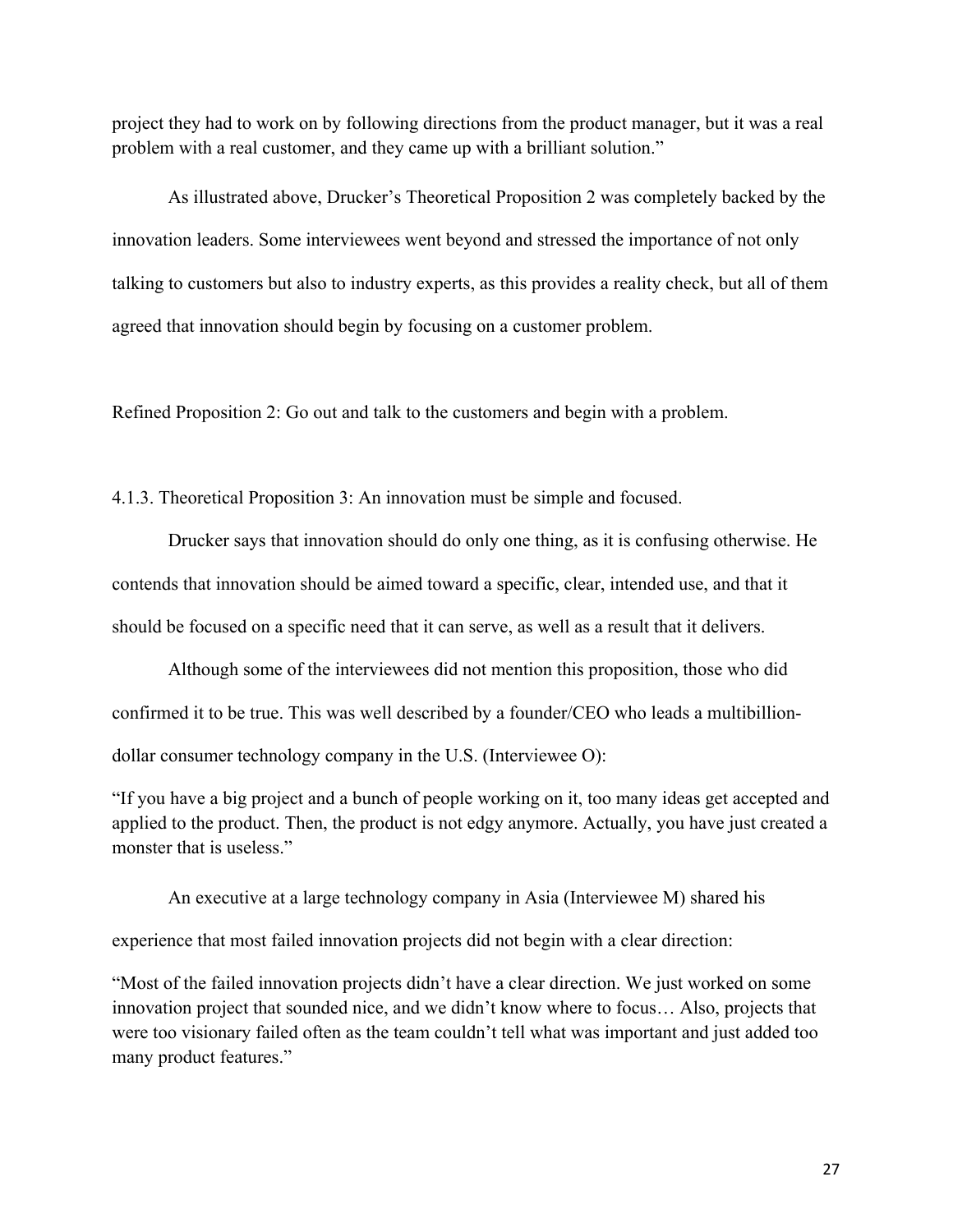Most of the interviewees also mentioned that innovation should start small, which is Theoretical Proposition 4 by Peter Drucker. They discussed the importance of keeping it simple, so Proposition 3 and Proposition 4 are discussed simultaneously.

Refined Proposition 3: Innovation must be simple and focused, and the solution should be edgy.

4.1.4. Theoretical Proposition 4: Effective innovations start small.

According to Drucker, effective innovations are not grand, and they aim to accomplish one specific thing. He emphasized that grandiose ideas such as "revolutionizing an industry" are unlikely to succeed, and that innovations should start small, at first with little money and few people, with a restricted, targeted market in mind.

The proposition of starting small was completely supported by all the interviewees, which is not surprising, as the "lean startup" concept (Ries, 2011), which contains this message, is very popular within the software and technology industry.

A CEO of a multibillion-dollar consumer technology company (Interviewee N) in Asia restated this proposition very well:

"I often tell my team that there must be a way to test innovation much faster than we think. I keep telling them to come up with a smaller test… Testing a hypothesis shouldn't be big.

"We did not even build a website when we tested a market for one of our e-commerce projects. We created one html webpage and linked that to another product. If customers were interested, we sent out an email with detailed information, and customers were able to call us to place an order. It really was a minimal test. Only after checking for a demand, did we enter the market…

"Setting constraints and keeping the project small actually helps innovation, I think. It helps the team act faster and focus on the core. And by focusing on that small problem, the solution becomes very edgy. After gaining initial traction, you'll have a chance to expand and solve larger problems."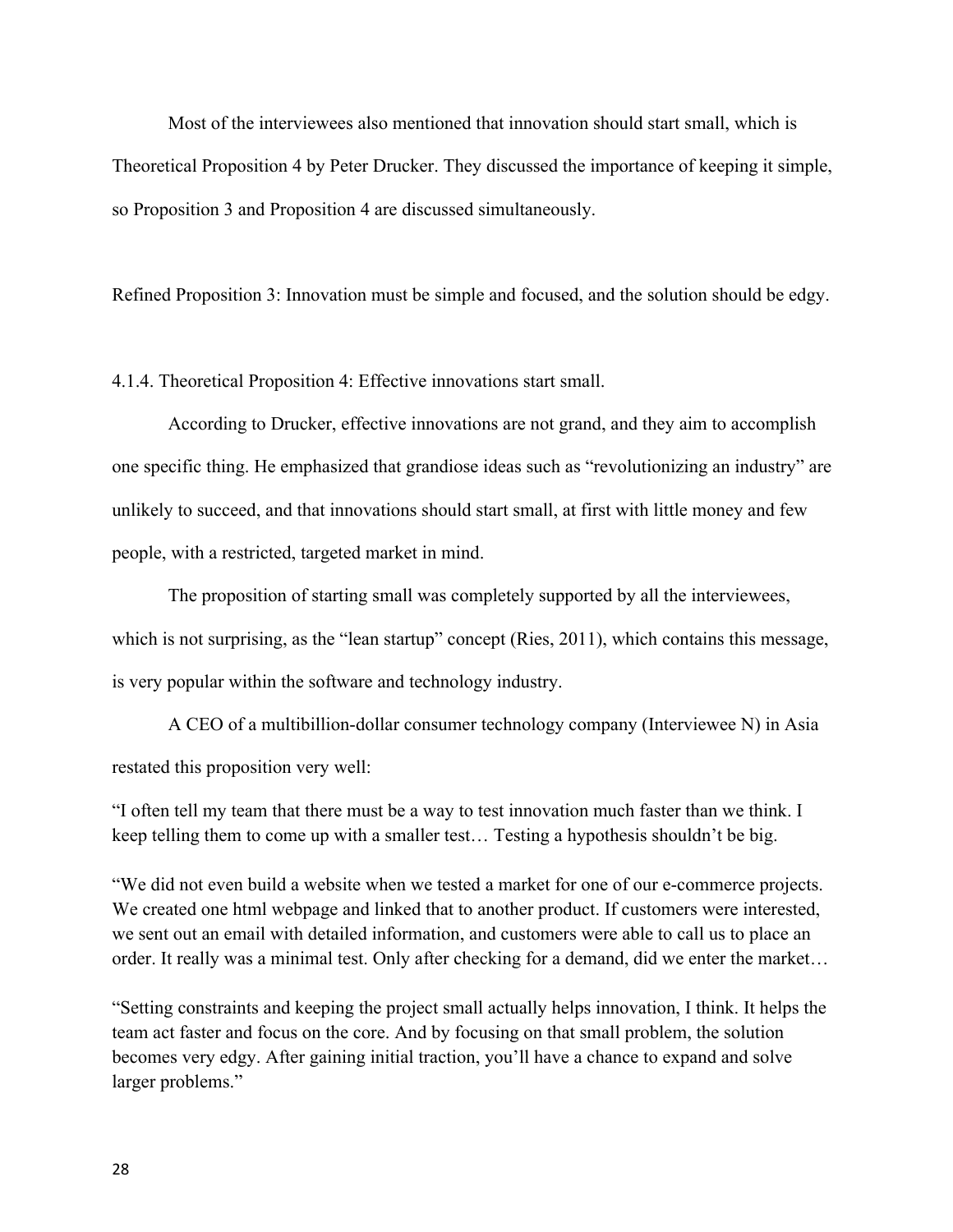A founder/CEO who has plenty of experience in various technology companies and VC, Interviewee H, stressed the importance of keeping the project small, as it enables the team to move faster without dependencies.

"I think small teams are better. As I mentioned, the two-pizza team, 10-12 people max, is great, as it removes as many dependencies as possible. Then, you can shift so much more quickly and just have a faster cycle to innovation."

In the gaming industry, developing a game might take longer than a typical consumer app, but a former CTO of a \$10B+ gaming company (Interviewee P) shared his observation and stressed the importance of starting small and launching fast.

"There is a pattern of failure I see often. A team starts with a big vision and works on it for more than a year. Sometimes 2-3 years? Then, when they are about to launch, the market changes. The team tries to catch up with the new market trend and makes major revisions, but they don't feel it's sufficient and update it again without launching. It's a vicious cycle. You have to launch it fast and then update it through customer feedback."

A serial entrepreneur and founder/CEO (Interviewee V) of a fast-growing AI company

that recently received funding at a \$100 M+ valuation made the same observation.

"I have not seen many successful innovation cases in which the team claimed to stick to a big vision. Most of the successful ones focused on smaller projects that could be validated in 6 months, and if one turned out to be a hugely successful innovation, they kept doing it for 10 years."

One interviewee (F) who invested in many successful startups agreed that it is more

beneficial to keep it simple in the beginning but also pointed out that this is easier said than done

as founders do form attachments to their innovation projects.

"Launching quickly and failing fast is actually very hard to do if you are an entrepreneur. Your product is your life, and you are the product. You try to make it perfect before you launch, so it's actually quite harder than said."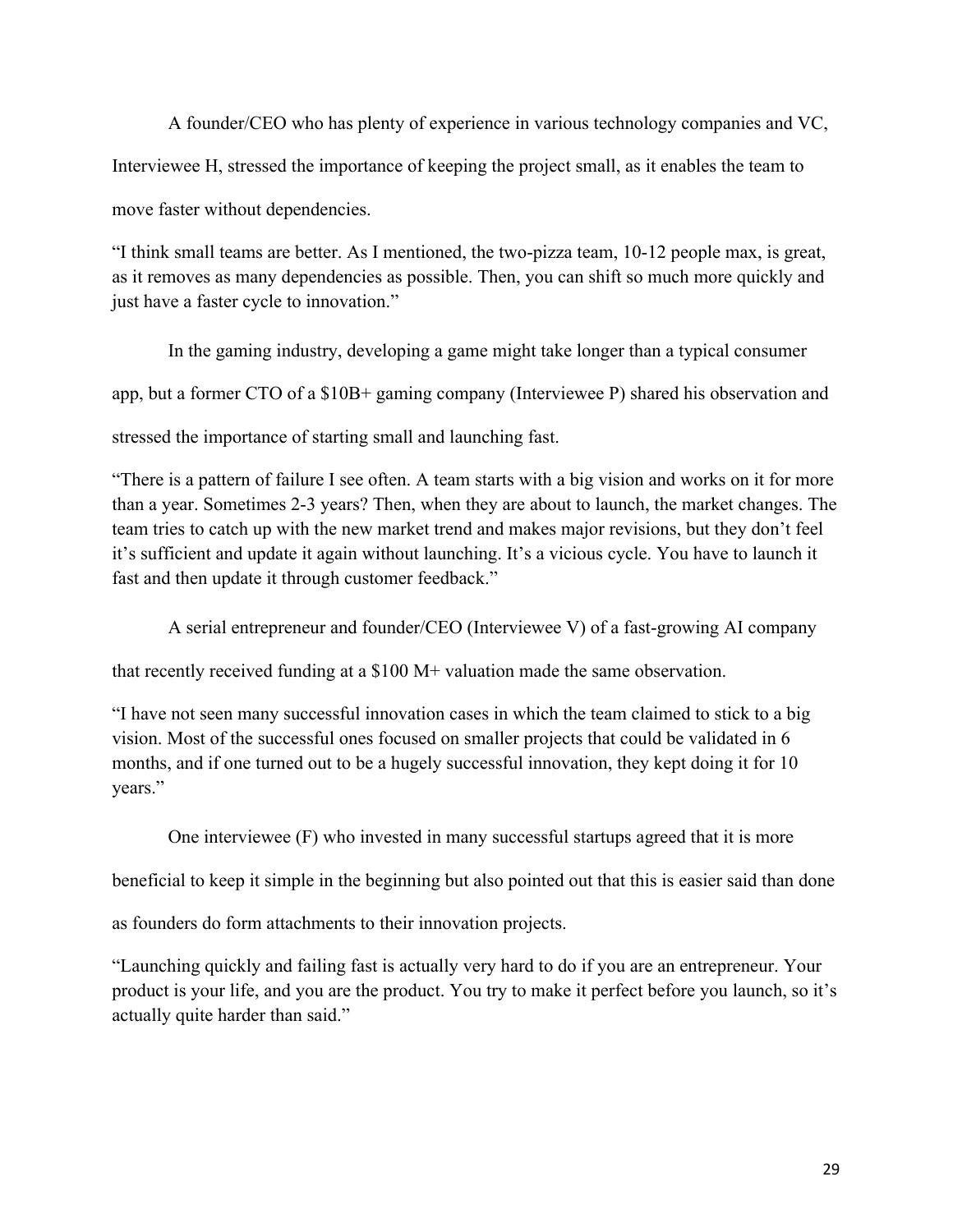One founder/CEO (Interviewee O) who leads a multi-billion dollar company in the U.S. shared his unexpected experience of laying off many people, and that during that time, great innovations occurred:

"Ironically, great innovations occurred after we laid off many people. Of course, I am saying this in the hindsight, but now if I think about it, I understand. With limited resources, we were small, we had to focus, and everyone was so eager to make things happen. We had to believe in ourselves, and we were able to concentrate…. That is when I realized how the cost of communication grows exponentially as an organization grows, and now, I try to keep the team as small and as decentralized as possible."

None of the interviewees were against the idea of starting an innovation project small, while a few of them shared their experiences that it would be harder than expected, as it goes against human nature. With all the data collected through interviews, I confirm that Theoretical Proposition 4 is upheld as an important principle of innovation.

Refined Proposition 4: Innovation should start small, and fast iteration is required.

4.1.5. Theoretical Proposition 5: Innovation should aim at leadership.

According to Drucker, if an innovation does not strive for market leadership from the start, it is unlikely to be innovative enough and, as a result, unlikely to succeed. He admits that no one can predict whether a certain innovation will end up as a big business or a modest achievement but believes a mere attempt at innovation will just provide an opportunity for the competition if it is not aimed at the leadership position.

A few interviewees stated that innovation should be visionary from the beginning. For example, a founder/CEO of a consumer technology company (Interviewee C) compared innovation in the technology industry to that of the film industry.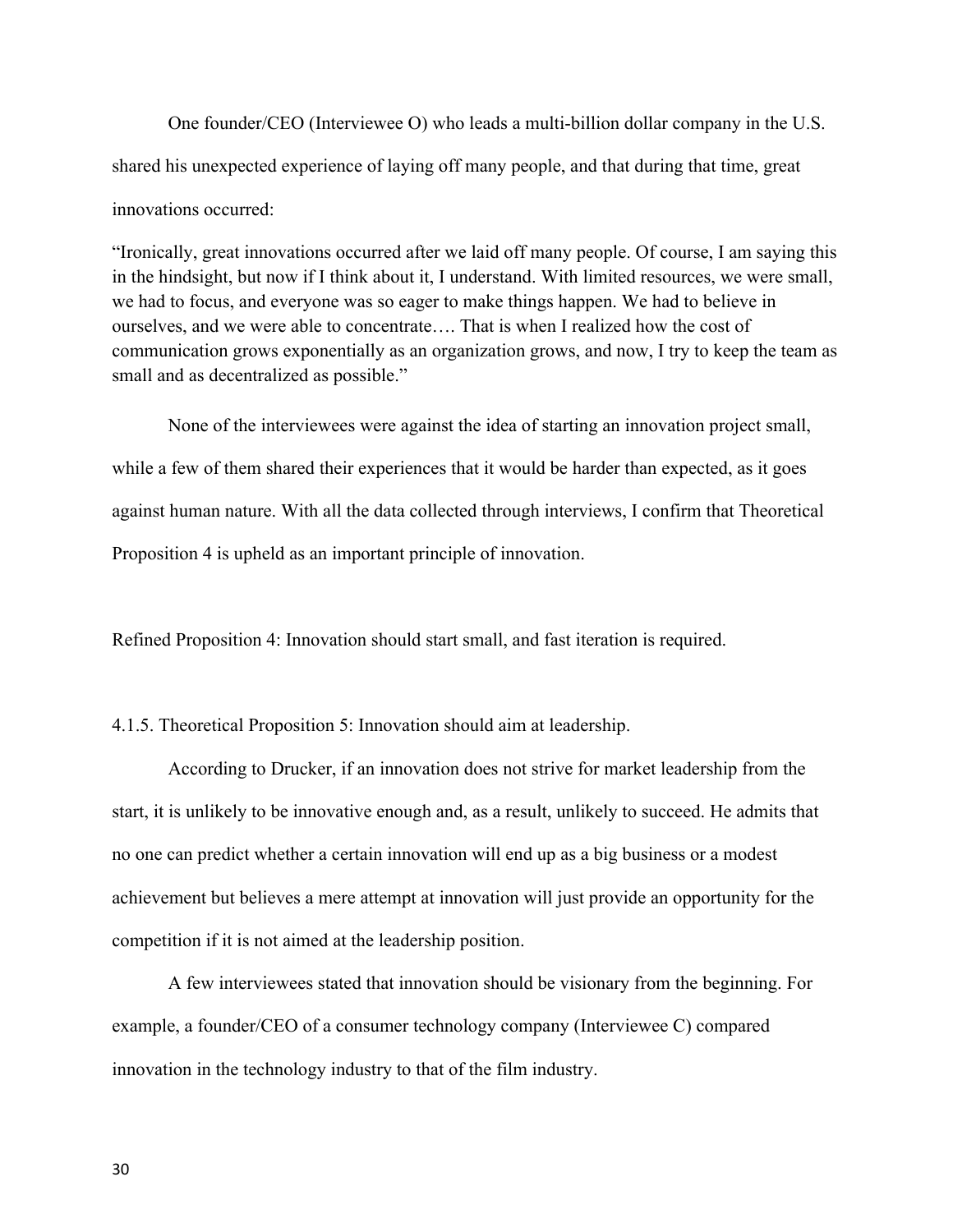"I believe innovation needs a strong product vision. It's kind of like having a film director, and I think without that vision, it's very difficult to get products that are great or products that are not copycats."

Another founder/CEO of a consumer app that has millions of users (Interviewee E)

echoed the sentiment:

"Figuring out what comes next before anyone else and doing it is important, and you should never copy competitors because you're just creating a copycat culture if you do so. You create a culture where all people do is study what the competitor is doing ahead of you. So, that means you're already behind. You should try to become the first in the world to come up with something."

One interviewee who was an executive at a big tech company in Asia and now has his

own startup (Interviewee L) shared an interesting observation about leading several projects at a

large company and aiming big.

"When we set the goal reasonably, for example like catching up with a global technology company, the projects were not that successful. Ironically and interestingly, when we set the goal very high, such as being the best in the world in a specific area, and if everyone believed in the goal and worked hard, we sometimes succeeded. We didn't succeed every time, but there were many people saying it's impossible in the beginning."

On the other hand, there were many interviewees who argued that innovation is very difficult to predict and that aiming high and having a big vision might do more harm than good in contrast to Proposition 3 and Proposition 4. The majority of the interviewees who opposed Proposition 1 also disagreed with Proposition 5, saying that small and fast executions are the key to innovation. One representative quote from a global tech giant executive (Interviewee S) explains this well:

"Success factors of innovation are explained in hindsight. When working on an innovation project, I'm pretty sure people didn't know how their daily decisions would lead to a grand success. And that's why we don't see a company continuously succeeding in innovation. That's why I don't believe in planning big innovation."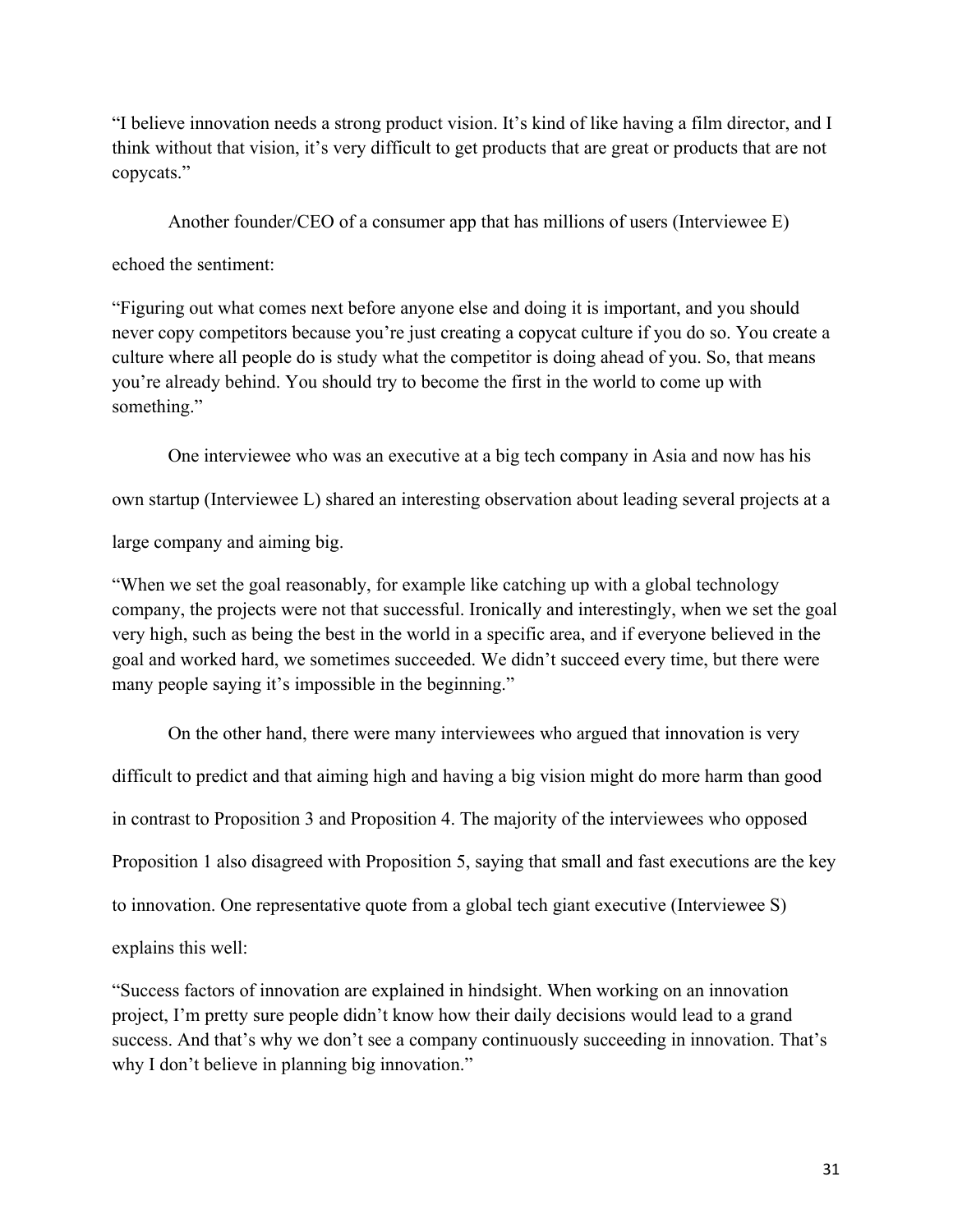Out of Drucker's five principles of innovation, Proposition 5 was the one that garnered the least support from the interviewees. Many of them emphasized that solving a specific pain point and then expanding on it works better. Considering that all interviewees were in the software industry, whether B2C or B2B, it is understandable that Drucker's proposition does not hold up well because most software products are upgraded continuously via the cloud, so the need to aim at leading the pack in a specific innovation from the beginning diminishes.

Instead, a number of interviewees claimed that one of the key principles of innovation is that success is usually generated from a contrarian viewpoint. Coworkers look at a problem from different perspectives, work on a project that many found disagreeable and try to make sure they are not following groupthink. For instance, one founder/CEO (Interviewee V) claimed that the most successful innovations were those that received 7 or so NOs out of 10 votes. Therefore, this paper proposes a new principle of innovation.

Revised Proposition 5: Go against groupthink and work differently.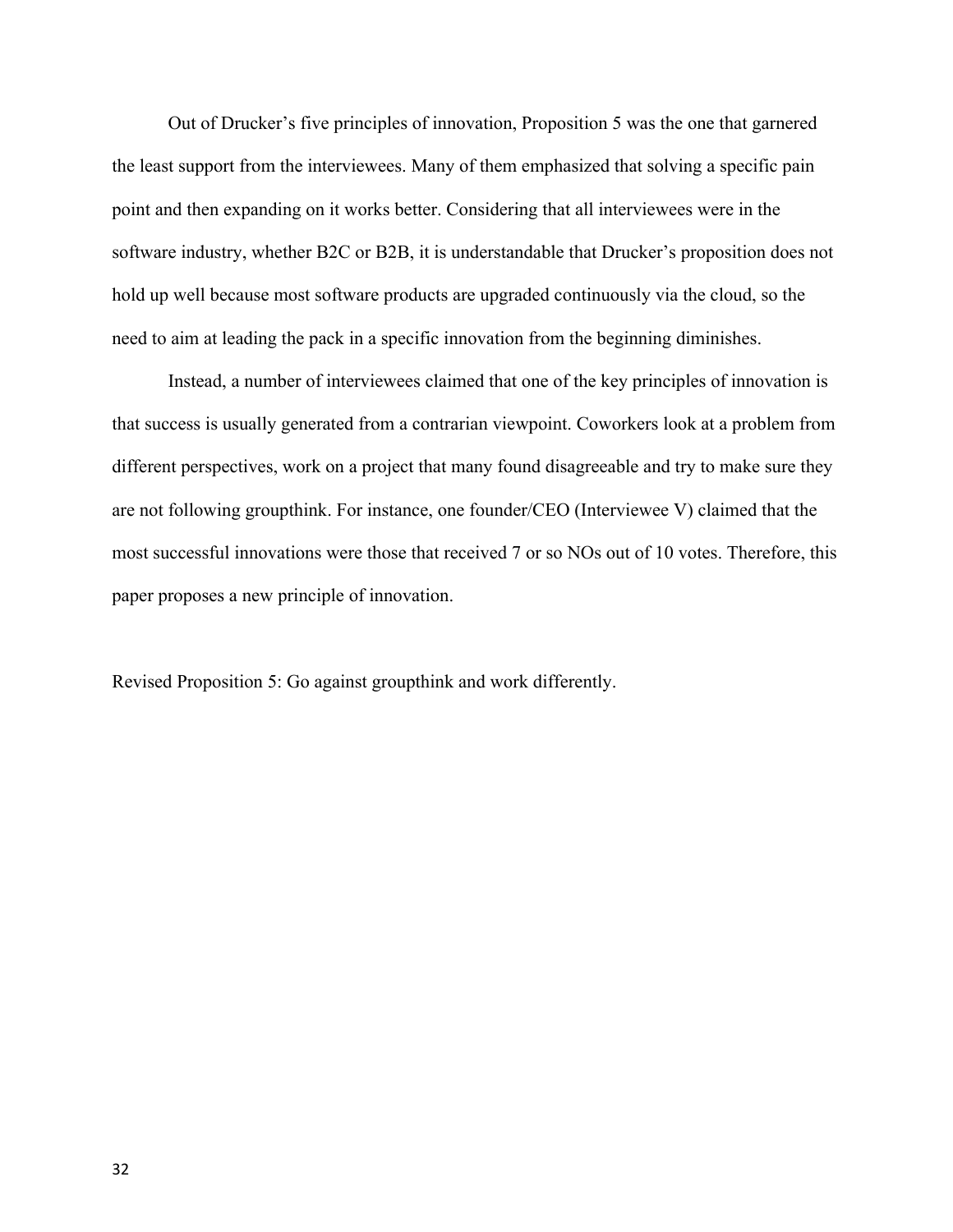#### **4.2. Sources of Innovation**

Drucker's theory argues that "innovation is the result of a conscious, purposeful search for innovation opportunities" and that systematic innovation means monitoring seven sources of innovative opportunity: four sources that exist within a company or industry (unexpected, incongruity, process need, industry/market structure) and three sources that exist outside a company (demographics, changes in perception, new knowledge).

During the interview, to examine Drucker's theory, I asked how these thought leaders found innovation opportunities and asked whether there were specific areas they looked into.

Not surprisingly, certain sources of innovation (process need, demographics, changes in perception) were not mentioned at all, and others were less discussed compared to the principles of innovation. Many interviewees believed the best way to innovate is to begin with a problem and discuss it with customers, industry experts and people outside of the industry. Most interviewees did not have a playbook of innovation sources and did not think finding an opportunity was particularly difficult. They kept mentioning the importance of execution and the right environment for innovation.

To make sure, I reread the transcript several times to see if some quotes implied sources of innovation. Further, I slightly changed the interview questions to see if that might elicit answers related to sources of innovation and added more interviewees but obtained little additional results.

Another potential explanation for this result could be due to the specific study of software technology companies. As it became easier and cheaper to launch new innovations, innovation leaders emphasized the importance of execution rather than analyzing and monitoring the sources of innovation. The value of this position is evidenced by the continuous evolution of

33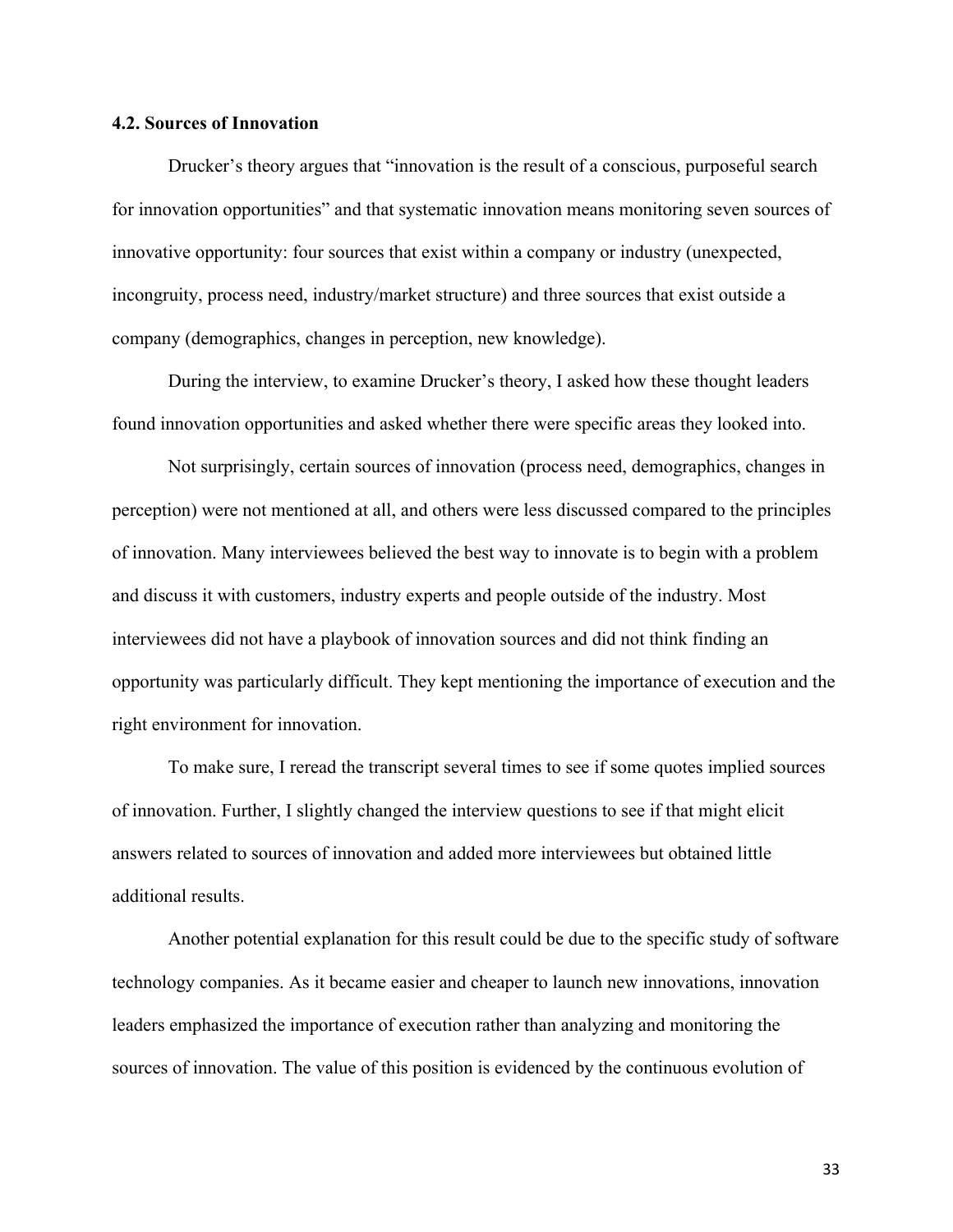digital products long after an innovation has been launched (Hanseth and Lyytinen 2010; Lyytinen et al. 2016).

4.2.1. Theoretical Proposition 6: The Unexpected

According to Drucker, unexpected success (serendipity) provides richer opportunities for successful innovation than any other sources. However, he argued that as it is difficult for management to embrace unexpected success, most organizations deny, neglect, and even resent them.

Almost every interviewee who expressed the limitations of planning innovation (that was covered in section 4.1.1.) understood the importance of unexpected success and tried to increase their chances for a successful innovation by talking to outsiders, including Interviewees H, a startup founder/CEO and I, a founder of a multi-billion dollar company.

"It's easy to head to a solution. However, if you have someone, especially an outsider who's looking at the user research with a completely blank state, he or she might be able to come up with some things you didn't really think about." (H)

"I think having outsiders can help innovation because those who were already dealing with the project know too much and might be preoccupied with knowledge that hinders innovation." (I)

The founder/CEO of a \$10B+ company (Interviewee J) shared how he began an

innovation project that ended up becoming a mega success and stated that it was from an

unexpected event.

"One day I was chatting with my friends who are not even in the technology industry and heard about a startup that got a lot of funding. I dug into the space and realized that this was a trend not a single event. After understanding that our company's core strength was well aligned with the success factors in that market, I jumped on the opportunity."

As seen above, Drucker's Proposition 6 is recognized as an important source of innovation by interviewees, so this study confirms its validity.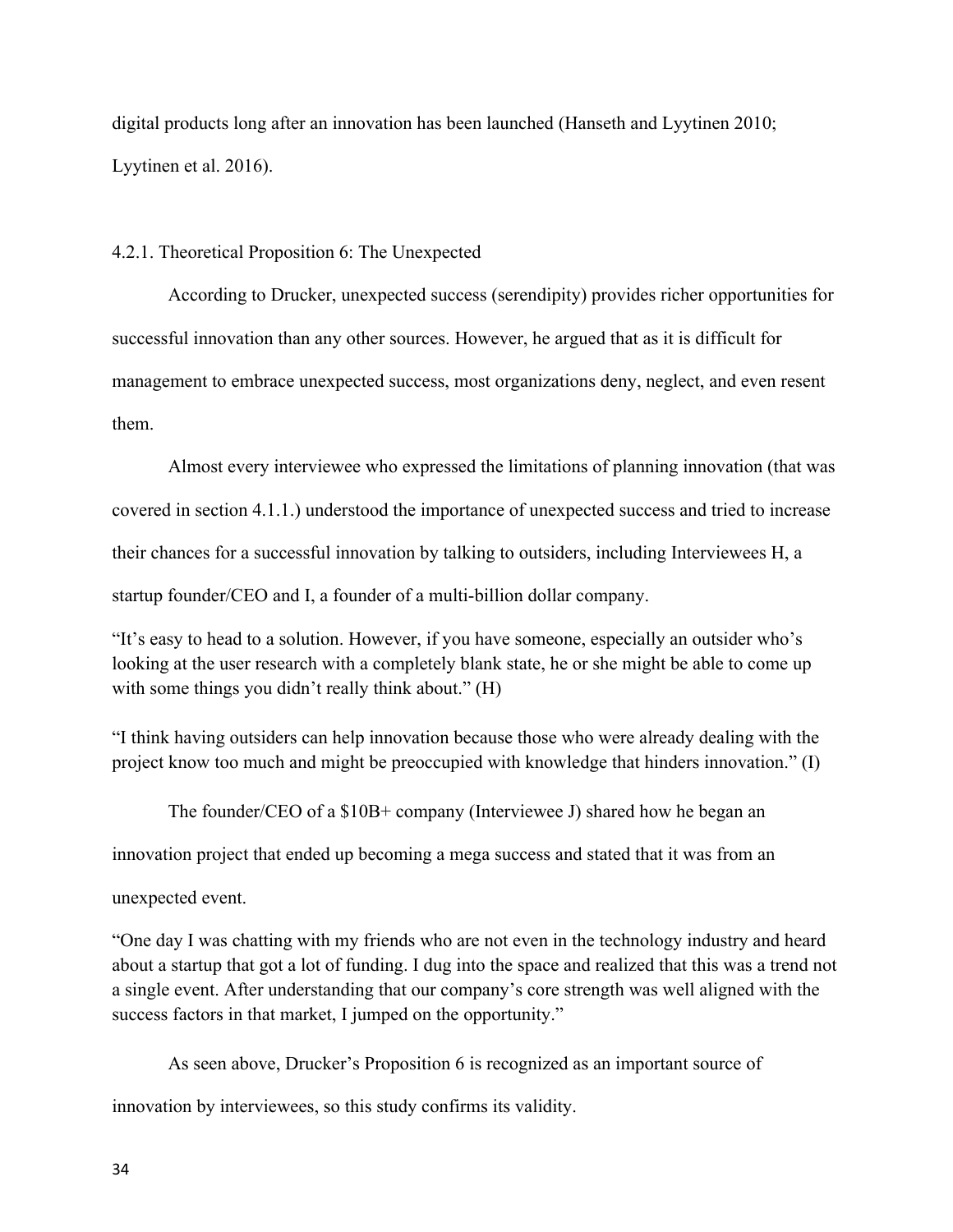## 4.2.2. Theoretical Proposition 7: Incongruities

An incongruity "is a discrepancy, a dissonance, between what is and what ought to be", according to Drucker. It is a sign of change, whether it has already occurred or not, and a source of innovation. Insiders often miss it, taking it granted by claiming, "This is how it's always been."

One successful founder/CEO of a consumer app that has millions of users (Interviewee E) stated that great entrepreneurs can predict what comes next as it will be part of a logical

sequence of events.

"The world is always in a position for what comes next. There is a logical sequence as to how the world evolves. I think the key in order to have a successful innovation is to determine the obvious next world change based on all the available technologies, political situations, and consumer trends. I think it is possible to do it. It's like the Wayne Gretzky quote, that one should skate where the puck is heading, not to the puck. And, I think good entrepreneurs have an unquestionable track record in anticipating the next logical sequence."

A VC who invested in many successful startups (Interviewee F) also emphasized that

entrepreneurs should try to find something that has to be true that is not true today.

"One question that is helpful is, 'what do you think should be true about the world that isn't true today?' Look at where the biggest suffering is in the world or look at where a company has fat profits or where government is overspending. Therefore, they're like fundamental things that are broken in the United States."

One serial entrepreneur who founded and led a multibillion-dollar consumer technology

startup (Interviewee I) shared his belief that the world always has been and will become

increasingly aggregated. To him, this was an incongruity throughout history.

"I believe in aggregation, and I believe in the power of platforms. If you think about it, almost everything gets aggregated. Every country becomes urbanized as cities grow, the internet search engine can be viewed as an aggregator, and many mobile businesses succeed by becoming a platform, and I think this will continue in the future."

This discussion confirms the validity of Proposition 7.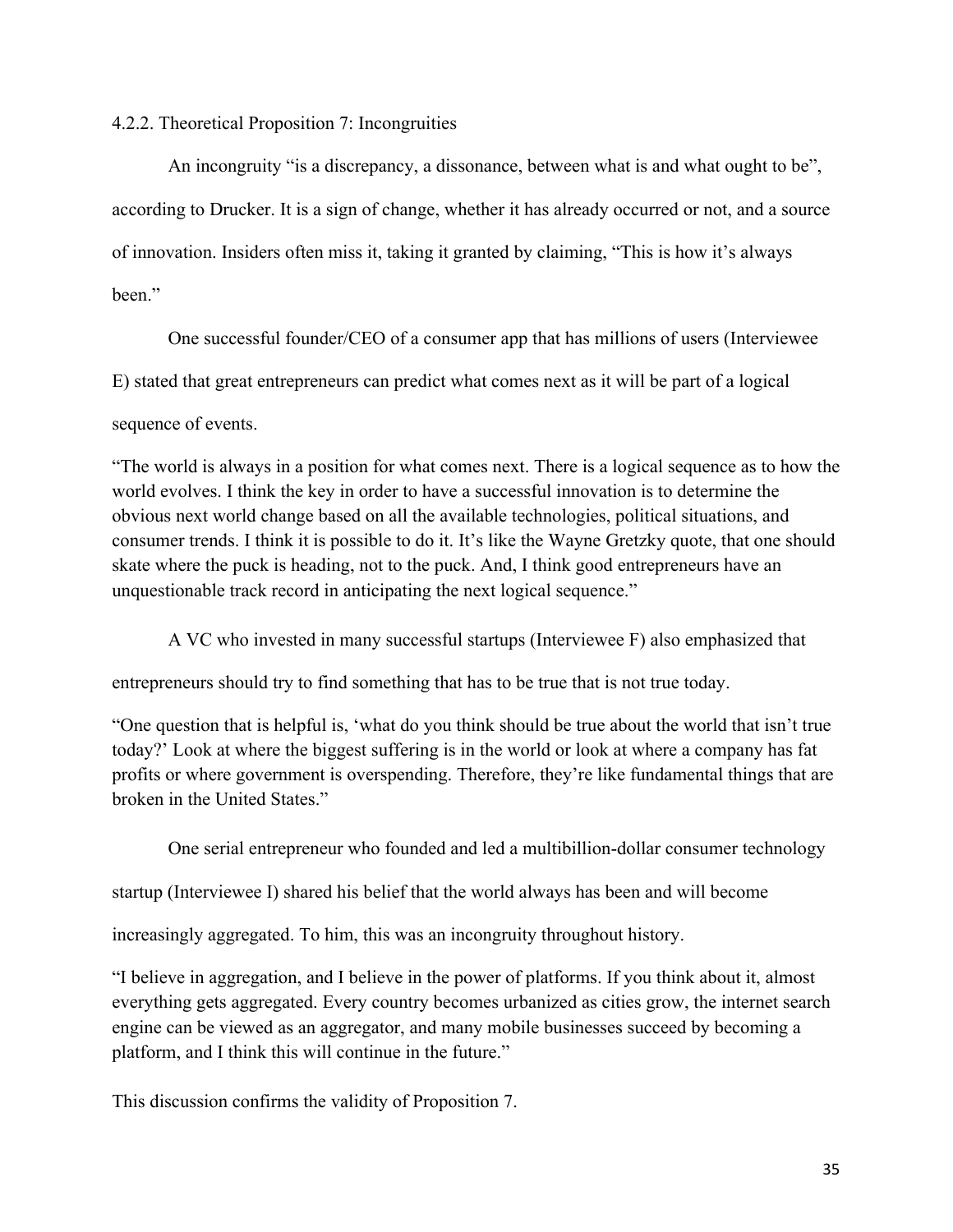#### 4.2.3. Theoretical Proposition 8: Process Need

According to Drucker's proposition, process needs are a source of innovation that starts out with the job to be done. It is task-focused rather than situation-focused, and it improves an existing process, replaces a link that is weak, and redesigns an old process to take use of newly available knowledge. It can sometimes make a process possible by providing the missing link.

An example of a process-driven need, described by Drucker, was the Bell Telephone System prediction that human switchboard operators would not be capable of keeping up with the demand; therefore, Bell designed an automated switchboard. Another example cited by Drucker was Kodak's need to replace heavy glass plates with a cellulose film to design a lightweight camera.

Considering the fact that all interviewees were from software technology companies, not manufacturing companies, it is not unnatural that process needs did not emerge during the interview, so in this study, I was unable to validate Theoretical Proposition 8.

#### 4.2.4. Theoretical Proposition 9: Industry and Market Structures

"A change in industry structure offers exceptional innovation opportunities that are highly visible and quite predictable to outsiders," according to Drucker. However, he argued that conventional industry leaders often overlook the fastest growing market segment, allowing outsiders who innovate to become a key player in an important industry quite fast and at relatively low risk.

A cofounder of a company builder (Interviewee B) that starts a new company every year stated that looking into market change and dynamics is very important in picking which business to enter.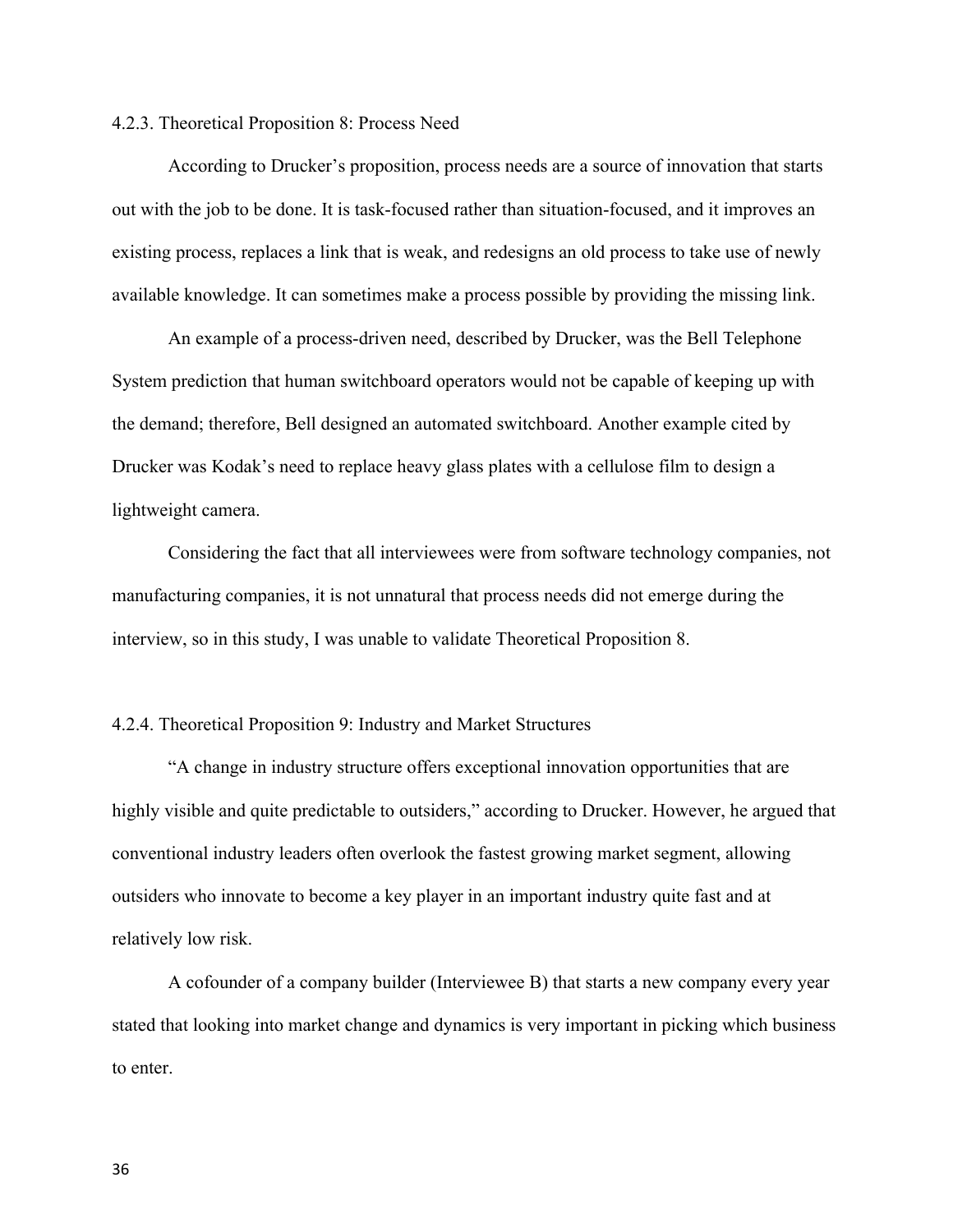"We do a lot of due diligence around both product and commercial research. That has to do with what actually exists now and what the market and the value chain is, and what unit economics and competition are like now and what they will look like going forward in that market."

Interviewee J, who founded a \$10B+ consumer technology company, shared that he often looks into where VCs are massively investing, as there is a higher chance that the targeted market will be disrupted and provide new opportunities.

"I realized that VCs were investing massively in a certain market, and I could see the market growing fast. When I dug into the market, I became confident that this change was still in the early stages and that I had a chance to enter the business."

Additionally, there were several innovation leaders who said they followed market trends to see if there was an opportunity for their businesses, which can be interpreted as viewing market and industry change as a source of innovation. Based on the aforementioned discussion, this study confirms that Drucker's Proposition 9 is supported.

#### 4.2.5. Theoretical Proposition 10: Demographics

Drucker said that "changes—in the number of people, their age distribution, education, occupations, and geographic locations—are among the most rewarding and least risky innovation opportunities." One example he shared was the advancement of Japanese robotics, stating that it was obvious that the number of workers available for typical blue-collar manufacturing jobs would be reduced. Because of their awareness of the anticipated problem, the Japanese were able to capture an opportunity and move ahead in the manufacturing field.

However, this concept was not discussed during the interviews I conducted with innovation leaders. One potential explanation is that they were less interested in demographics, as they are in software business that can serves everyone who wants their products through cloud computing unlike physical products that have to target certain demographics. Another plausible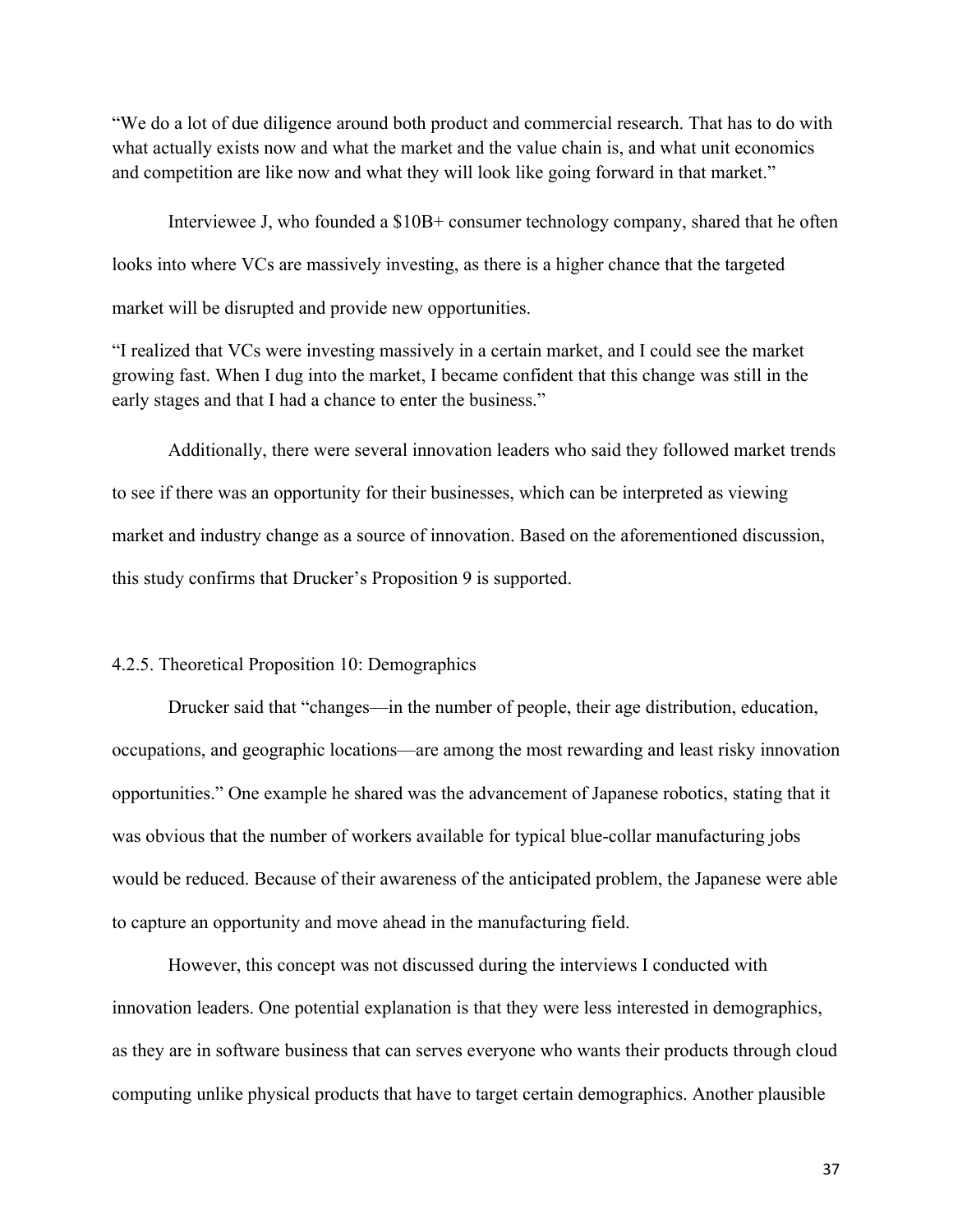explanation is that they dealt with demographics unconsciously, as most of them were in their 30 s and 40 s and solving a problem that deeply mattered to them. Thus, Theoretical Proposition 10 was not validated in this study due to lack of data.

#### 4.2.6. Theoretical Proposition 11: Changes in Perception

"Changing one's perception of a half-full to a half-empty glass opens up big innovation opportunities" according to Drucker. One example he cites is how Americans seem to emphasize a need for longevity. This point of view has created great opportunities for innovation: health care magazines, exercise classes, exercise equipment, and all kinds of health foods. Another case he shares is how people changed their perception of computers. It took less than two years for the computer, which was once viewed as a threat and something only large corporations would use, to become something ordinary people buy.

In this study, no data pointed to changes in perception as a source of innovation; therefore, I was unable to validate Theoretical Proposition 11.

#### 4.2.7. Theoretical Proposition 12: New Knowledge

According to Drucker, "all other innovations exploit a change that has already occurred while knowledge-based innovations bring the change." He explained that many history-making innovations were based on new knowledge, which is why it is the superstar of entrepreneurship. He also noted that knowledge-based innovation, like most superstars, is temperamental, capricious, and hard to manage.

Drucker also stated that knowledge-based innovation has the longest lead time of all innovation, claiming that it takes 25-35 years for knowledge to become an applied technology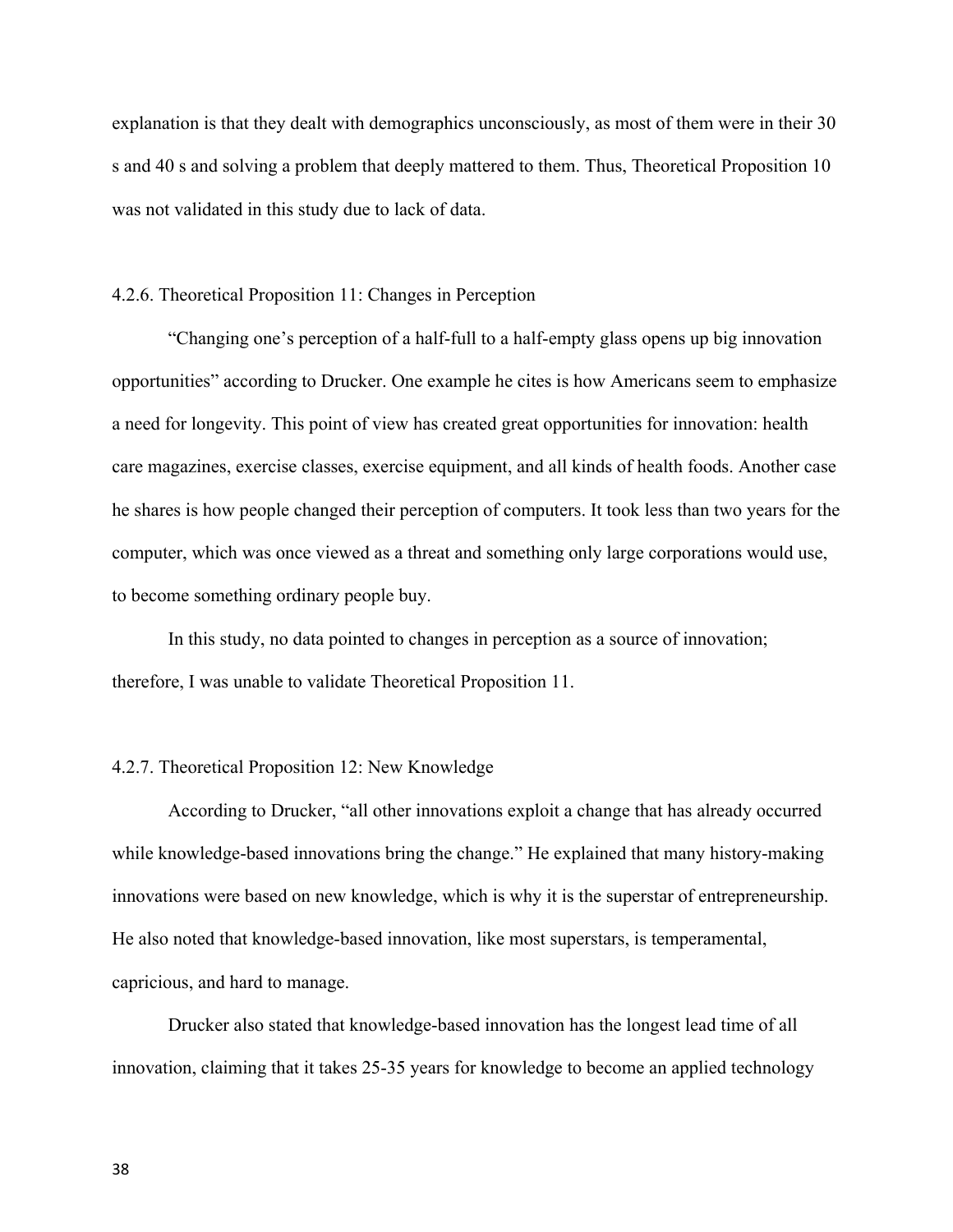and begin to be accepted in the marketplace. As an example, he said that computers took decades to be developed even though all the necessary knowledge was available. All of the necessary knowledge, he claims, was available by 1918, but the first functioning digital computer did not appear until 1946.

As described above, Drucker primarily discussed innovation stemming from new knowledge in Theoretical Proposition 12. However, in this study, none of the interviewees were trying to build new knowledge or technology, although many of them stated that new knowledge or technology was a "tool" rather than an objective. A serial entrepreneur (Interviewee T) put it this way:

"I think technology is important in the sense that it enables a company to iterate fast based on customer feedback. The speed is actually a big asset and that decides the quality of the product."

Another founder/CEO (Interviewee H), who has plenty of product development experience, thought that technology should be perceived as a tool:

"I look into technology only after I define a clear problem to solve. I've seen many fancy, shiny, cool products that don't necessarily solve a customer problem. For example, if you believe AR is so cool and try to build something and put AR in it, I don't think that's the right way to innovate."

On the other hand, several innovation leaders mentioned that there might be a downside

to emphasizing technology, that it might even do more harm than good:

"Although I'm an engineer, I don't think technology is the most important factor. Actually, I see a lot of cases when technology is over applied everywhere. As the saying goes, if you only have a hammer, everything will look like a nail." (Interviewee N, CEO of multi-billion dollar company)

"I see engineers focusing too much on technology, trying to force-fit the tech to the problem. They have spent a lot of time building the technology, so it's difficult for them to abandon it. They are too invested. And, sometimes it leads to a reality distortion field that pushes the technology approach even further and fails." (Interviewee R, Founder/CEO of an AI unicorn)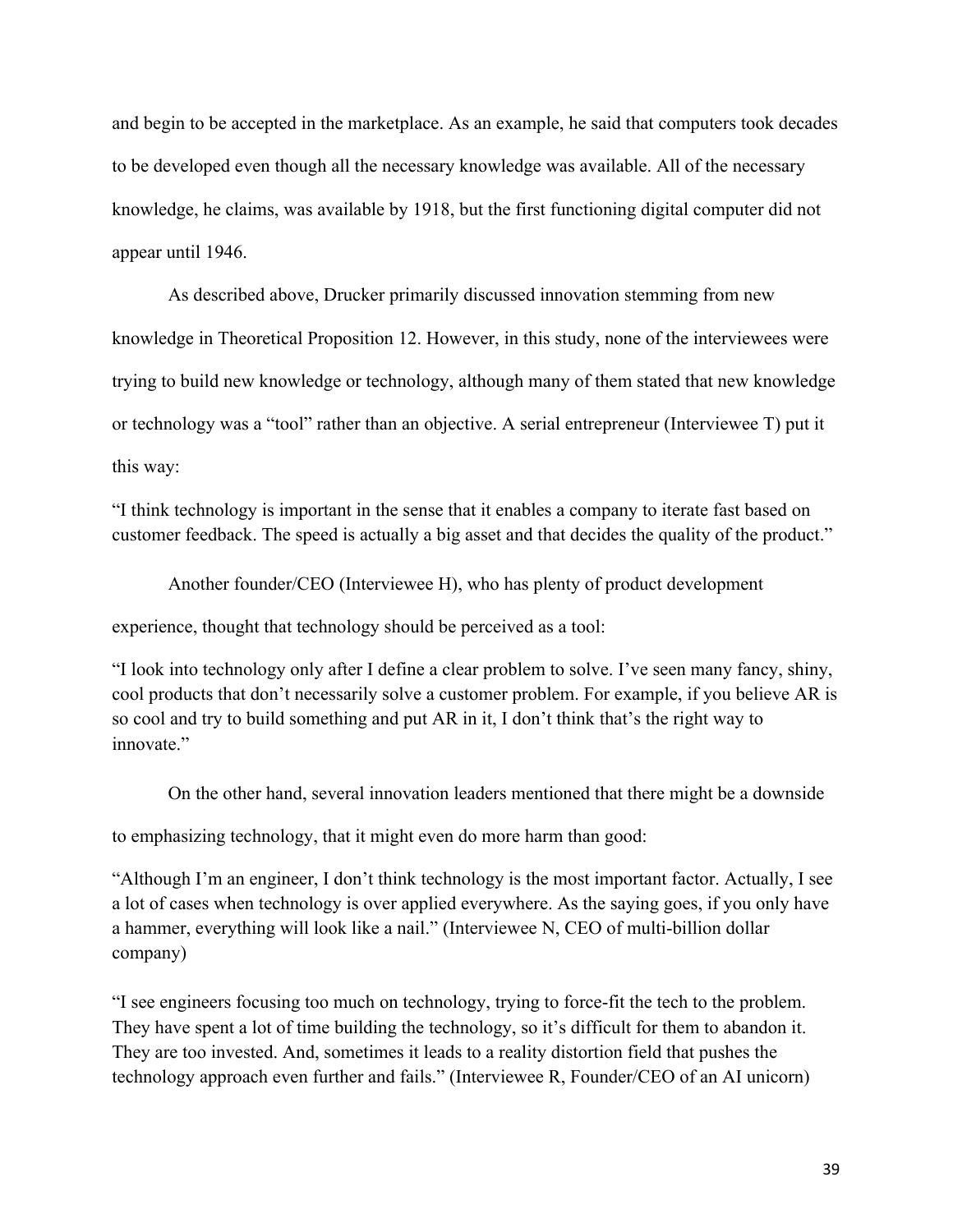Although there were just a few interviewees who perceived new knowledge or technology the way Drucker did, many of them admitted that technology is a great tool to devise a better solution to a problem so Theoretical Proposition 12 is validated to some extent, but it was also true that many innovation leaders stressed that technology should not be overemphasized.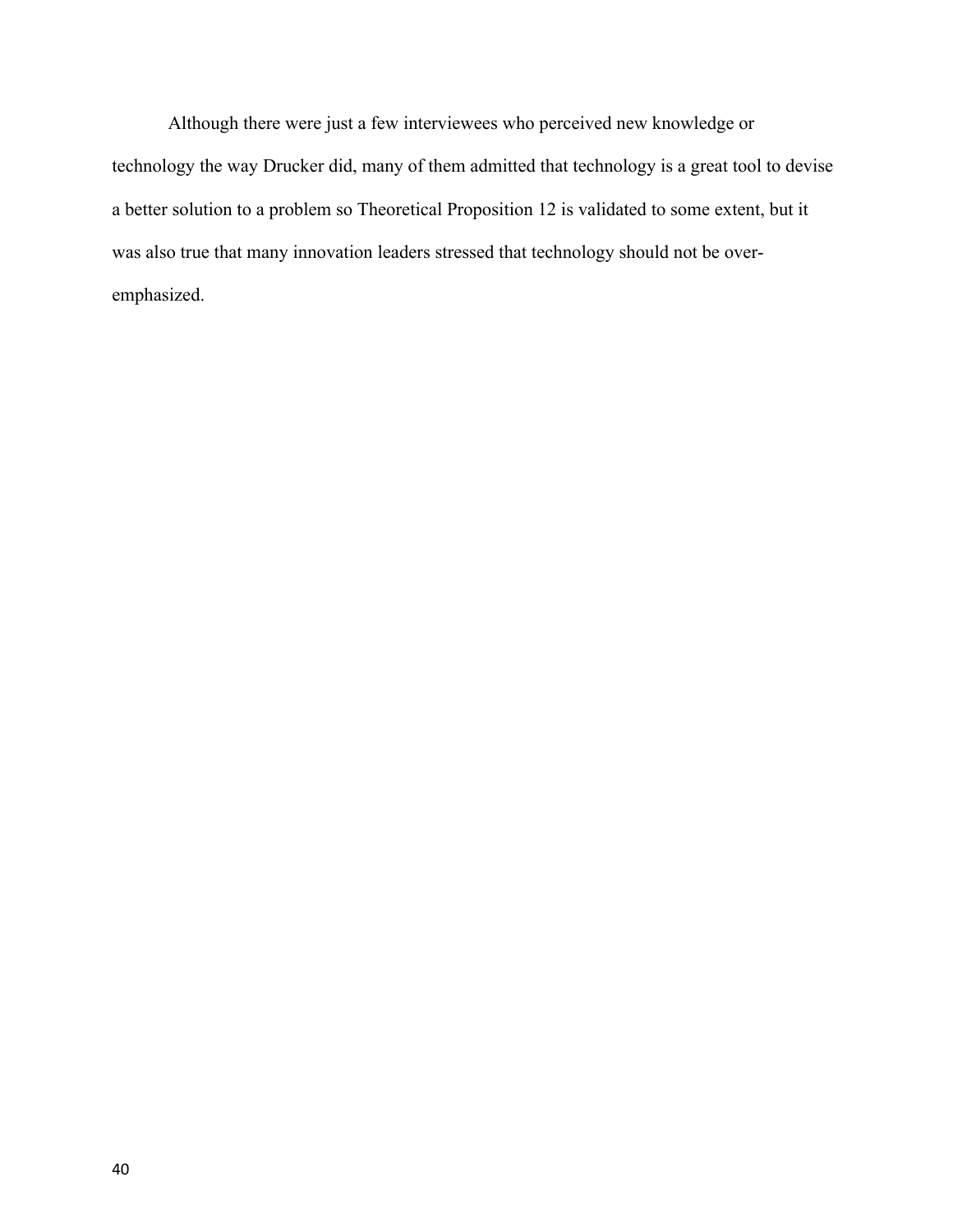#### **4.3. Innovation Environment**

The principal contribution of this study is not simply confirming (to a large extend) Peter Drucker's innovation theory but also discovering new findings related to innovation management. An unanticipated theme emerged during the interviews. Innovation leaders not only discussed the importance of sources and methodology of innovation but also spent much of their time explaining that a right environment is necessary to foster innovation. Therefore, I propose, based on qualitative data analysis, that innovation environment" acts as a mediator, as it enables better execution of principles of innovation and better leverages the sources of innovation that Drucker theorized. Through Qualitative Data Analysis, I abstracted and organized interview data into seven, high-level environmental factors that foster innovation.

#### *Table: Innovation Environment Propositions*

#### Innovation Environment

- 1. You need the right people.
- 2. Strong belief is required.
- 3. Transparency is important: Build a system that forces knowledge sharing.
- 4. Psychological safety should be secured.
- 5. Decentralize the organization.
- 6. Consider compensation and motivation genuinely.
- 7. Innovation takes time.

4.3.1. Proposition 1: You need the right people. There are people more suited for innovation.

While Drucker theorized innovation methodology and sources, he did not discuss much the people who are behind innovation. However, throughout the interview, I noticed that the majority of innovation leaders believed that there were people better suited for innovation than others and that having them on the team was crucial to success.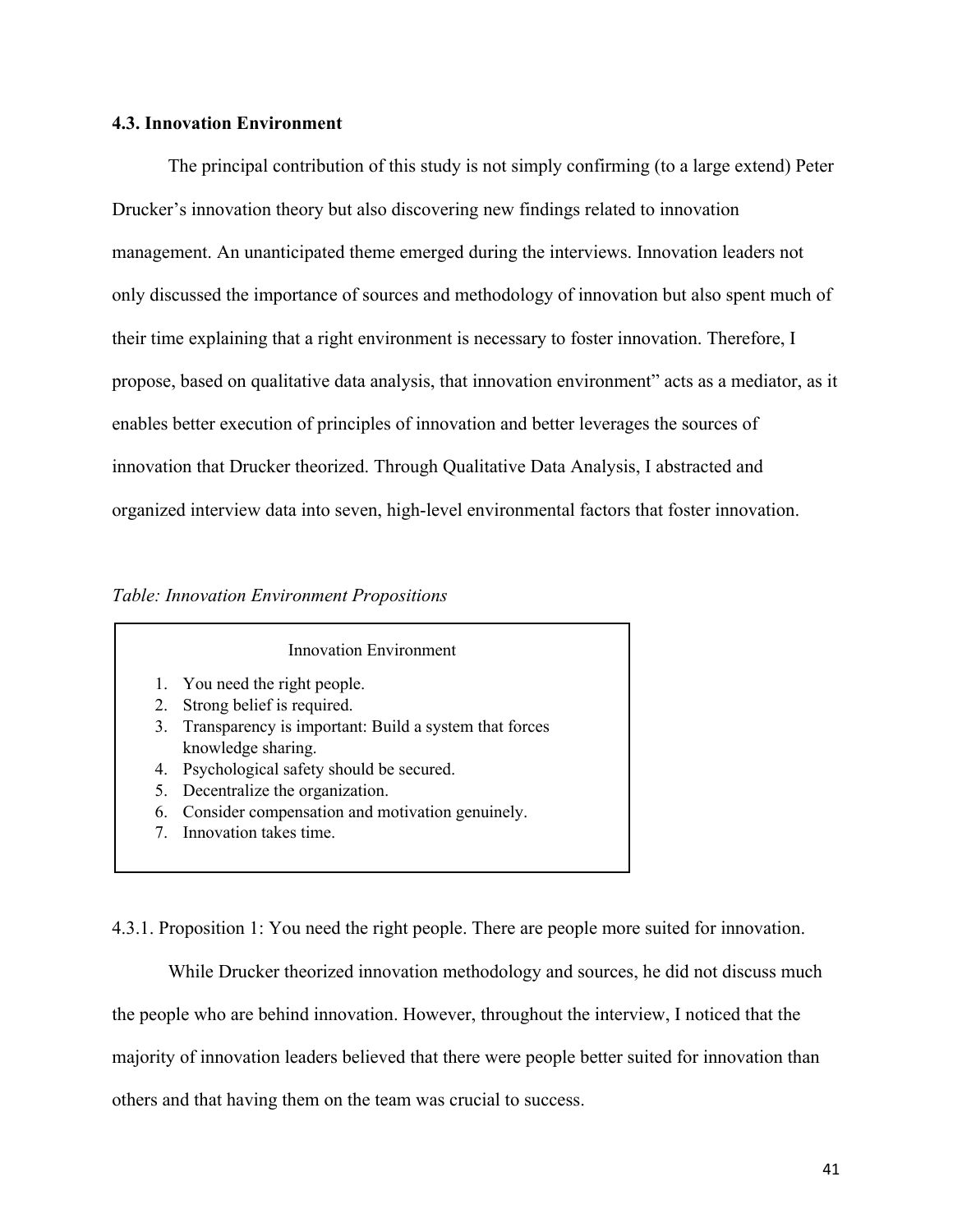There is plenty of research regarding the importance of having the right people in innovation, as Gupta and Singhal (1993) contended in their paper that it is a top priority, but most discussion was about having the right skill mix among team members. Brem (2011) also stressed that choosing the right people is probably the most important step in innovation.

Innovation leaders differed in the way they expressed their thoughts. They did not focus on the attributes of an innovative person or the skillsets that are needed, but one theme that constantly came up during the interviews is that working on an innovation is quite different from working at a large company and that there are certain people who would be better off working for a large organization.

"Most of the people working at a big tech company are there because it's a good, stable job that provides career development opportunities. In other words, they are not there to commit to one crazy idea." (Interviewee S, executive at a tech giant, former entrepreneur)

"Professional CEOs or executives are different from founders and entrepreneurs. They are smart people, but it's difficult for them to take risks, and they are not trained to take risks. That's how they moved up the corporate ladder with different skill sets. Personally, I think there has to be a crazy founder or entrepreneur and followers to make innovation happen." (Interviewee U, founder/CEO of an ad tech company valued over \$1B)

"I think there are people who fit well within large corporations and people who are suited for startups, and that's why we observe so many serial entrepreneurs. Those who have experienced a success with a small team keep doing it." (Interviewee K, founder/CEO of a U.S. unicorn startup)

Some innovation leaders stressed the importance of having the right team from the

beginning, as it is very difficult to change people.

"People usually don't change, especially adults. Trying to change your employee because you pay them doesn't work. So, you have to pick the right people who are willing to go through the innovation process. Maybe this is the most important factor: having the right team. Some people prefer a stable environment, and they are not good at innovation." (Interviewee Q, founder of a multibillion-dollar consumer technology company)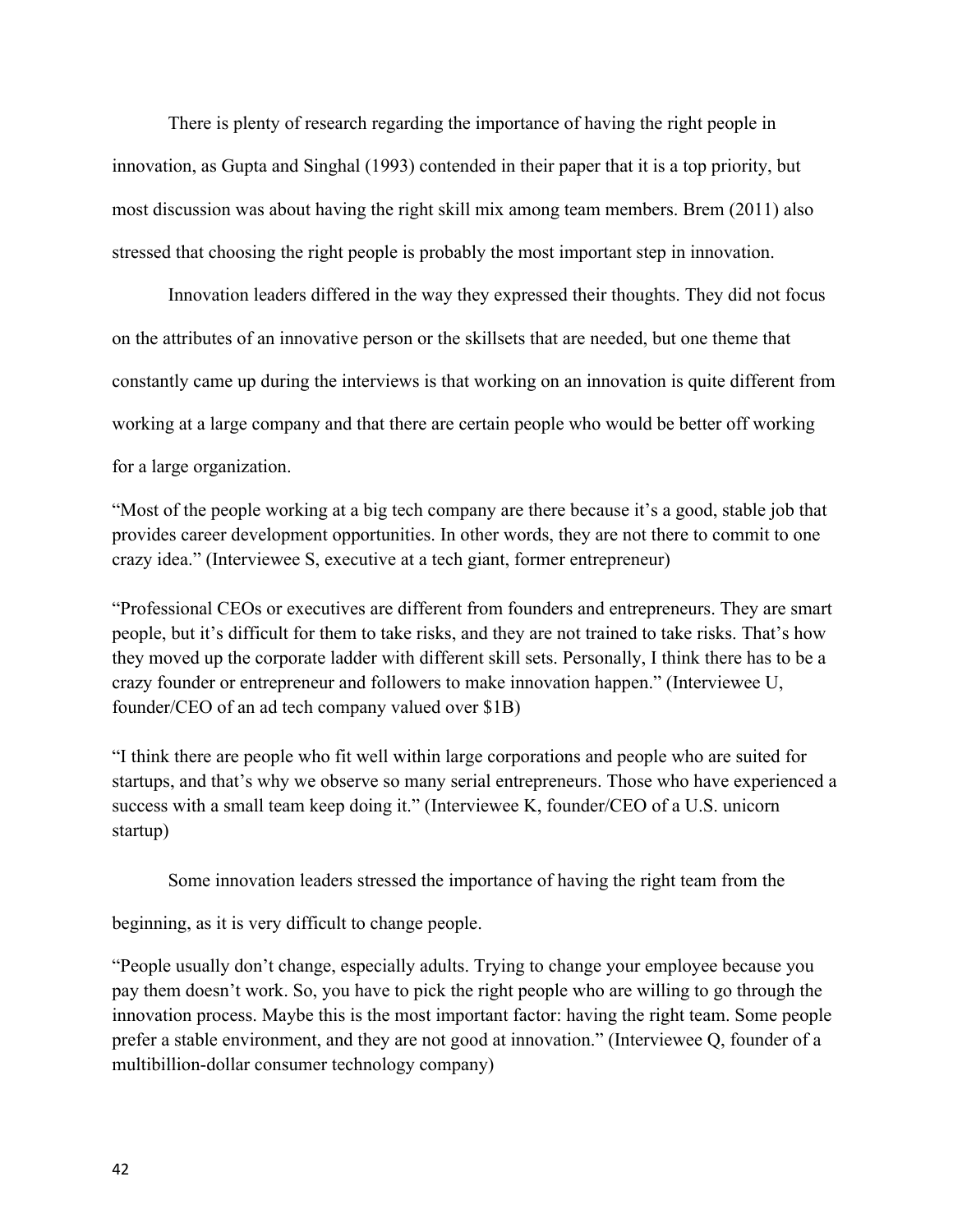"I really think you have to have the right people on the bus from the beginning. If not, you might be able to succeed, but it will probably take much more time and energy." (Founder/CEO of a U.S. consumer tech startup acquired at a value of \$500 M)

Interviewees described the key characteristics of people who excel in innovation, rather than pointing out desired skillsets. Many of them also said that ideas are cheap and that execution is much more important; finding individuals who are execution-oriented is thus a priority.

"In many organizations, the person who sounds the smartest often wins the argument, but the best ones are those who push crazy ideas and execute them." (Interviewee B, Co-founder of a company builder that manages approximately \$400 M)

"Not everyone has it. There are some people who actively detract from the ability to get things done by over complicating things, and there are people who simplify things and just push the ball forward and get things done. The more bias toward action people, the better." (Interviewee H, founder/CEO of a U.S. startup, former VC partner)

"Most people just don't care about a problem. Let's say there are 100 people who think sending money is inconvenient. Ninety-nine of them would just think about the inconvenience and do nothing. However, there is one person who can't stand this problem and has to solve it. Those are the people who lead innovation." (Interviewee N, CEO of a multibillion-dollar consumer tech company)

While the majority of interviewees argued execution is the key to innovation, some innovation leaders admitted that intelligence is also an important factor.

"Innovation often doesn't come out of 1,000 people but from less than 20 brilliant people working together. So, you should hire top talent from diverse disciplines." (Interviewee G, former senior researcher at a global tech company)

"People who are great at innovation usually fall into two categories. First, those who have really high intellectual curiosity. They are smart; they always challenge the norm and question the fundamentals. Second, those who are extremely ambitious and want to make things happen no matter what." (Interviewee T, serial entrepreneur, previous startup acquired at \$1B+)

Finally, one innovation leader (Interviewee U) stated that it's important to hire people who are committed, that there are many people who will jump ship when a startup faces difficulty, which it will. Another entrepreneur (Interviewee T) stressed the importance of the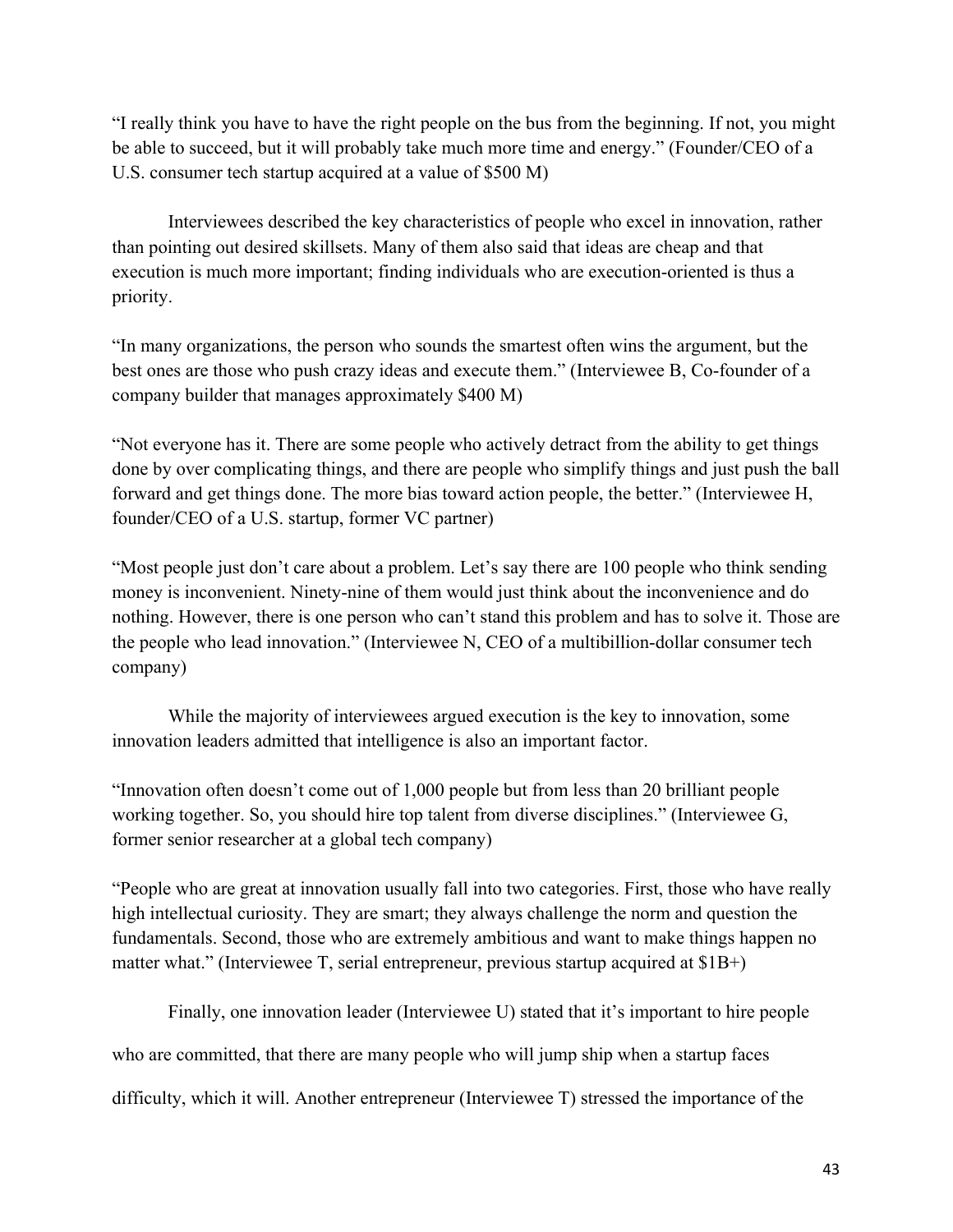CEO as the one who will limit potential growth. As these insights were expressed only once, they were not categorized as themes but relevant to choosing the right people.

4.3.2. Proposition 2: An effective innovation requires strong belief within the organization.

Innovation leaders often said the key difference between a successful or failed innovation was whether the team, especially the leader, truly believed in the project. Some of them even contended that the innovative process can be compared to religion.

In academia, the importance of leadership or commitment of managers is well researched. Jung et al. (2003) claimed that leadership is one of the most critical variables impacting organizational innovation, and Zibarras et al. (2008) argued that innovation potential may be viewed as a positive outcome of innovators' dysfunctional traits, particularly those covered by the factor 'moving against people.' Warrick (2011) stressed the importance of a leader's role in making the direction as clear as possible, demonstrating commitment, and empowering employees to do what needs to be done. However, when innovation leaders commented on their beliefs, their remarks were more nuanced than the way in which leadership or commitment is discussed in academia. They were more akin to faith.

"Maybe the biggest difference between success and failure is the founder's belief and perseverance. It takes a lot of time to make something extraordinary and to keep going. Belief is necessary, as others will keep saying it will fail." (Interviewee I, founder/CEO of a multibilliondollar consumer tech startup)

"Innovation is a lonely journey. If you think about it, when you are working on something that everyone agrees on, by definition, it's not innovation. You are working on something you believe in, but others don't, it's tough. It will take at least a few years for them to understand you, and that's why believing in yourself is important." (Interviewee R, founder/chair of an AI unicorn)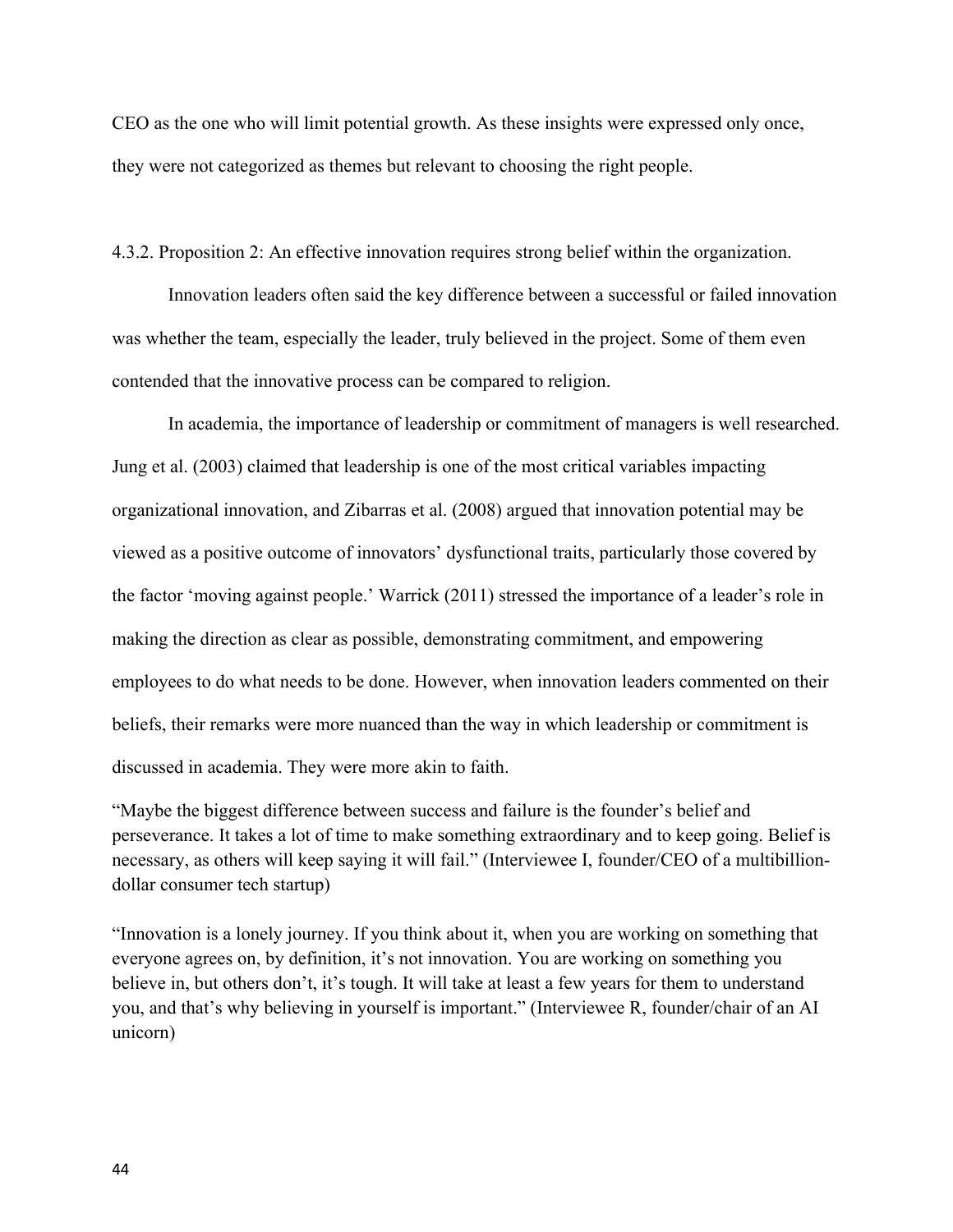"Successful entrepreneurs are crazily committed to their work, and to enable that work, I've seen many of them brainwashing themselves to believe in the opportunity." (Interviewee S, executive at a global tech company, former entrepreneur)

"It's more about the belief system that is fundamentally different. What do you think should be true about the world that isn't true today? I think there are many entrepreneurs who shouldn't be entrepreneurs as they don't have something they want to fundamentally change. To be successful, you should have a very differentiated belief system." (Interviewee F, Co-founder of a U.S. VC managing \$1B+)

"I think it's critical that people feel it's their mission and that they're in for the mission. They believe they can really contribute to the world." (Interviewee H, founder/CEO of a U.S. startup, former VC partner)

"Having a strong will and belief is the most important thing when it comes to innovation. If you have that, maybe you are already at 50%. Isn't the belief nearly everything? (Interviewee M, executive at a tech giant)

"There should be a leader who is totally committed, who pushes the innovation to the extreme, who can work like crazy." (Interviewee V, founder/CEO of a fast-growing AI startup)

For other intriguing insights related to beliefs, interviewee U, who founded a B2B unicorn company, said that one of the key abilities a founder/entrepreneur should have is the ability to make others believe in them. He argued maybe the most important job of a founder is to instill that belief in colleagues, and again, he did not mean in terms of commitment. He also claimed that smart experts do not do crazy things that are required in innovation, as they know the space too well, and that can be a drawback.

4.3.3. Proposition 3: Transparency is important. Building a system that forces knowledge sharing within your organization helps.

Most of the interviewees said that the best way to find innovation opportunities is to let their smartest people exchange thoughts, especially with people they do not often interact with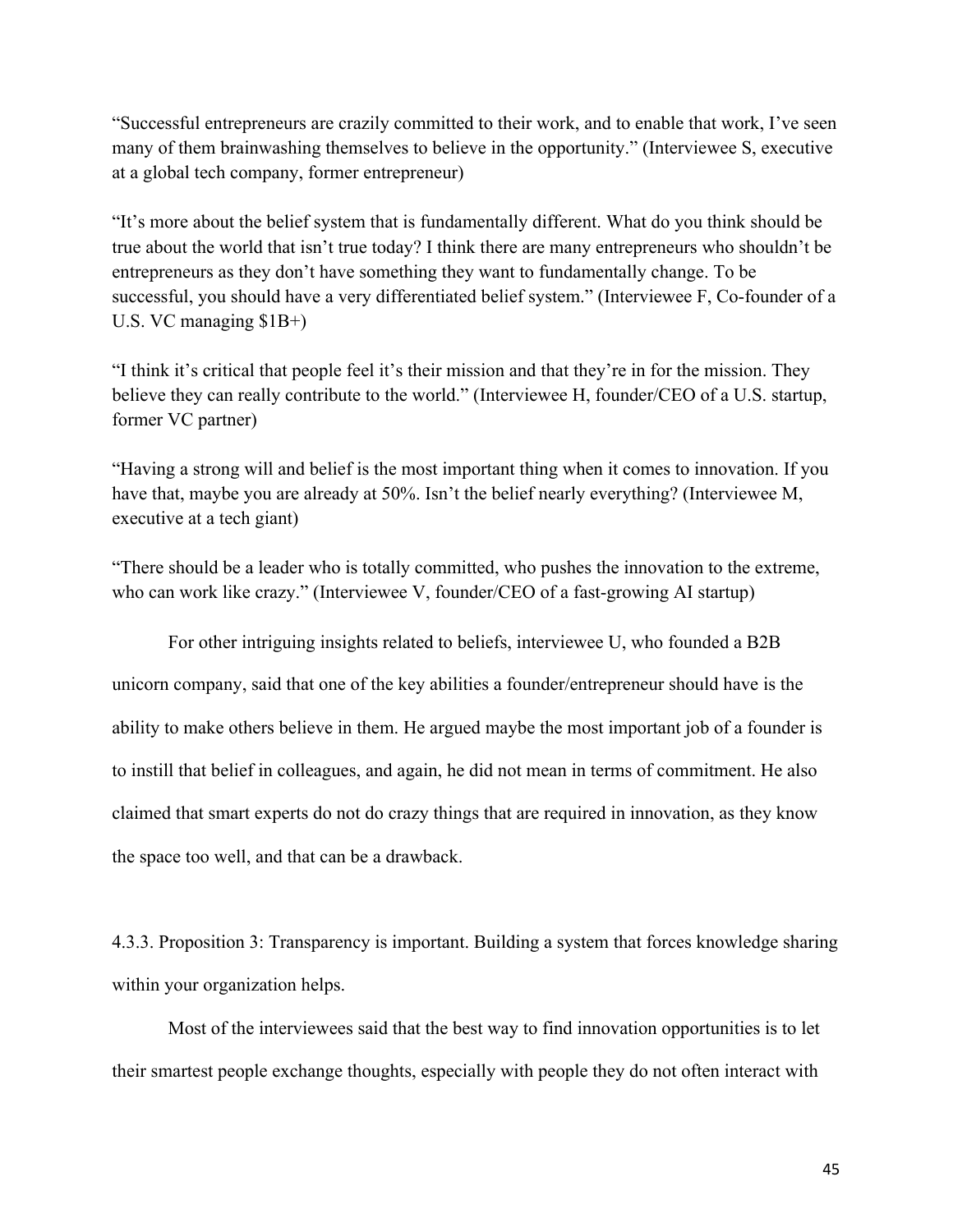on a daily basis; this is echoed by Lundvall and Nielsen (2007) who contend that knowledge sharing within groups or organizations generates ideas for new business opportunities and facilitates innovation activities. Sher and Lee (2004) pointed out that sharing knowledge among employees leads to faster responses to customer requirements, and Carbonell & Escudero (2010) empirically confirmed that there is a positive association between speed-to-market and overall new product success.

However, several innovation leaders stated that acknowledging the importance of knowledge sharing is not enough and that creating a system that forces their employees to share their work is increasingly important as organizations grow and siloing occurs. I decided that this practice should not be categorized as knowledge sharing but as having a transparent system.

"I think the key is to create a system where work becomes transparent without necessarily communicating this out loud, making sure people share what they do without trying to do so. Creating a smooth workflow that increases transparency and enforcing it is important because most teams silo within their organizations." (Interviewee A, founder/CEO of a \$500M startup)

"Transparency and nonhierarchical culture are essential to innovation. We made sharing mandatory. If your organization is working with a shared vision, trust can be built, and respectful debate can occur by creating transparency." (Interviewee I, founder/CEO of a multibillion-dollar technology startup)

"We use an internal messenger where we share tech news, market reports, or anything that is tech related, and it naturally leads to meaningful conversation. Additionally, as organizational silos naturally occur, we intentionally set up workshops at least every quarter and make every team present their work." (Interviewee M, executive at a tech giant)

"Everyone claims they are open to feedback but let's be honest, who likes it? It's against human nature, and that's why it's difficult to have a culture of transparency, but of course, it is a crucial part of innovation, so you should work on that." (Interviewee O, founder/CEO of a multibilliondollar tech startup)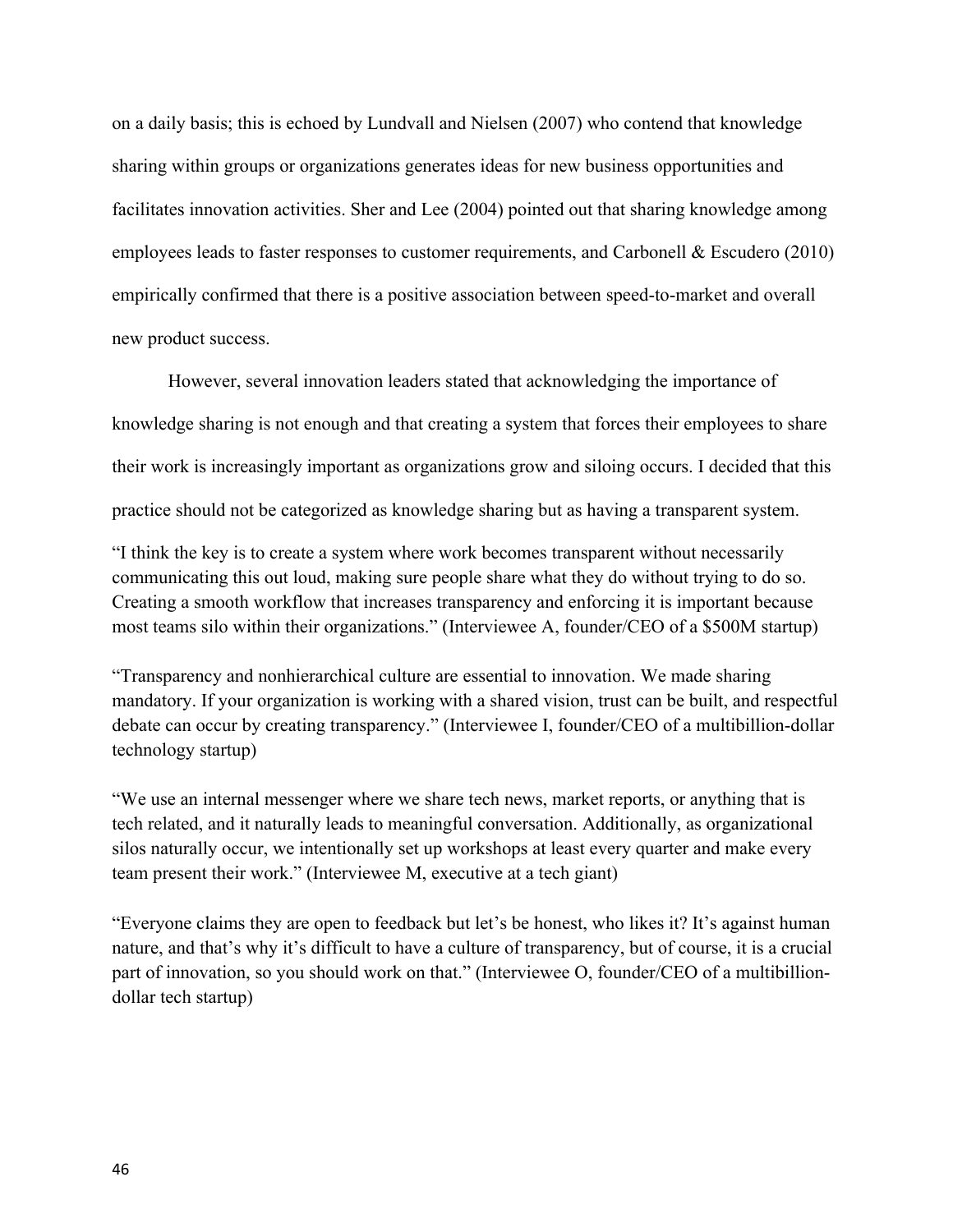4.3.4. Proposition 4: Psychological safety should be secured.

Psychological safety has become a major theme in academia, and it is widely accepted among practitioners. One of the key studies in the field was led by Edmondson (1999), who argued that a psychologically safe work environment will make employees feel that it is safe to experiment and take risks. "Psychological safety is significantly associated with feelings of vitality which, in turn, result in involvement in creative work (Karl & Carmeli 2008)." After studying it for years, Google's People Analytics Unit (2015) concluded that psychological safety was recognized as the most significant factor contributing to the success of high-performing teams. Although the innovation leaders did not use the exact term "psychological safety," their meaning was clear:

"I think innovation happens by creating a culture of innovation. One of the values needs to be something along the lines of courage because to innovate, you have to express ideas that some people may find stupid or outrageous. The bolder the idea is, the more potential impact it has, and the more you can get instantaneous negative backlash. So, setting the example should start at the top. If the CEO is willing to express a really big bold crazy stupid idea, he or she is creating a culture where employees do not feel like they have to be prepared all the time. Otherwise, you'll have a culture of fear." (Interviewee E, founder/CEO of a consumer tech startup)

"One great CEO I know rewards his senior managers for pushing and challenging him. That has created a culture that shows there are no mistakes you shouldn't make." (Interviewee B, cofounder of a company builder)

"I can't say innovation is guaranteed to happen, but it can happen in an environment where individuals at least feel safe to challenge the existing knowledge as well as common sense. So, you should create an environment where conventional wisdom can be challenged intellectually. Then, you hope some of these challenges become innovations." (Interviewee G, former senior researcher at a global tech company)

"At a non-innovative big company, I've observed that new ideas were shot down a lot. Eventually, people were discouraged about voicing their ideas because they knew that follow-up would never happen. Managers usually said, 'We've tried that before.'" (Interviewee H, founder/CEO of a startup, former VC partner)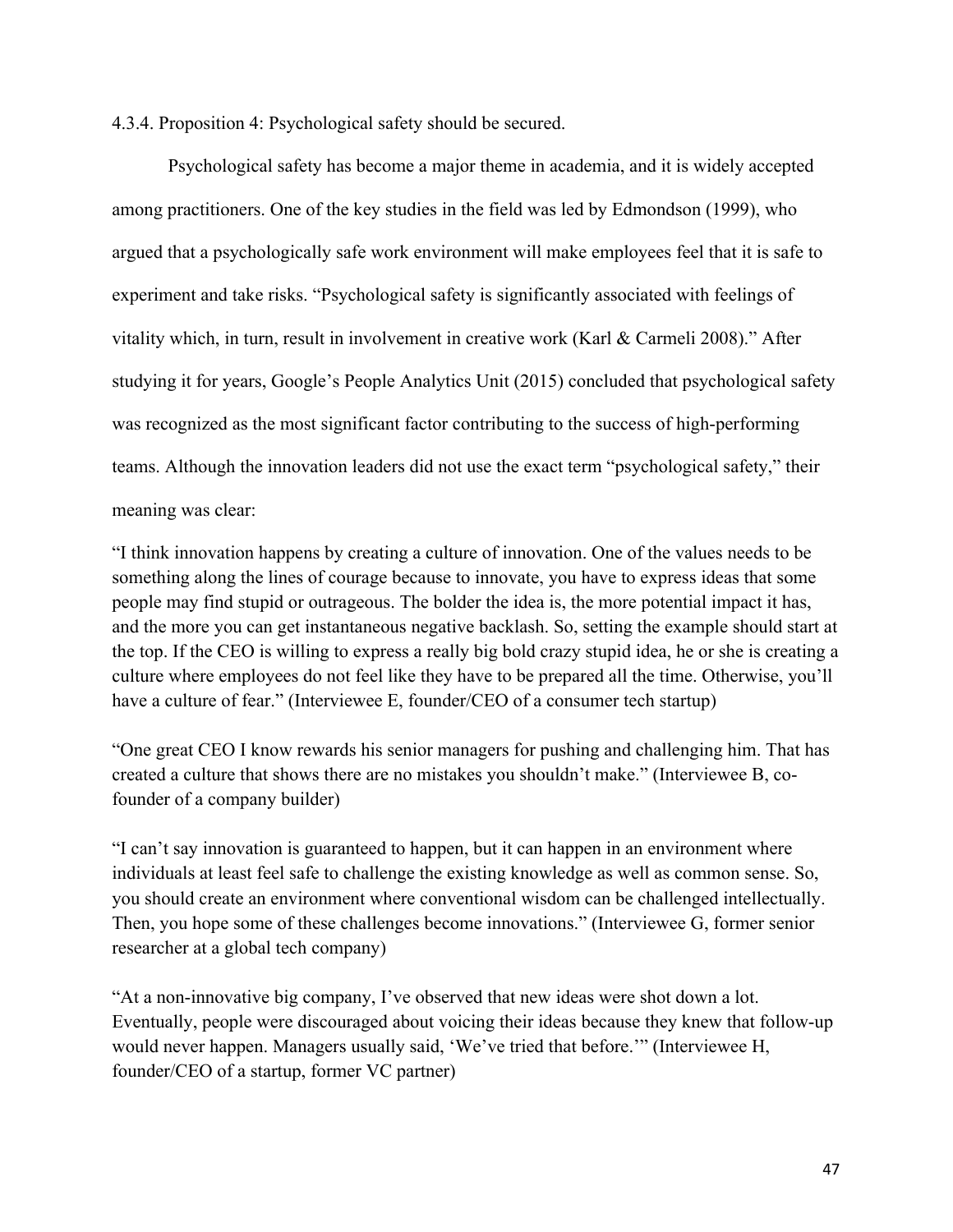One leader (Interviewee S) who has 20+ years of innovation experience shared the observation that even while working at a global tech giant, psychological safety could be secured even at the individual level. He said some very talented engineers were able to innovate because they believed that the company would not fire them.

"To make an organization more innovative, a safety net is important. People need to feel okay to work on things they believe in as opposed to only doing what they are told. I've observed some great innovative projects coming from top-tier engineers, and interestingly, they didn't listen to their supervisors. They didn't care about performance evaluations because it was clear to everyone that they are top engineers who can go to any company they want. So, that's a different kind of safety net, in a sense."

Finally, a founder/CEO of a fast-growing technology company (Interviewee V) said that most innovation is controversial, and for that reason, it is important to create an environment where people feel safe.

"Innovation should not be driven by consensus, and most successful innovations are often controversial. Therefore, it is important to create an environment where people can disagree, and it's important to have a system that allows a project to proceed even if the majority of executives think it will fail."

#### 4.3.5. Proposition 5: Decentralize the organization.

As discussed in section 4.1.4, the majority of innovation leaders believe it is more beneficial to start small when innovating, and many of them argue that keeping the organization small or decentralized is an effective way to innovate. This supposition was confirmed by Zammuto and O'Connor (1992), who argued that decentralized decision-making procedures and enhanced communication improves an organization's capacity to quickly respond to change. Foss and Lyngsie (2014) also empirically confirmed a positive relationship between decentralization and opportunity realization. Some of the innovation leaders, however, went even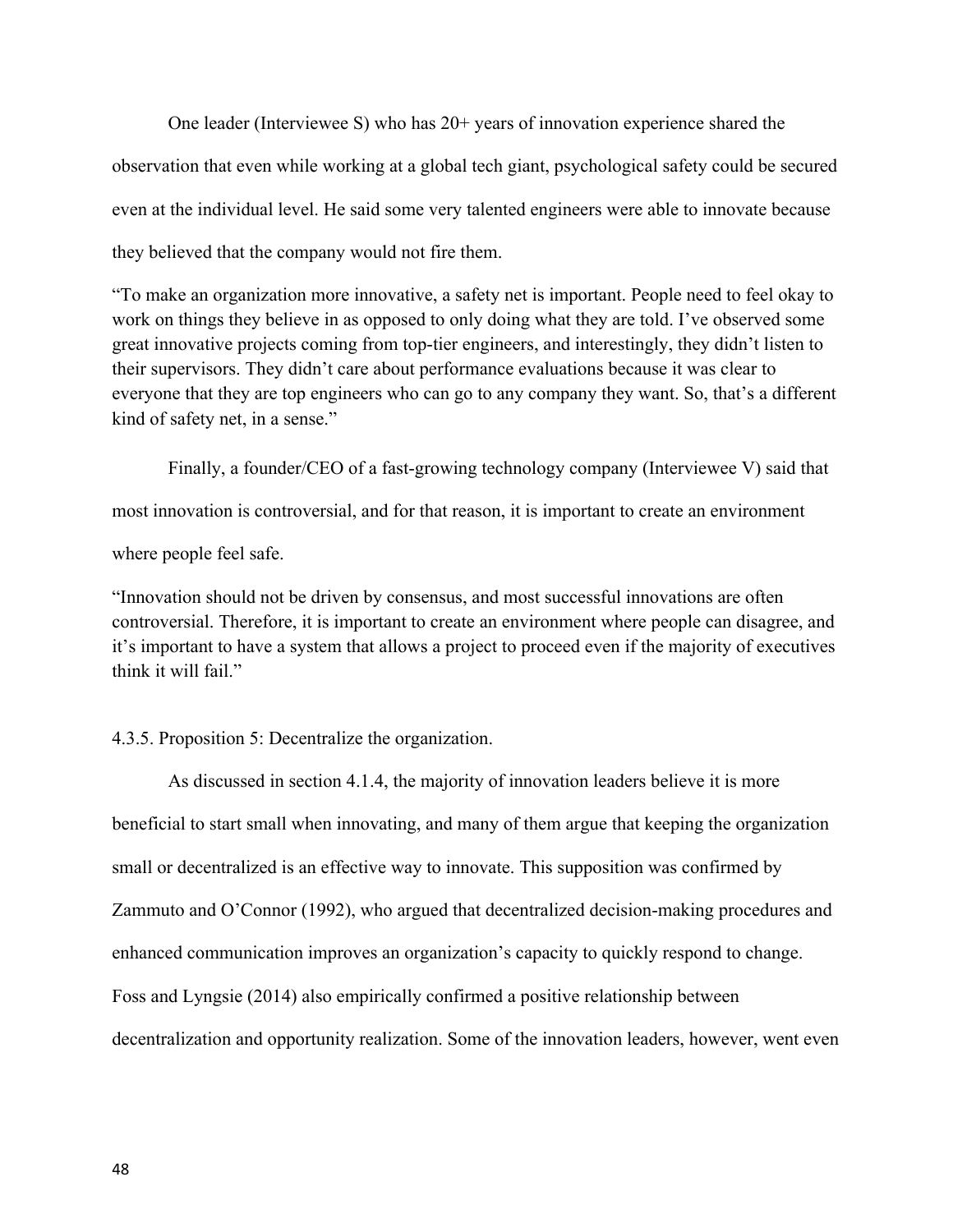further to claim that innovation is impossible at large corporations and that having a

decentralized structure is a must.

"I know I might be too adamant, but I don't think innovation is possible in large organizations. If that were the case, most innovations would come from the biggest global tech companies, but in reality, that's not the case. If you look closely, many of the successful innovations at big tech companies were bought in from the outside." (Interviewee S, executive at a global tech giant)

"If a large corporation asked me how to innovate, I would tell them to cut their R&D budget by 50% and invest it all into the acquisition of startups that actually know how to innovate and serve your end customers." (Interviewee F, co-founder of a top-tier VC)

Many other interviewees agreed that keeping a decentralized organization fosters

innovation.

"There are great technology companies that have really decentralized cultures where they have these small teams that are able to move quickly without dependencies. They have good infrastructure and tools to make sure that you can work separately, and all the technologies are interoperable… When I worked at an innovative tech company, leaders were so good at empowering their employees. Anyone could come up with an idea, and anyone should be empowered to implement that idea. The company leadership really believed in everyone and gave a lot of ownership and responsibility." (Interviewee H, founder/CEO of a startup, former VC partner)

As a method of decentralization, several leaders believed in spinning off or totally

separating the innovation team as a good solution and shared their stories:

"There was a project within a large business unit that wasn't performing as well as I expected. After much discussion, I decided to spin off the project into a separate team, and pretty soon it became very successful. After that experience, I made sure that all project teams could operate by themselves with no dependencies and that they knew they would be well compensated for successful projects. I'm even spinning off business units into subsidiary companies." (Interviewee J, founder/CEO of a \$10B+ consumer tech company)

"If you demand innovation on a team that has an operational business with a numerical target to meet, they would be reluctant. They don't have much time to spare on innovation. They have day-to-day business needs to meet. So, I believe one should separate a team that focuses on innovation from an operations team." (Interviewee R, founder/chair of a unicorn company)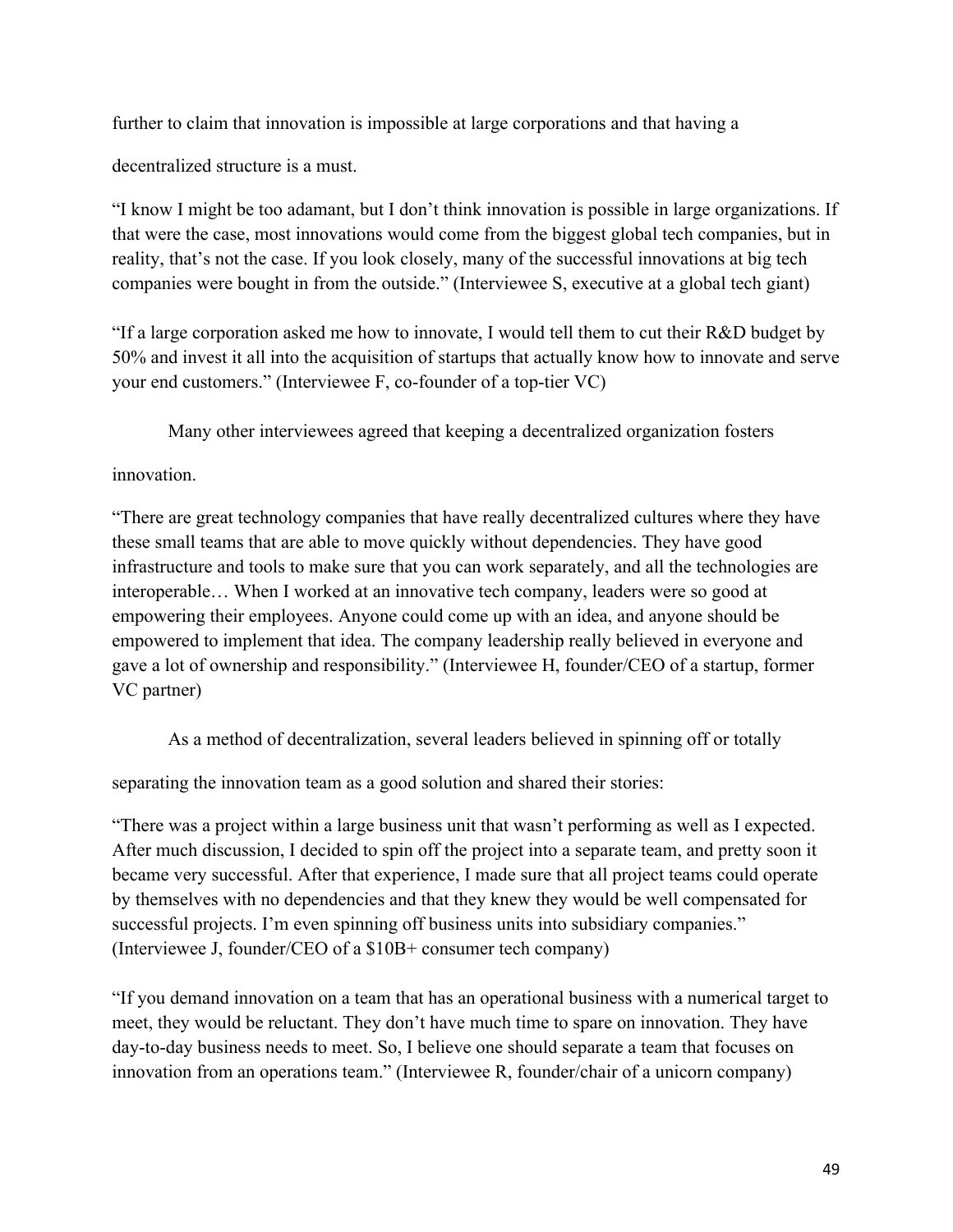"When new innovation projects begin at large corporations, the big teams from the main business often claim they can create a greater impact if the resources are invested in their team. That's a typical hindrance I've observed. So, separating the innovation team from the main business is important." (Interviewee K, founder/CEO of a multi-billion-dollar tech startup)

In a slightly different wording regarding decentralization, one founder/CEO of a multibillion-dollar tech startup (Interviewee O) said that he makes sure there isn't a rock-star culture in his company as that can concentrate innovation efforts and not decentralize them. "We don't promote a rock-star culture. Once you have those superstars, the power gets concentrated, and other employees just rely on those few. And, ironically, those rock stars feel the pressure, and there is a high chance that they won't perform as good as they once did."

4.3.6. Proposition 6: Consider compensation and motivation genuinely.

Usually, innovation leaders do not often talk about money or compensation, at least in public. Many of them argue that money is not an important driver in pursuing an entrepreneurial innovation, and there is also a substantial body of research that echoes that argument. There are many studies that find that pay for performance undermines creative work (Kohn, 1993; Amabile 1996) and should not be used to motivate people. However, research done by Ederer and Manso (2013) contradicts this and contends that well-designed compensation is effective in enabling entrepreneurship and motivating innovation.

As conflicting theories exist in academia, innovation leaders also have different thoughts on compensation. A very successful innovation leader who founded a \$10B+ consumer technology company (Interviewee J) bluntly stated that compensation matters and that employees view compensation differently if the amount is considerable.

"I believe compensation is important. If you show the whole company that key members from a successful project are being showered with huge bonuses that would make them financially independent, that sends a clear signal to the others… There was a big technology company I worked for a long time ago, and interestingly, many of my colleagues became successful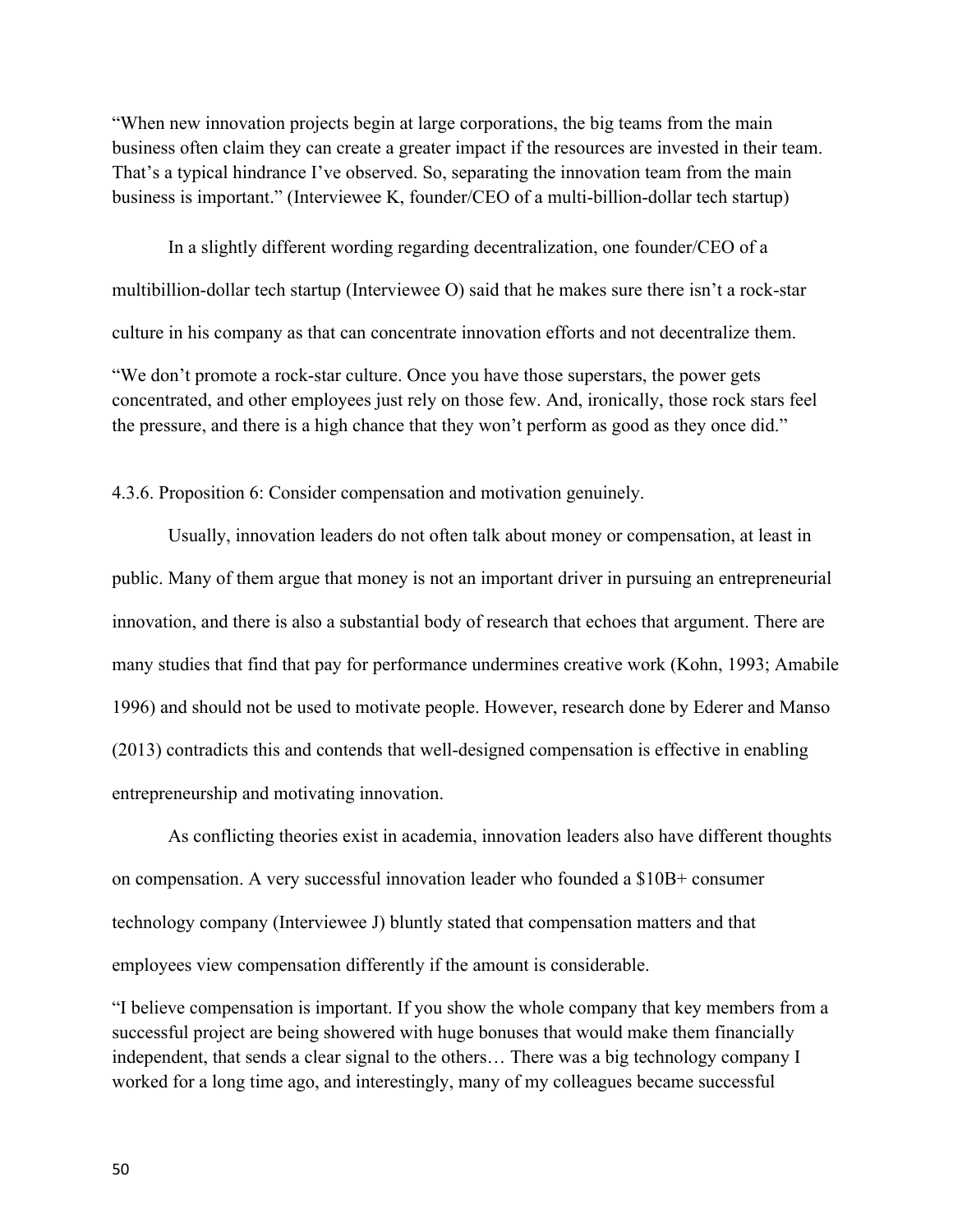entrepreneurs. Back then, we talked about how little our lives would change even if we succeeded in a huge innovation project there, and all of us quit."

Another interviewee who has 20+ years in the technology industry (Interviewee S) also stressed that compensation is important while mentioning that to some entrepreneurs, power or influence can also be drivers. He contended that those who succeeded big had a very strong desire to do so.

"I've observed that most successful innovations are driven by leaders with a very strong desire for something. Many of them wanted money. Some were more into power. Some were more interested in being influential. It is an extraordinary force that won't be found in a large corporate setting. Innovation occurs when you are crazily committed."

Of course, there were several interviewees who argued that mission, not money, should

be the biggest motivator and that there are various ways to motivate colleagues. For example, a

founder/CEO who has a great deal of product innovation experience stated:

"Presenting something at an all-hands meetings can be a big deal. Another big deal is for a consumer-facing company to build something, ship it, and then to see it in the hands of customers and see that it actually solved some problem, I think the greatest motivation is that we solved this problem for these people, and their lives are better off."

## 4.3.7. Proposition 7: Innovation takes time.

Whether a company understands the fact that innovation takes time was an idea that emerged several times during the interviews. Many innovation leaders complained that people think innovation can magically take place because they don't understand the hard work and perseverance behind the great outcome. They reassured that innovation does not occur overnight, and that willingness to wait and patience is needed.

"People often think innovation is something like genius, but we get there by understanding the micro steps and the sequencing and working harder than others." (Interviewee B, co-founder of a company builder)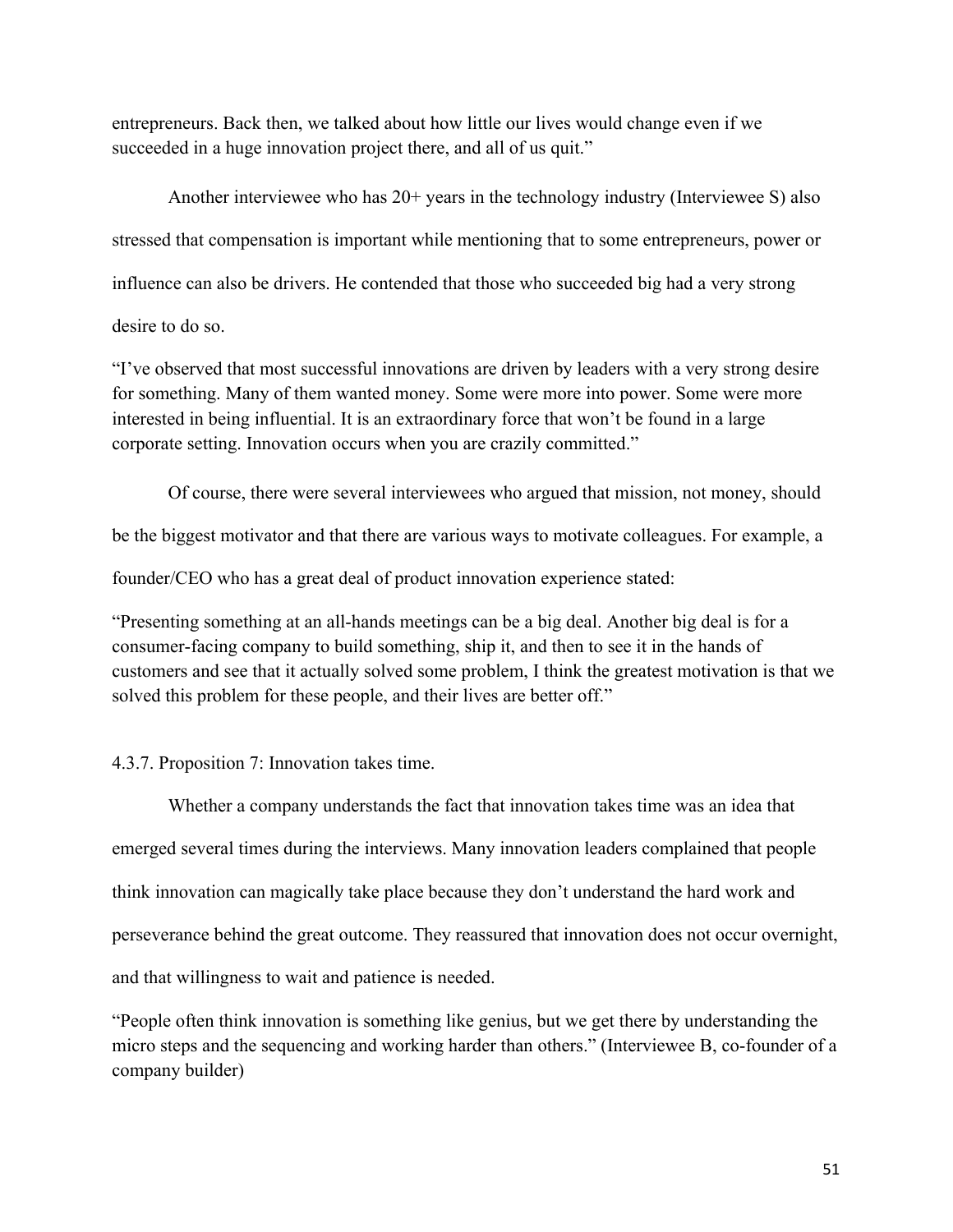"Creating an innovative product is only a part of success. Sustaining innovation, continuing to develop and satisfy customers is a whole different thing." (Interviewee P, former CTO of a \$10B+ consumer tech company)

"It will take at least a few years for others to understand what you are doing, so you have to understand it is a tough, lonely journey." (Interviewee R, founder/chair of an AI unicorn)

"Innovation in B2B tech usually takes more time than B2C. It needs to change companies in the ecosystem, and it takes time, years most likely." (Interviewee U, founder/CEO of an Ad tech unicorn)

One interviewee shared his thoughts about friends who founded startups around the time

he founded his and said that he believed they could have been quite successful if they had stuck

with it a little longer.

"When I left a global big tech company, four of my friends also left, and we began our startups. All of them received some VC investments but were acquired in the early stages. It's their personal choice, and they became comfortable, so good for them, but I believe their companies could have been like ours if they have done it for a few more years." (Interviewee K, a B2B unicorn company in the U.S.)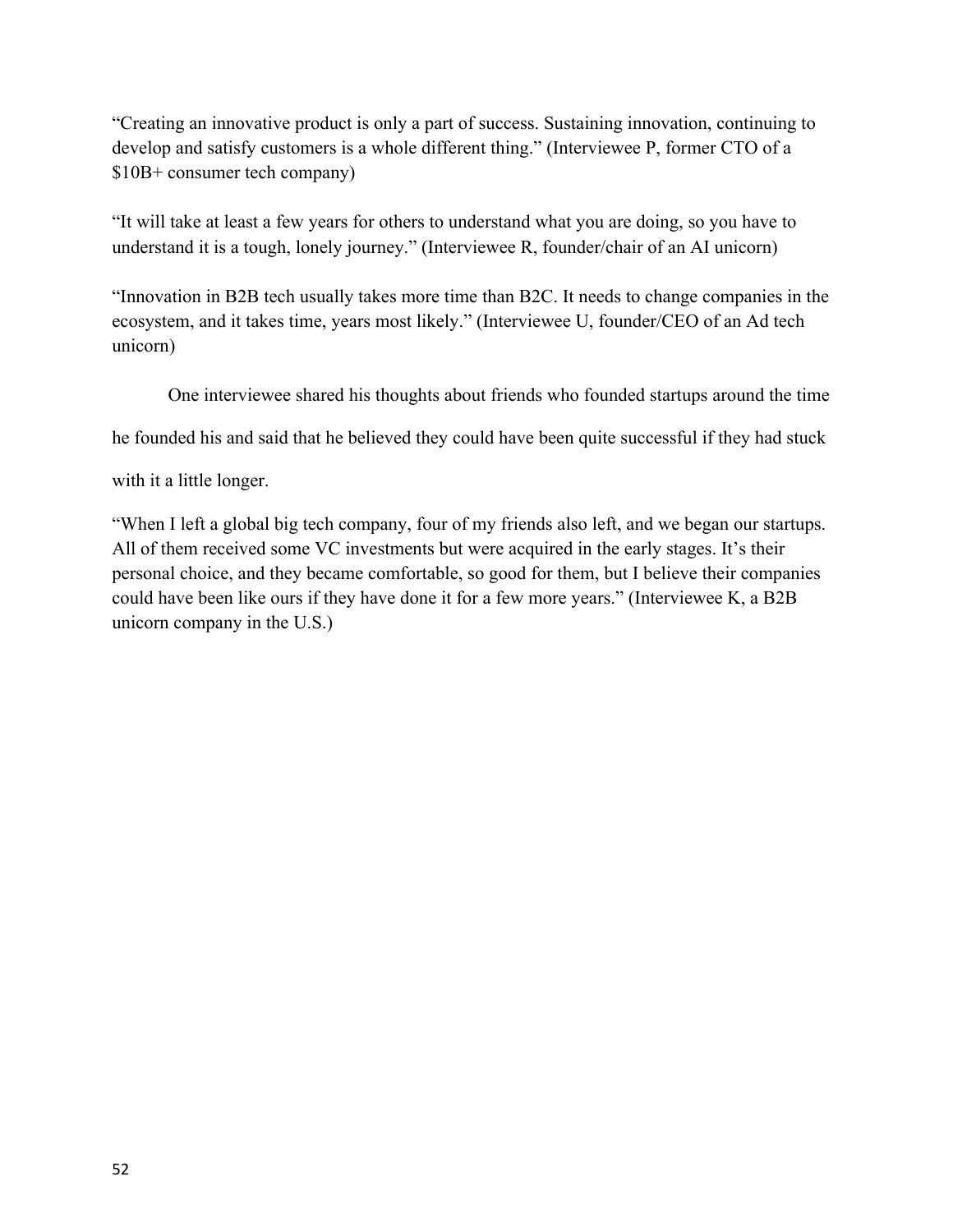#### CHAPTER 5

### **DISCUSSION**

#### 5.1. Conclusion and Contribution

As Drucker's seminal innovation theory is still greatly respected in the academic literature and well known among business practitioners, even today, the first contribution of this study is that I was able to largely confirm the main theses of Drucker's original theory from 1985 with newly collected qualitative data from the software industry. Not only are these theories old, but the business and technology environment has changed tremendously since they were first published. Thus, verifying whether these theories remain valid is important. Additionally, as Nambisan, Lyytinen et al. (2017) argued that fundamental assumptions in innovation research should be challenged due to the rapid and prevalent digitization of innovation processes and outcomes, this study can be viewed as a response to their challenge. For academics or practitioners referencing Drucker's work, this research can act as a complementary study.

Second, this study collected data from top innovation leaders who rarely participate in academic research. All of them are highly successful and reputable in the technology industry. Twenty out of 23 interviewees were founders or CEOs, and 14 of them were leading companies valued at more than \$1 billion, a so-called unicorn company. Additionally, when these leaders speak to the traditional media, it is very difficult and unlikely for them to speak freely. Thus, this study was able to take advantage of the unique opportunity to access founders and C-level managers and obtain their experiences and insights regarding innovation practices and processes in the tech industry.

Third, this study not only validates Drucker's (1985) innovation theory to a large extend but also refines and expands it into a more comprehensive innovation framework that contributes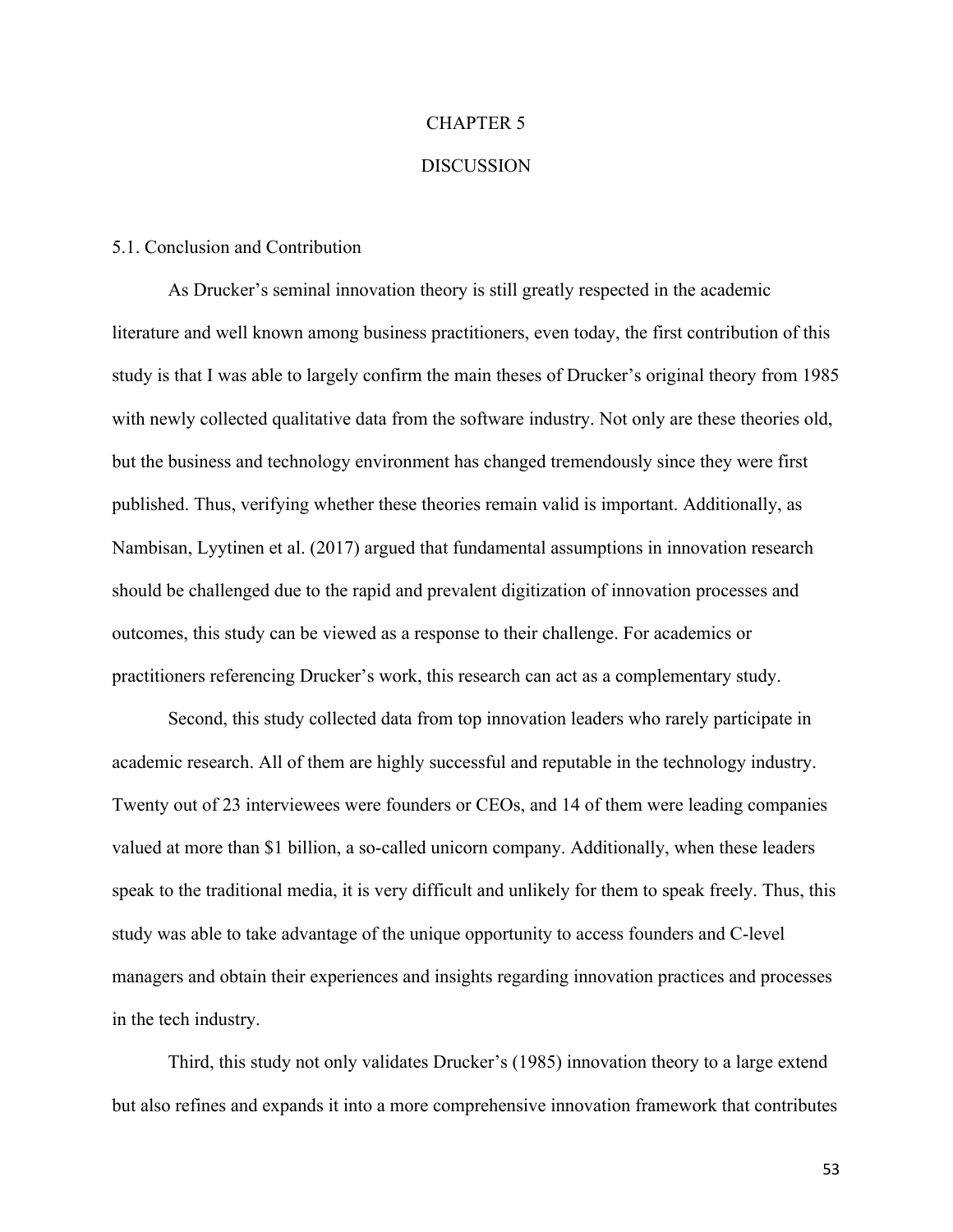to innovation theory which can also be used as guidance for innovation in business practice. Innovation methodologies/principles and sources of innovation are not sufficient for successful innovation. The right environment is essential, and this study confirms that the environment acts as a mediator. Additionally, although the field of innovation management has benefited from the proliferation of relevant research, many researchers have studied only the association between variables. I argue that there is little research that is cohesive and provides a holistic viewpoint. In this study, I proposed a conceptual framework (Figure 3) that will assist future innovation management research.

### 5.2. Limitations

Throughout the research, I was not able to find evidence in support of 3 Theoretical Propositions due to lack of data (sources of innovation: process need, demographics, change in perception). As discussed in section 4.2., this partially can be a result due to the nature of software industry; A product is easily developed and can serve everyone who wants it thanks to cloud computing and various tools including open-source software. However, it is also true that I could have revised the interview questions, interviewed more people to obtain more and better data. I concede that the proposed innovation framework (Figure 3) is not complete.

Also, some researchers might point out that this study does not incorporate the views of frontline employees, and I acknowledge the limitations. I conducted two interviews with frontline employees at the early stage of this study but realized it was difficult for them to give a holistic viewpoint on innovation as they were more focused on tactics and execution in a predefined situation. Therefore, I deliberately focused on innovation leaders who were responsible for planning, designing, and executing innovations.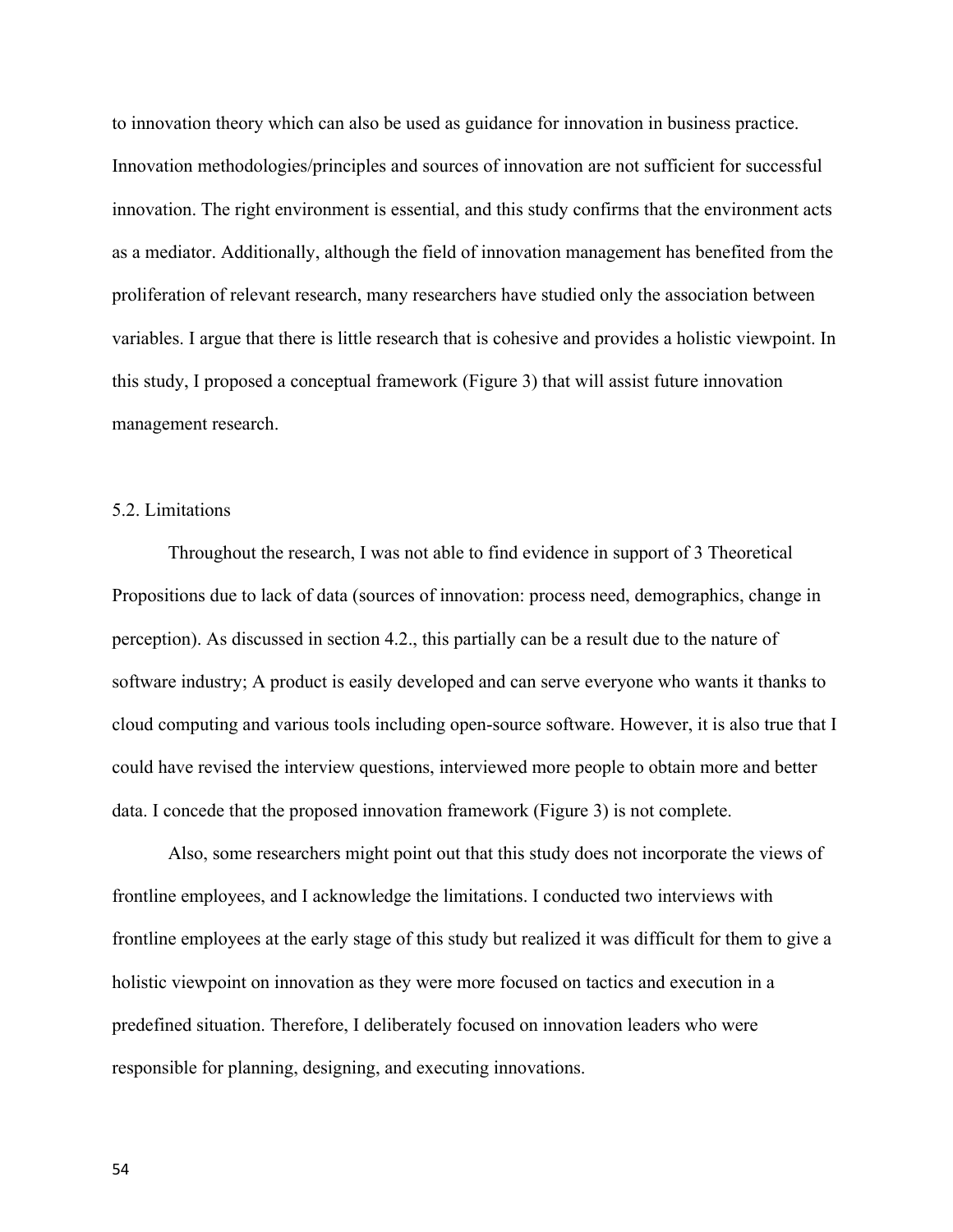Lastly, I acknowledge that studies on other industries might come to different conclusions. Even within the technology industry, companies that are developing hardware such as semiconductors, robots, and next-generation telecommunication systems, might have different innovation management methodologies. Additionally, biotechnology companies are known to have different product development approaches, and nontechnology companies such as CPGs might not directly benefit from this study. Therefore, the results and findings of this research would be limited to the software industry and should be studied to find out to what extend may be transferred to other industries.

## 5.3. Future Research

As this study is qualitative research, the innovation framework that was introduced can be further validated with confirmatory quantitative research. Additionally, similar qualitative research can be conducted in other industries. Conducting complementary research with frontline employees would also complement the research.

Besides, the genuinely honest quotes from innovation leaders can give a fresh idea and motivation to academics and provide a fruitful research opportunity. How crisis (including layoffs) affects innovation, how to understand and embrace serendipity or luck, to what extent money plays a role on innovation, how long one should wait for innovation can be a few exemplary research topics. There were also some insightful comments from the innovation leaders that were not included in Chapter 4 because they were not directly related to Peter Drucker's theory or the content on innovation environment. For instance, some leaders discussed the role of competition in innovation. Several interviewees contended that market timing is one of the keys to success but is often difficult to predict. A few mentioned that luck is also an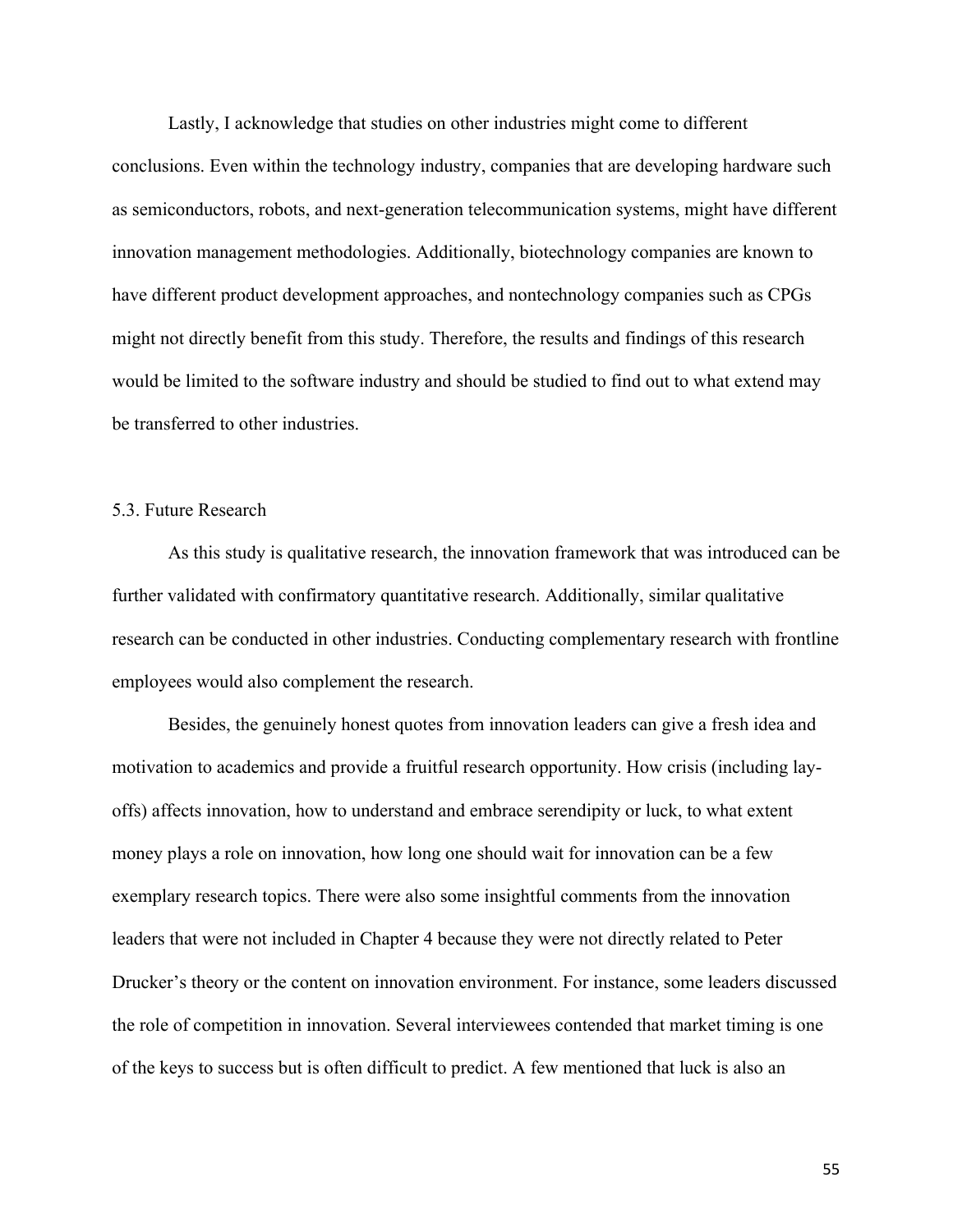important factor in innovation but is even less predictable than market timing. I believe all of these ideas can be interesting future research topics.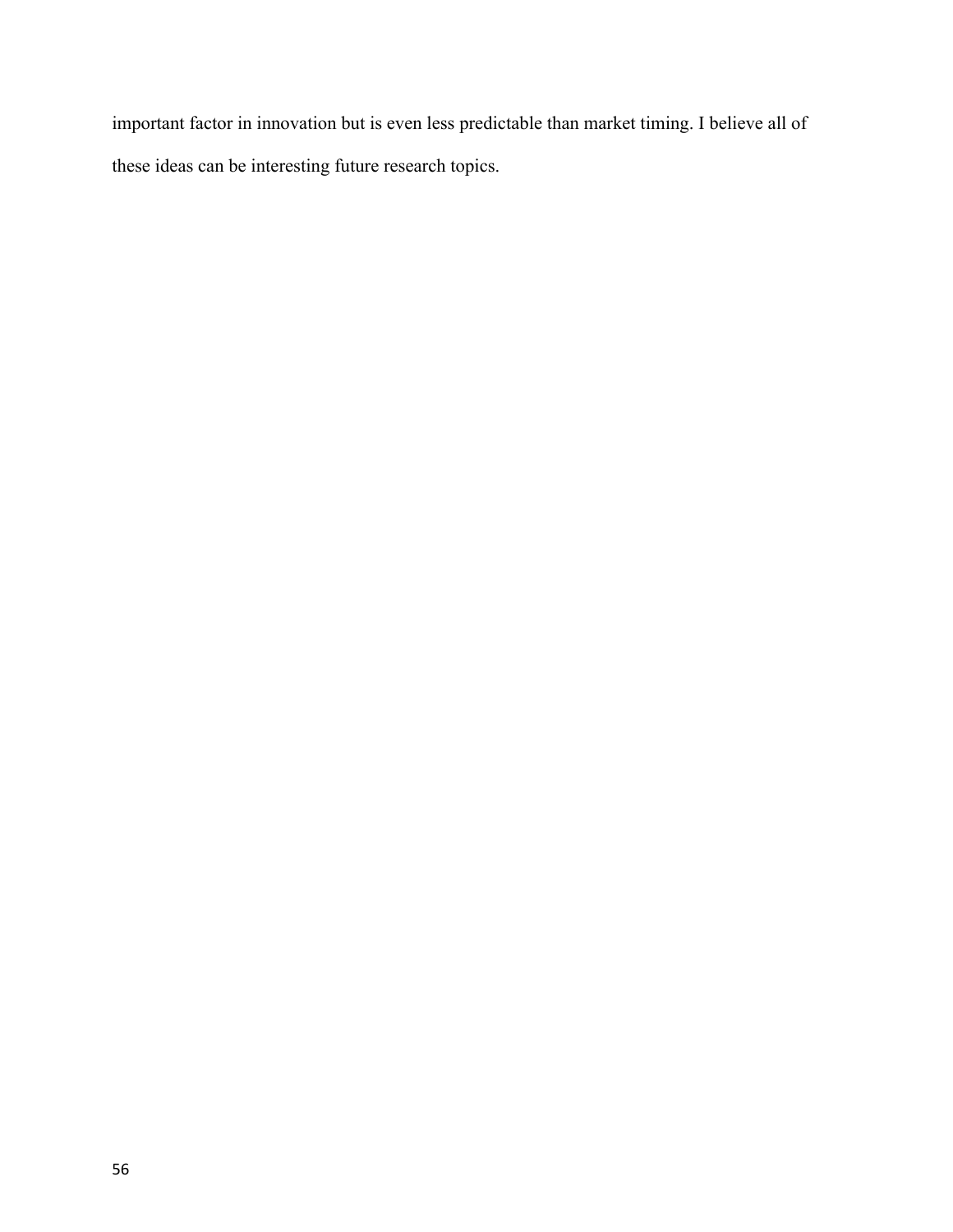### **REFERENCES**

Amabile, Conti, Coon, Lazenby, Herron (1996). Assessing the work environment for creativity. Academy of Management Journal, Vol 39, No. 5, pp. 1154-1184

Balanchandra, Friar (1997). Factors for success in R&D projects and new product innovation: a contextual framework. IEEE Transactions on Engineering Management, Vol 44, Issue 3, pp. 276-287

Barney (1991). Firm resources and sustained competitive advantage. Journal of Management, Vol 17, No 1, pp. 99-120

Bilbao-Osorio, Rodriguez-Pose (2004). From R&D to innovation and economic growth in the EU. Growth and Change, Vol 35, Issue 4, pp. 434-455

Bower, Christensen (1995). Disruptive technologies: Catching the wave. Harvard Business Review

Brem (2011). Linking innovation and entrepreneurship – literature overview and introduction of a process-oriented framework. International Journal of Entrepreneurship and Innovation Management, Vol 14, No.1, pp. 6-35

Carbonell, Escudero (2010). The effect of market orientation on innovation speed and new product performance. Journal of Business & Industrial Marketing, Vol 25, Issue 7, pp. 501-513

Christensen (1997). The innovator's dilemma, Harvard Business Review Press

Day (1994). The capabilities of market-driven organizations. Journal of Marketing, Vol 58, Issue 4, pp. 37-52

Drucker (1985). Innovation and Entrepreneurship. Butterworth-Heinemann

Drucker (1985). The Discipline of Innovation. Harvard Business Review

Ebert (2007). Open-source drives innovation. IEEE Software, Vol 24, Issue 3, pp. 105-109

Ederer, Manso (2013). Is pay for performance detrimental to innovation? Management Science, Vol 59, No.7, pp. 1496-1513

Edoison, Ali, Torkar (2013). Towards innovation measurement in the software industry. Journal of Systems and Software, Vol 86, Issue 5, pp. 1390-1407

Edmondson (1999). Psychological safety and learning behavior in work teams. Administrative Science Quarterly, Vol 44, Issue 2, pp. 350-383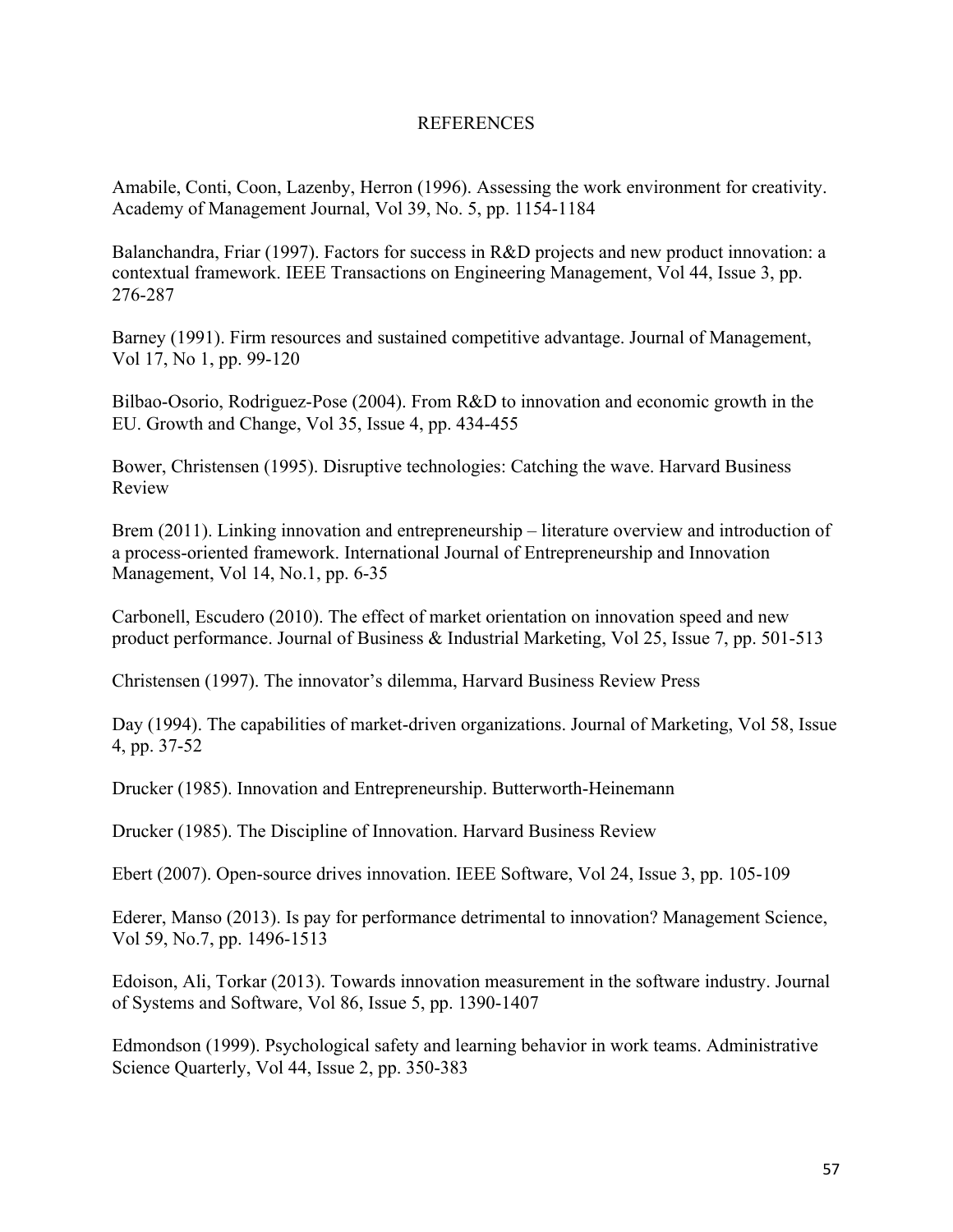Freeman, Engle (2007). Models of Innovation: Startups and Mature Corporations. California Management Review

Foss, Lyngsie (2014). The strategic organization of the entrepreneurial established firm. Strategic Organization, Vol 12, Issue 3, pp. 208-215

Geroski, Reene, Walters (1997). How persistently do firms innovate? Research Policy, Vol 26, Issue 1, pp. 33-48

Google People Operations (2015). The five keys to a successful Google team. https://rework.withgoogle.com/blog/five-keys-to-a-successful-google-team/

Gupta, Singhal (1993). Managing human resources for innovation and creativity. Research Technology Management, Vol 36, Issue 3, pp. 41-48

Hidalgo, Albors (2008). Innovation management techniques and tools: a review from theory and practice. R&D Management, Vol 38, Issue 2, pp. 113-127

Horn, Brem (2013). Strategic directions on innovation management – a conceptual framework. Management Research Review, Vol. 36 No. 10, pp. 939-954

Huizingh (2011). Open innovation: State of the art and future perspectives. Technovation, Vol 31, Issue 1, pp. 2-9

Kaasa, Vadi (2010). How does culture contribute to innovation? Evidence from European countries. Economics of Innovation and New Technology, Vol 19, Issue 7, pp. 583-604

Jung, Chow, Wu (2003). The role of transformational leadership in enhancing organizational innovation: Hypotheses and some preliminary findings. The Leadership Quarterly, Vol 14, Issues 4-5, pp. 525-544

Kark, Carmeli (2008). Alive and creating: the mediating role of vitality and aliveness in the relationship between psychological safety and creative work involvement. Journal of Organizational Behavior, Vol 30, Issue 6, pp. 785-804

Kohn (1993). Punished by rewards. Houghton Mifflin Company

Kohn (1993). Why incentive plans cannot work. Harvard Business Review

Lundvall, Nielsen (2007). Knowledge management and innovation performance. International Journal of Manpower, Vol 28, No. 3/4, pp. 207-223

Myers (2009). Qualitative Research in Business & Management. SAGE

Nambisan, Lyytinen, Majchrzak, Song (2017). Digital innovation management: reinventing innovation management research in a digital world. MIS Quarterly, Vol 41, Issue 1, pp. 223-238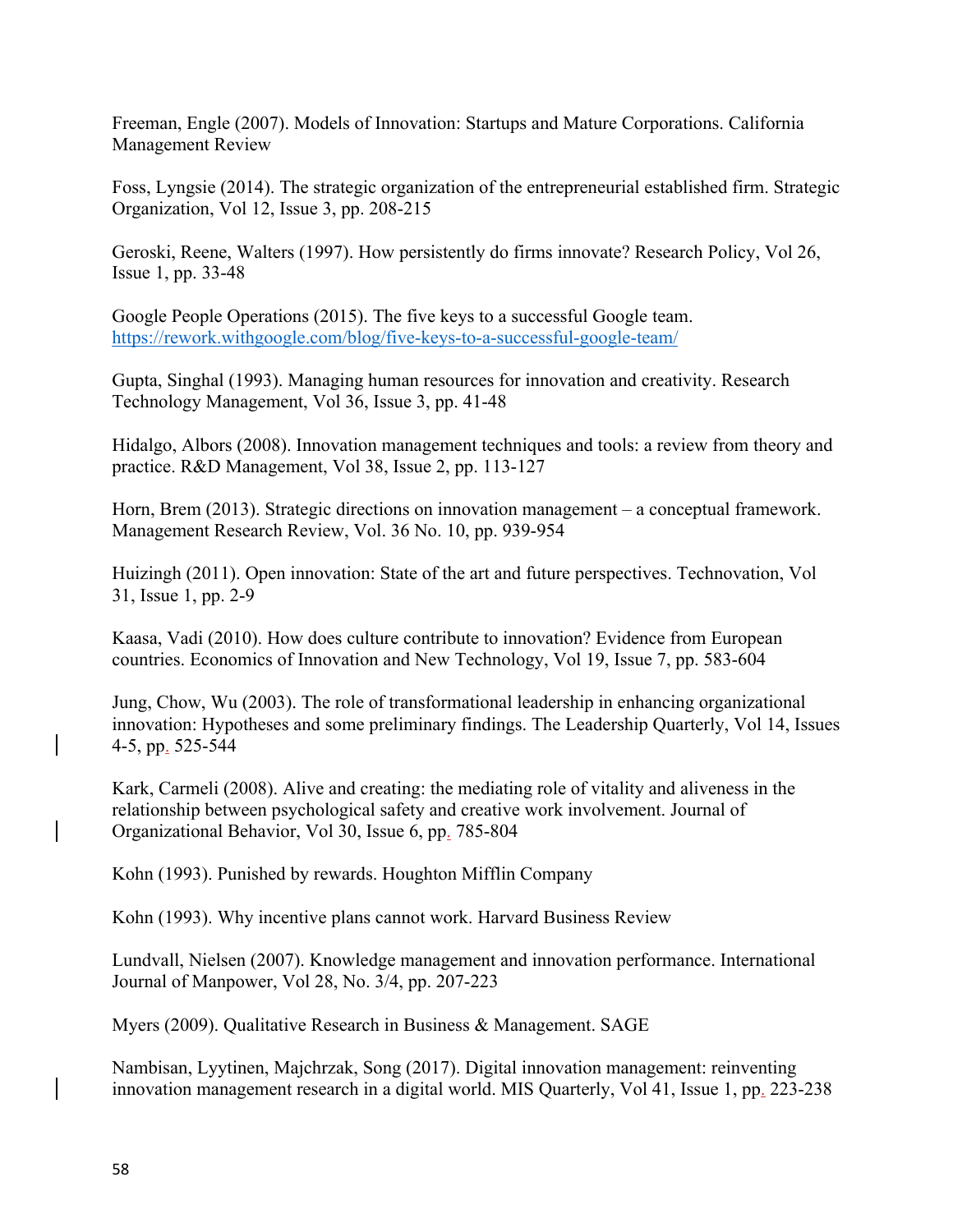Ortt, Duin (2008). The evolution of innovation management towards contextual innovation. European Journal of Innovation Management, Vol 11, No. 4, pp. 522-538

Panne, Beers, Kleinknecht (2003), Success and failure of innovation: a literature review. International Journal of Innovation Management, Vol. 07, No. 03, pp. 309-338

Shane, Venkataraman, MacMillan (1995). Cultural difference in innovation championing strategies. Journal of Management. Vol 21, Issue 5, pp. 931-952

Sher, Lee (2004). Information technology as a facilitator for enhancing dynamic capabilities through knowledge management. Information & Management, Vol 41, Issue 8, pp. 933-945

Tarafdar, Gordon (2007). Understanding the influence of information systems competencies on process innovation: A resource-based view. The Journal of Strategic Information Systems, Vol 16, Issue 4, pp. 353-392

Tidd, Bessant (2009). Managing innovation: Integrating technological, market and organizational change. Wiley

Warrick (2011). The urgent need for skilled transformational leaders: Integrating transformational leadership and organizational development. Journal of Leadership, Accountability and Ethics, Vol 8, Issue 5, pp. 11-26

West & Farr (1989). Innovation at work: psychological perspectives. Social Behaviour, 4, pp. 15-30

Zammuto, O'Connor (1992). Gaining advanced manufacturing technologies' benefits: The roles of organization design and culture. Academy of Management, Vol 17, No. 4, pp. 701-728

Zibarras, Port, Woods (2008). Innovation and the 'Dark Side' of personality: Dysfunctional traits and their relation to self-reported innovative characteristics. Journal of Creative Behaviour, Vol 42, Issue 3, pp. 201-215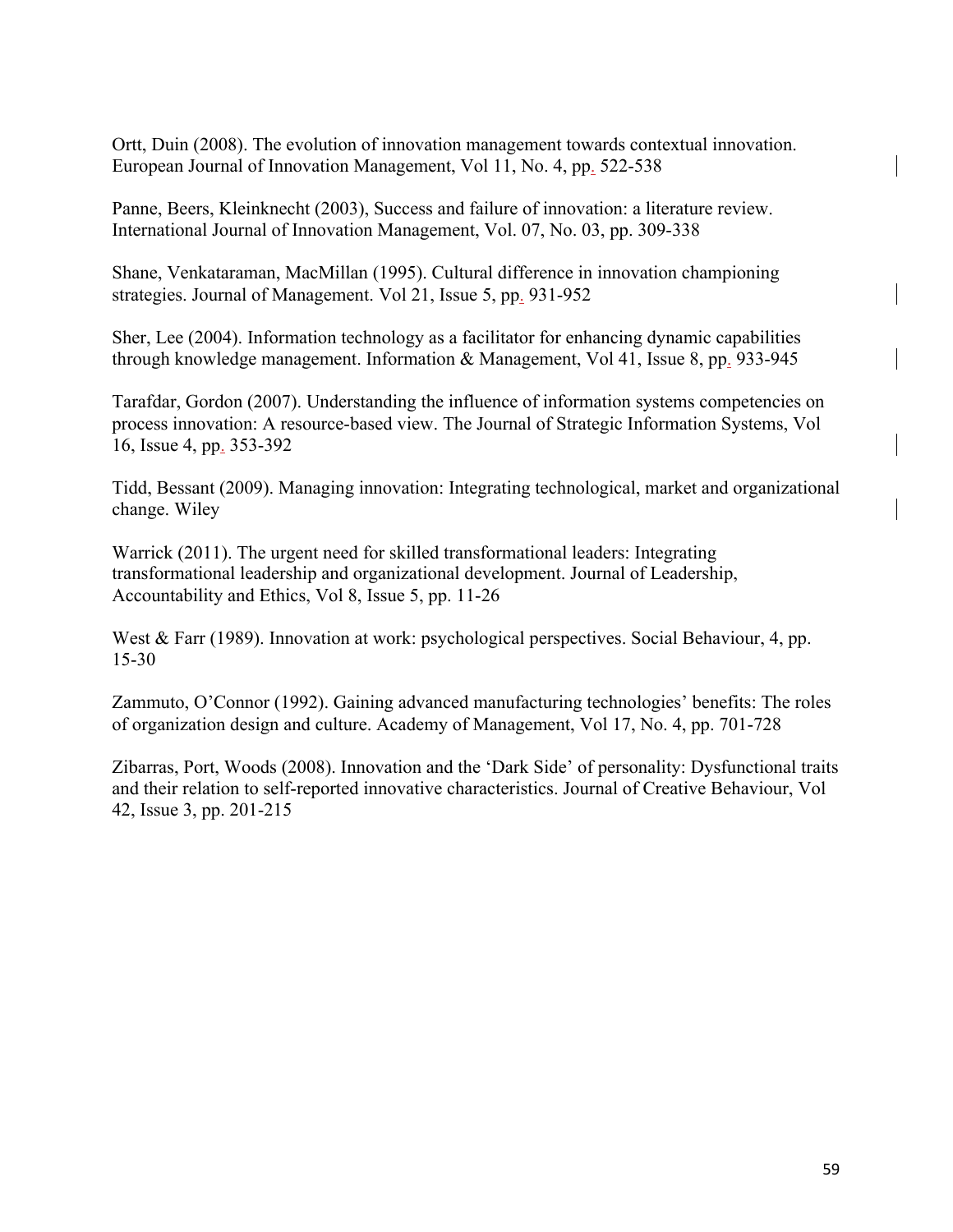## APPENDIX A

# LIST OF INTERVIEWEES

| Interviewee    | Location  | Firm Size        | Role              | <b>Business</b>  | Description                                              |
|----------------|-----------|------------------|-------------------|------------------|----------------------------------------------------------|
|                |           | (Market cap, \$) |                   |                  |                                                          |
| A              | <b>US</b> | 500M             | Founder/CEO       | B <sub>2C</sub>  | Consumer tech                                            |
| $\overline{B}$ | <b>US</b> | 400M             | Co-founder        | <b>VC</b>        | Consumer tech / Investment                               |
| $\mathbf C$    | <b>US</b> | $50M+$           | Founder/CEO       | B <sub>2C</sub>  | Consumer tech (content)                                  |
| D              | <b>US</b> | $10M+$           | Founder/CEO       | B2B              | Software and Hardware tech                               |
| E              | <b>US</b> | 500M             | Founder/CEO       | B <sub>2C</sub>  | Consumer tech, millions of users                         |
| $\mathbf F$    | <b>US</b> | $1B+$            | Co-founder        | <b>VC</b>        | Consumer tech / Investment                               |
| G              | <b>US</b> | $100B+$          | Senior Researcher | B <sub>2</sub> C | Former researcher at a global tech<br>giant              |
| H              | <b>US</b> | $10 M+$          | Founder/CEO       | B <sub>2C</sub>  | Former partner at top-tier VC                            |
| I              | Asia      | $1B+$            | Founder/CEO       | B <sub>2C</sub>  | Consumer tech                                            |
| J              | Asia      | $10B+$           | Founder/CEO       | B <sub>2C</sub>  | Consumer tech                                            |
| $\rm K$        | <b>US</b> | $1B+$            | Founder/CEO       | B2B              | Ad tech                                                  |
| $\mathbf{L}$   | Asia      | 100M             | Founder/CEO       | B2B              | AI startup, former executive at a<br>>\$50B tech company |
| M              | Asia      | $50B+$           | Executive         | B <sub>2</sub> C | Consumer tech                                            |
| $\mathbf N$    | Asia      | $5B+$            | <b>CEO</b>        | B <sub>2C</sub>  | Consumer tech (transaction)                              |
| $\Omega$       | <b>US</b> | $1B+$            | Founder/CEO       | B <sub>2C</sub>  | Consumer tech                                            |
| $\mathbf{P}$   | Asia      | $10B+$           | Co-founder        | B <sub>2C</sub>  | Former CTO, consumer (gaming)                            |
| Q              | Asia      | $5B+$            | Founder/Chair     | B <sub>2C</sub>  | Consumer tech (transaction)                              |
| $\mathbb{R}$   | Asia      | $1B+$            | Founder/Chair     | B2B              | AI startup                                               |
| S              | <b>US</b> | $100B+$          | Executive         | B <sub>2C</sub>  | Global tech giant                                        |
| T              | Asia      | $1B+$            | Founder/CEO       | B <sub>2</sub> C | Serial entrepreneur                                      |
| U              | Asia      | $1B+$            | Founder/CEO       | B <sub>2</sub> B | Ad Tech                                                  |
| $\mathbf V$    | Asia      | 100M             | Founder/CEO       | B <sub>2C</sub>  | AI startup                                               |
| W              | <b>US</b> | 100M             | Founder/CEO       | B2B              | AI startup                                               |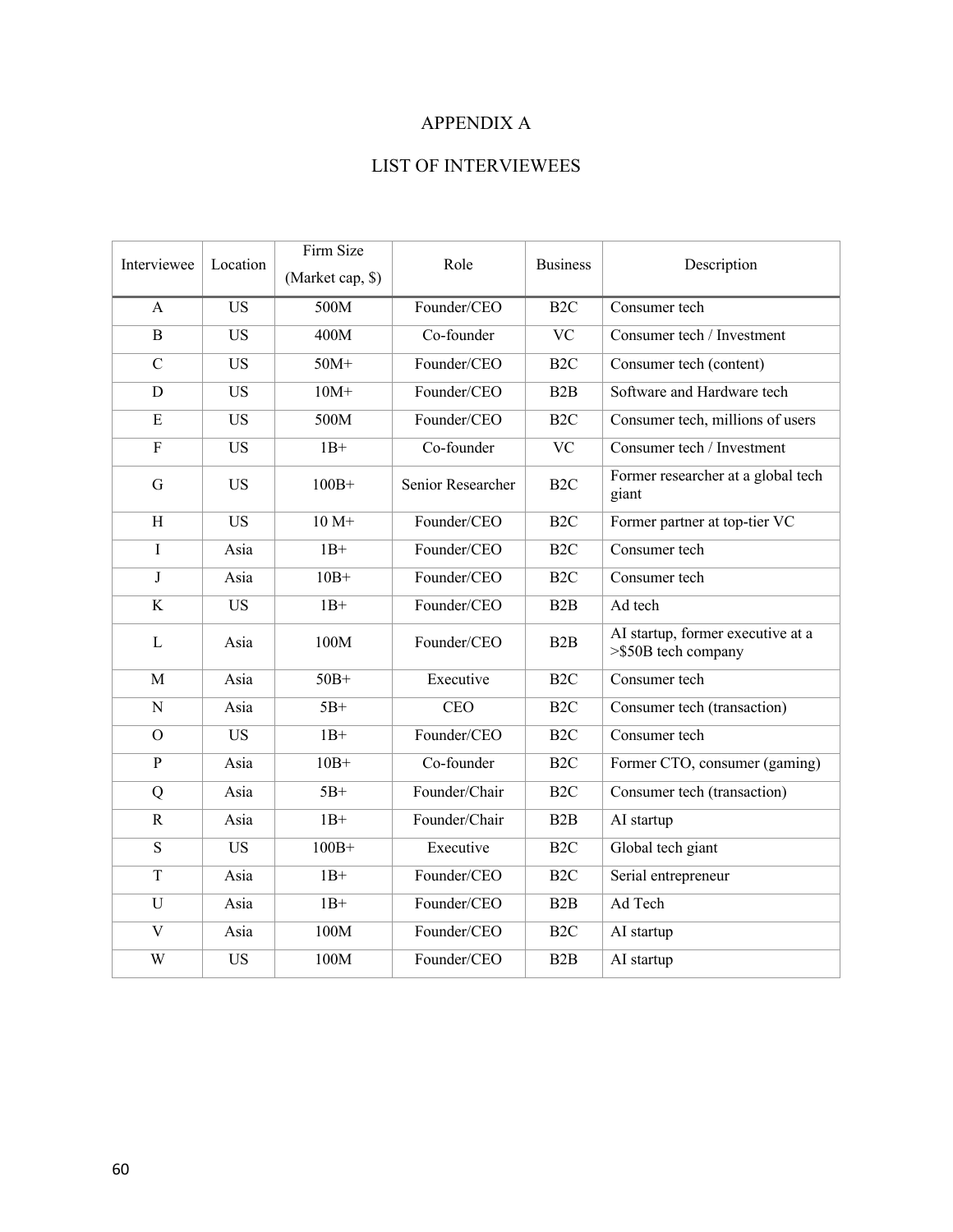## APPENDIX B

## INTERVIEW PROTOCOL

#### INTERVIEW OPENING

Before asking the interview questions, the interviewer reminds the interviewee that it is safe to speak his/her mind out as this study would collect data anonymously without disclosing the person or the organization being interviewed. After the warm-up conversation, the interviewer tells the interviewee that recording will begin and initiate the formal interview.

1. Tell me about an innovation project you led. Can you share your experience regarding how the innovation happened, from start to finish? Could you perhaps give me an example of a successful innovation (project) and one that was not that successful?

2. How did it get started?

- o How did you find innovation opportunities?
- o Were there specific areas that you looked into?
- o Did technology play a role? How so?
- o Did changes in industry structure (or demographics or changes in perception) play a role? How so?

3. In your view, why do some innovations projects succeed while others do not?

4. How does you organization generally do innovation? How do they help or hinder innovation happening?

- o How to foster innovation?
- o Who did what? (CEO, leaders, employees etc.)
- o What are the factors that drive innovation?

5. In your mind, how does innovation in technology companies differ from innovation in other industries?

6. Has innovation changed in the last ten years? How?

7. (Optional) How do you select an innovation project if there are many promising candidates?

8. Is there anything you want to add before we finish the interview? What's your general advice on doing innovation?

#### INTERVIEW EXIT

After the formal interview is complete, the interviewer thanks the interviewee and tells him/her that there might be follow-on questions and that the interviewer might reach out again.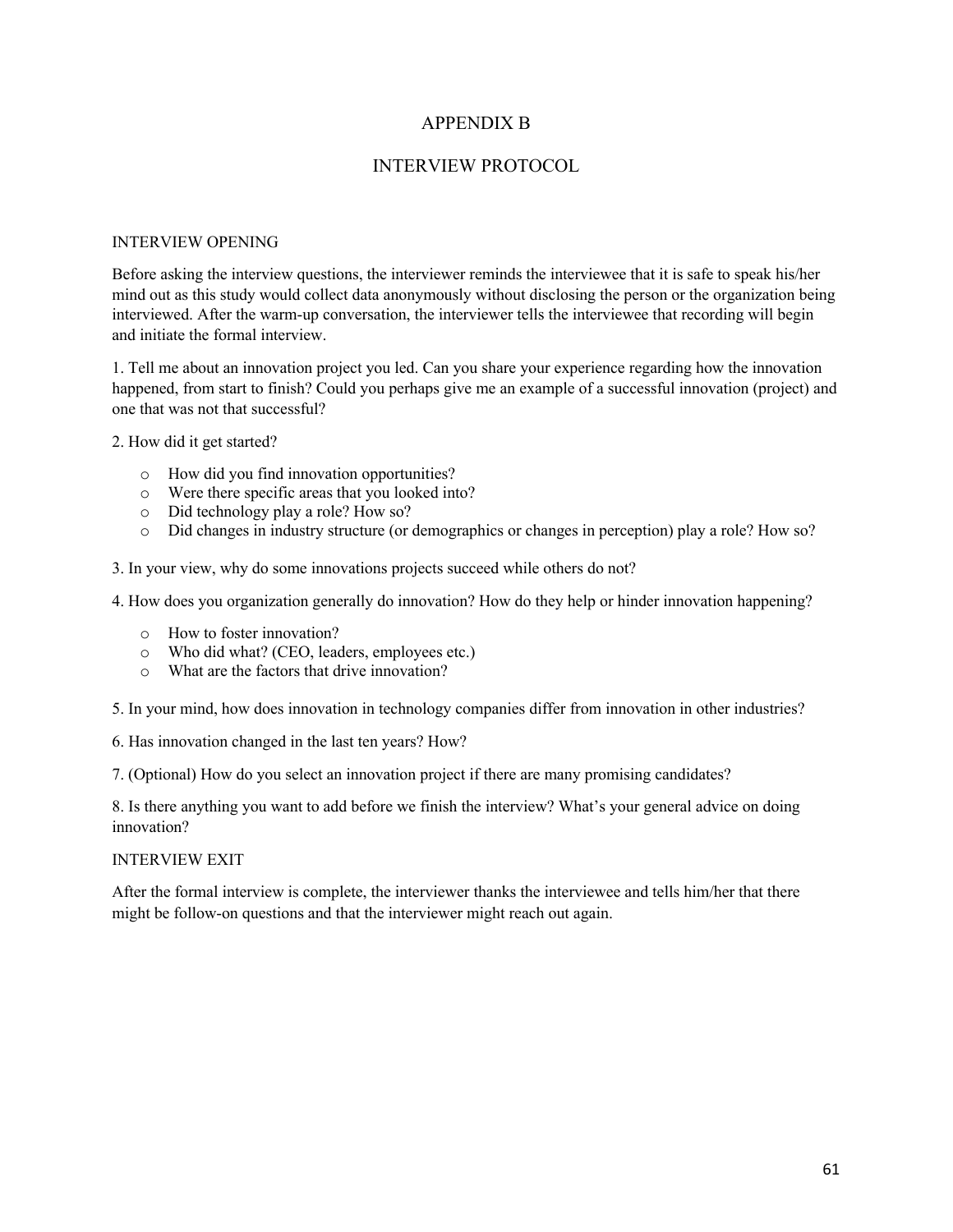## APPENDIX C

## CONSENT FORM

Re: Research on "How to Innovate in Technology Companies"

Dear Participant,

You are being asked to participate in a research studying how innovation occurs in the technology industry.

- If you agree to participate, I will conduct a one-on-one interview via Zoom, a video conferencing tool. The interview will be recorded to help me capture your insights in your own words.
- Your insight shared during the interview will only be used for writing a qualitative research paper. Though direct quotes from the participants may be used in this publication, their name and other identifying information will be kept anonymous and confidential during and after the study.
	- o For example, a participant's quote will appear in the research paper as followings: "A senior executive from a unicorn startup"; "a CEO of an Asia-based startup that was recently funded by a prominent VC"; "an executive from a US-based mega technology platform"
- The interview is expected to take approximately 30-60 minutes.
- I will be the primary researcher but there might be other doctorate and/or MBA students assisting me. In that case, I will remove the identifying information and only provide the transcript to my student assistants.
- Once the research is completed, the recorded interview will be destroyed and deleted, and the final paper will be sent to you.

I would sincerely appreciate your participation as I believe that unearthing ways to foster innovation will help countless companies in various industries succeed.

Warmly,

Jihoon Rim